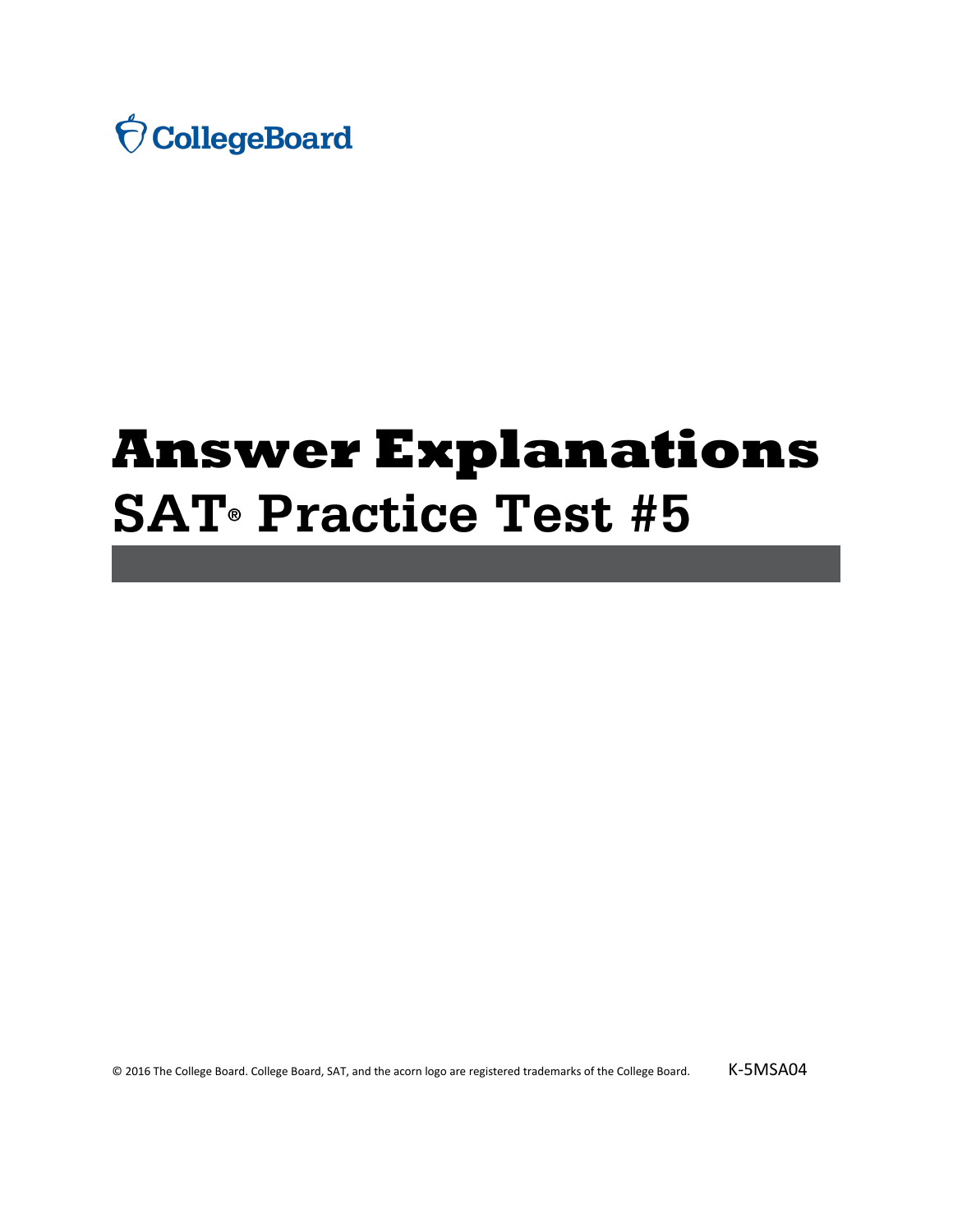## **Answer Explanations**

## **SAT Practice Test #5**

## **Section 1: Reading Test**

#### **QUESTION 1**

**Choice D is the best answer**. The passage begins with the main character, Lymie, sitting in a restaurant and reading a history book. The first paragraph describes the book in front of him ("Blank pages front and back were filled in with maps, drawings, dates, comic cartoons, and organs of the body," lines 11- 13). The second paragraph reveals what Lymie is reading about (the Peace of Paris and the Congress of Vienna) and suggests his intense concentration on the book ("sometimes he swallowed whole the food that he had no idea he was eating," lines 23-24). In the third paragraph, the focus of the passage shifts to a description and discussion of others in the restaurant, namely "A party of four, two men and two women . . . " (lines 42-43).

Choice A is incorrect because the passage does not provide observations made by other characters, only offering Lymie's and the narrator's observations. Choice B is incorrect because the beginning of the passage focuses on Lymie as he reads by himself and the end of the passage focuses on the arrival of Lymie's father, with whom Lymie's relationship seems somewhat strained. Choice C is incorrect because the setting is described in the beginning of the first paragraph but is never the main focus of the passage.

#### **QUESTION 2**

**Choice C is the best answer**. The main purpose of the first paragraph is to establish the passage's setting by describing a place and an object. The place is the Alcazar Restaurant, which is described as being "long and narrow" and decorated with "*art moderne*," murals, and plants (lines 2-6), and the object is the history book Lymie is reading.

Choice A is incorrect because rather than establishing what Lymie does every night, the first paragraph describes what Lymie is doing on *one* night. Choice B is incorrect because nothing in the first paragraph indicates when the passage takes place, as the details provided (such as the restaurant and the book) are not specific to one era. Choice D is incorrect because nothing in the first paragraph clearly foreshadows a later event.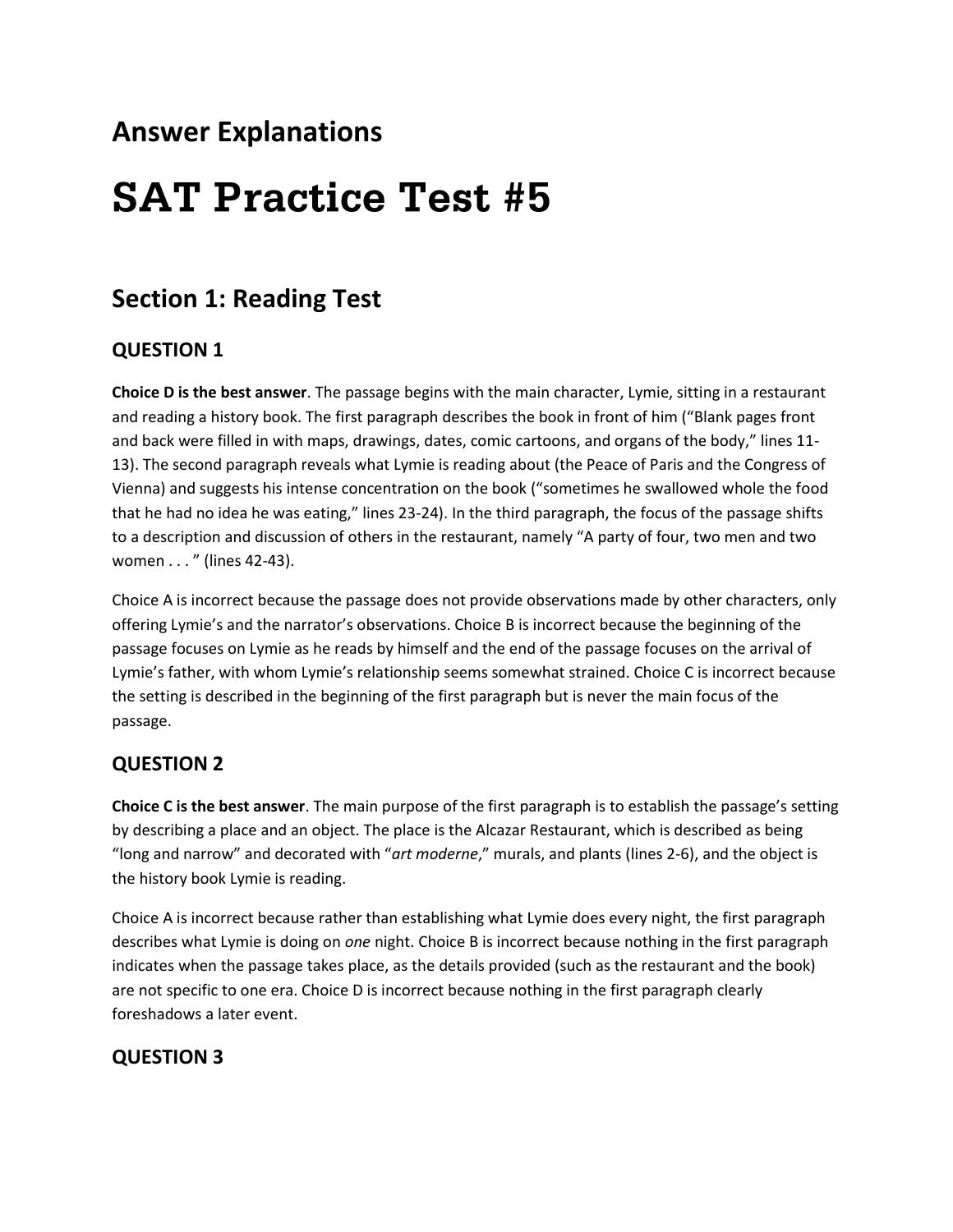**Choice C is the best answer**. The passage states that "when Lymie put down his fork and began to count . . . the waitress, whose name was Irma, thought he was through eating and tried to take his plate away" (lines 34-38). It is reasonable to assume that Irma thinks Lymie is finished eating because he is no longer holding his fork.

Choice A is incorrect because Lymie has already been reading his book while eating for some time before Irma thinks he is finished eating. Choice B is incorrect because the passage doesn't state that Lymie's plate is empty, and the fact that Lymie stops Irma from taking his plate suggests that it is not empty. Choice D is incorrect because the passage gives no indication that Lymie asks Irma to clear the table.

#### **QUESTION 4**

**Choice A is the best answer**. The passage makes it clear that Lymie finds the party of four who enter the restaurant to be loud and bothersome, as their entrance means he is no longer able to concentrate on his book: "They laughed more than there seemed any occasion for . . . and their laughter was too loud. But it was the women's voices . . . which caused Lymie to skim over two whole pages without knowing what was on them" (lines 52-59).

Choices B, C, and D are incorrect because lines 55-59 make clear that Lymie is annoyed by the party of four, not that he finds their presence refreshing (choice B), thinks they resemble the people he is reading about (choice C), or thinks they represent glamour and youth (choice D).

#### **QUESTION 5**

**Choice C is the best answer**. The previous question asks about Lymie's impression of the party of four who enter the restaurant, with the correct answer being that he finds them noisy and distracting. This is supported in lines 55-59: "But it was the women's voices, the terrible not quite sober pitch of the women's voices, which caused Lymie to skim over two whole pages without knowing what was on them."

Choices A, B, and D are incorrect because the lines cited do not support the answer to the previous question about Lymie's impression of the party of four who enter the restaurant. Rather than showing that Lymie finds the group of strangers noisy and distracting, the lines simply describe how two of the four people look (choices A and B) and indicate what Lymie does when his father joins him in the restaurant (choice D).

#### **QUESTION 6**

**Choice A is the best answer**. In the passage, Lymie closes his book only after "a coat that he recognized as his father's was hung on the hook next to his chair" (lines 67-68). It is Lymie's father's arrival that causes him to close the book.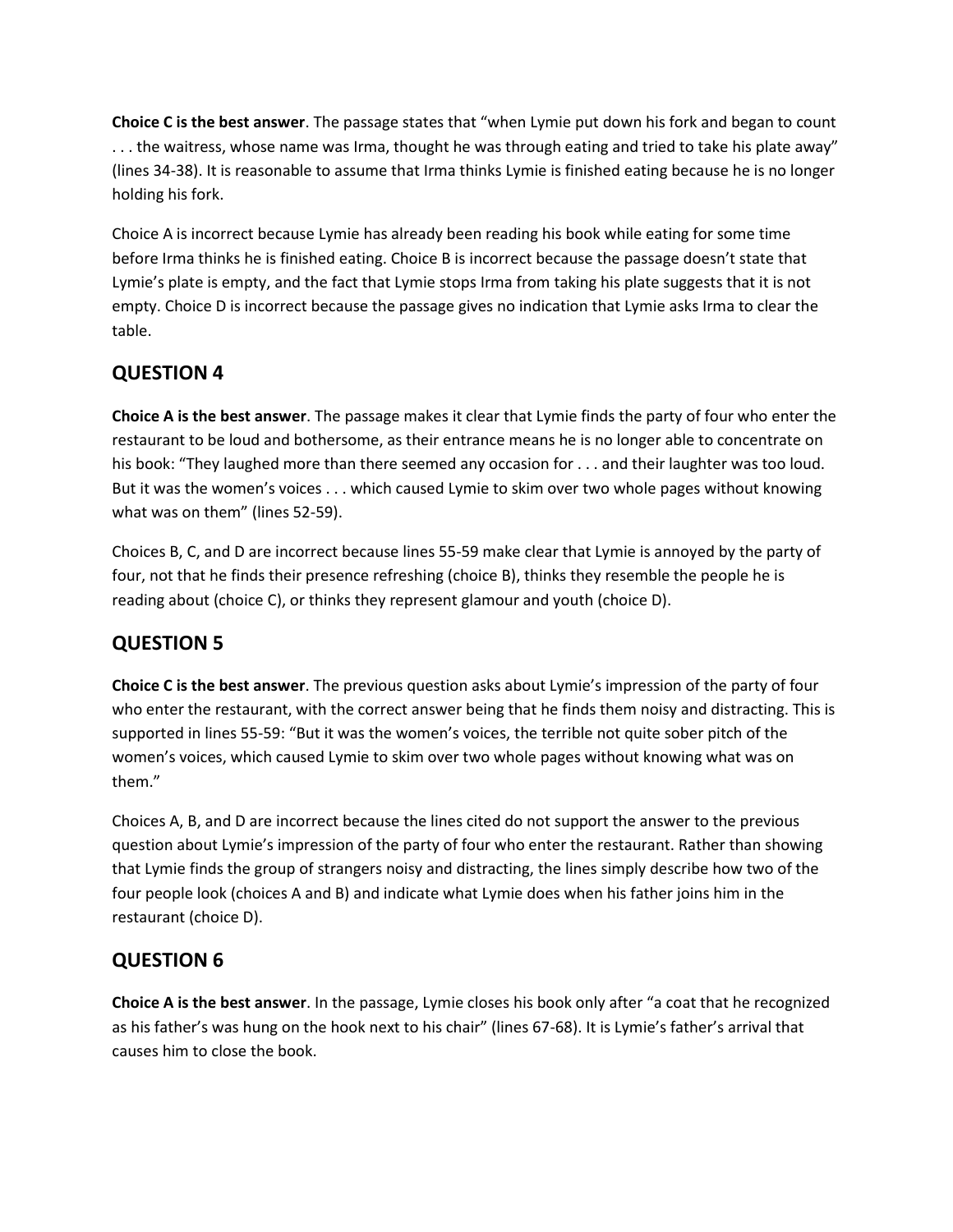Choices B, C, and D are incorrect because lines 67-70 of the passage clearly establish that Lymie closes his book because his father has arrived, not that he does so because the party of four is too loud (choice B), because he has finished reading a section of the book (choice C), or because he is getting ready to leave (choice D).

#### **QUESTION 7**

**Choice D is the best answer**. In lines 74-79, the narrator describes Mr. Peters as "gray" and balding, noting that he has "lost weight" and his color is "poor." This description suggests Mr. Peters is aging and losing strength and vigor.

Choices A, B, and C are incorrect because the description of Mr. Peters in lines 74-79 suggests he is a person who is wan and losing vitality, not someone who is healthy and in good shape (choice A), angry and intimidating (choice B), or emotionally anxious (choice C).

#### **QUESTION 8**

**Choice B is the best answer**. In the last paragraph of the passage, Mr. Peters is described as being unaware "that there had been any change" in his appearance since he was younger (lines 80-81). Later in the paragraph, the passage states that "the young man" Mr. Peters once was "had never for one second deserted" him (lines 90-91). The main idea of the last paragraph is that Mr. Peters still thinks of himself as young, or at least acts as if he is a younger version of himself.

Choice A is incorrect because Mr. Peters is spending time with Lymie, his son, and there is no indication that he generally does not spend time with his family. Choice C is incorrect because although there are brief mentions of a diamond ring and manicured fingers, the paragraph focuses on Mr. Peters's overall appearance, not on his awareness of status symbols. Choice D is incorrect because the last paragraph clearly states that Mr. Peters is "not aware that there had been any change" and thinks of himself as young.

#### **QUESTION 9**

**Choice B is the best answer**. In lines 81-85, Mr. Peters is described as having "straightened his tie selfconsciously" and gestured with a menu "so that the two women at the next table would notice the diamond ring on the fourth finger of his right hand." Mr. Peters's actions are those of someone who wants to attract attention and be noticed.

Choices A, C, and D are incorrect because the lines cited do not support the idea Mr. Peters wants to attract attention to himself. Choices A and C address Mr. Peters's view of himself. Choice D indicates that Mr. Peters's view of himself affects his behavior but does not reveal that he acts in a way meant to draw attention.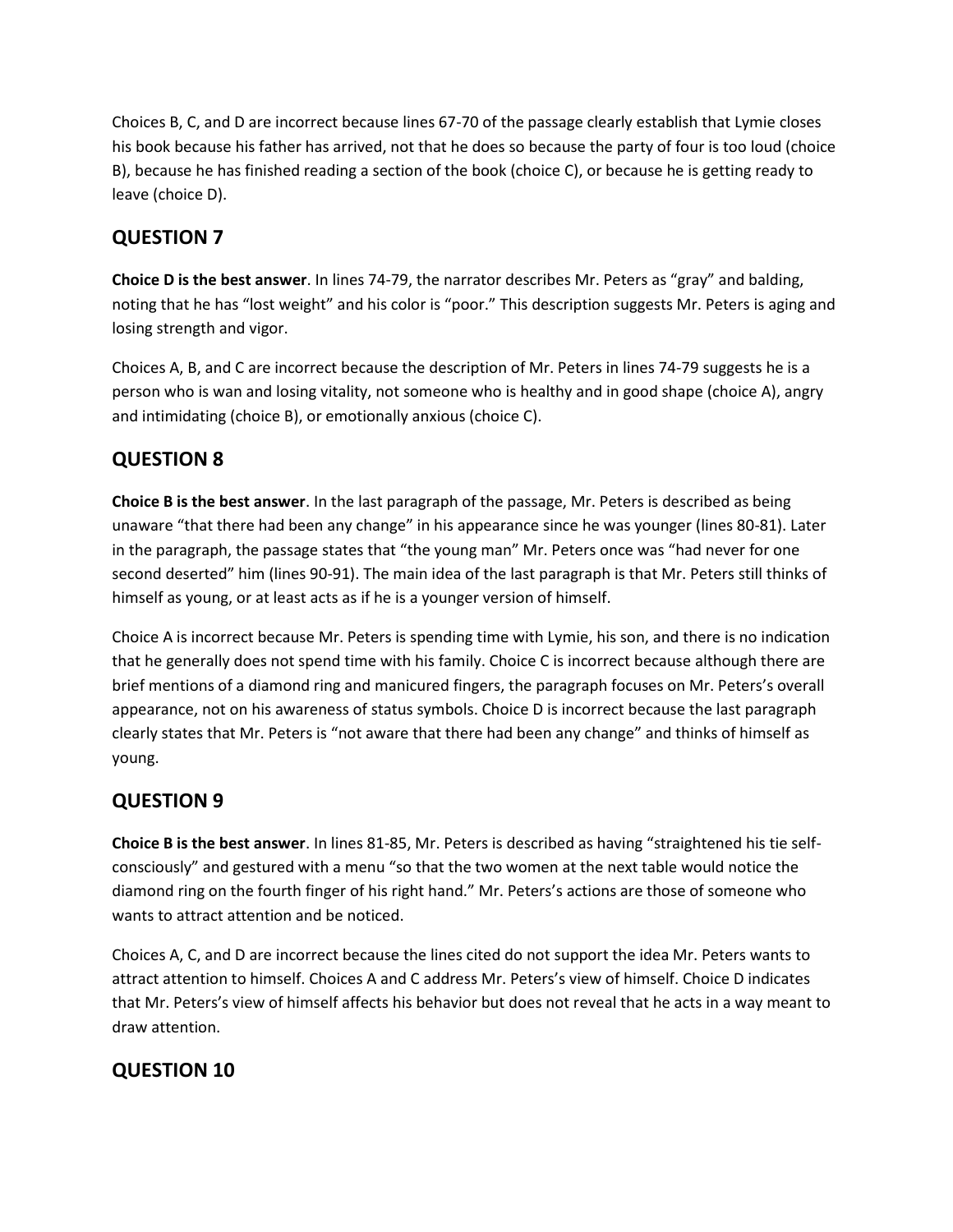**Choice B is the best answer**. The last sentence of the passage states that Mr. Peters's mischaracterization of himself makes him act in ways that are not "becoming" for a man of his age. In this context, "becoming" suggests behavior that is appropriate or fitting.

Choices A, C, and D are incorrect because in the context of describing one's behavior, "becoming" means appropriate or fitting, not becoming known (choice A), becoming more advanced (choice C), or simply occurring (choice D).

#### **QUESTION 11**

**Choice B is the best answer**. In Passage 1, Beecher makes the point that even if women in her society are perceived as being inferior to men, they are still able to effect considerable influence on that society: "But while woman holds a subordinate relation in society to the other sex, it is not because it was designed that her duties or her influence should be any the less important, or all-pervading" (lines 6-10).

Choice A is incorrect because Beecher describes the dynamic between men and women in terms of the way they can change society, not in terms of security and physical safety. Choice C is incorrect because even though Beecher implies that women have fewer rights in society than men do, she doesn't say that women have fewer responsibilities. Choice D is incorrect because Beecher does not assert that women are superior to men.

#### **QUESTION 12**

**Choice A is the best answer**. The previous question asks what point Beecher makes regarding the relationship between men and women in her society, with the answer being that women are considered inferior but can still have influence. This is supported in lines 6-10: "But while woman holds a subordinate relation in society to the other sex, it is not because it was designed that her duties or her influence should be any the less important, or all-pervading."

Choices B, C, and D are incorrect because the lines cited do not support the answer to the previous question about the point Beecher makes regarding the relationship between men and women in her society. Instead, they describe ways men can affect society (choices B and C) and explain how certain actions undertaken by a woman can be viewed negatively (choice D).

#### **QUESTION 13**

**Choice B is the best answer**. In the third paragraph (lines 22-37), Beecher suggests that women can be "so much respected, esteemed and loved" by those around them that men will accede to their wishes: "then, the fathers, the husbands, and the sons, will find an influence thrown around them, to which they will yield not only willingly but proudly . . . ." These lines show that Beecher believes women can influence society by influencing the men around them; in other words, women have an indirect influence on public life.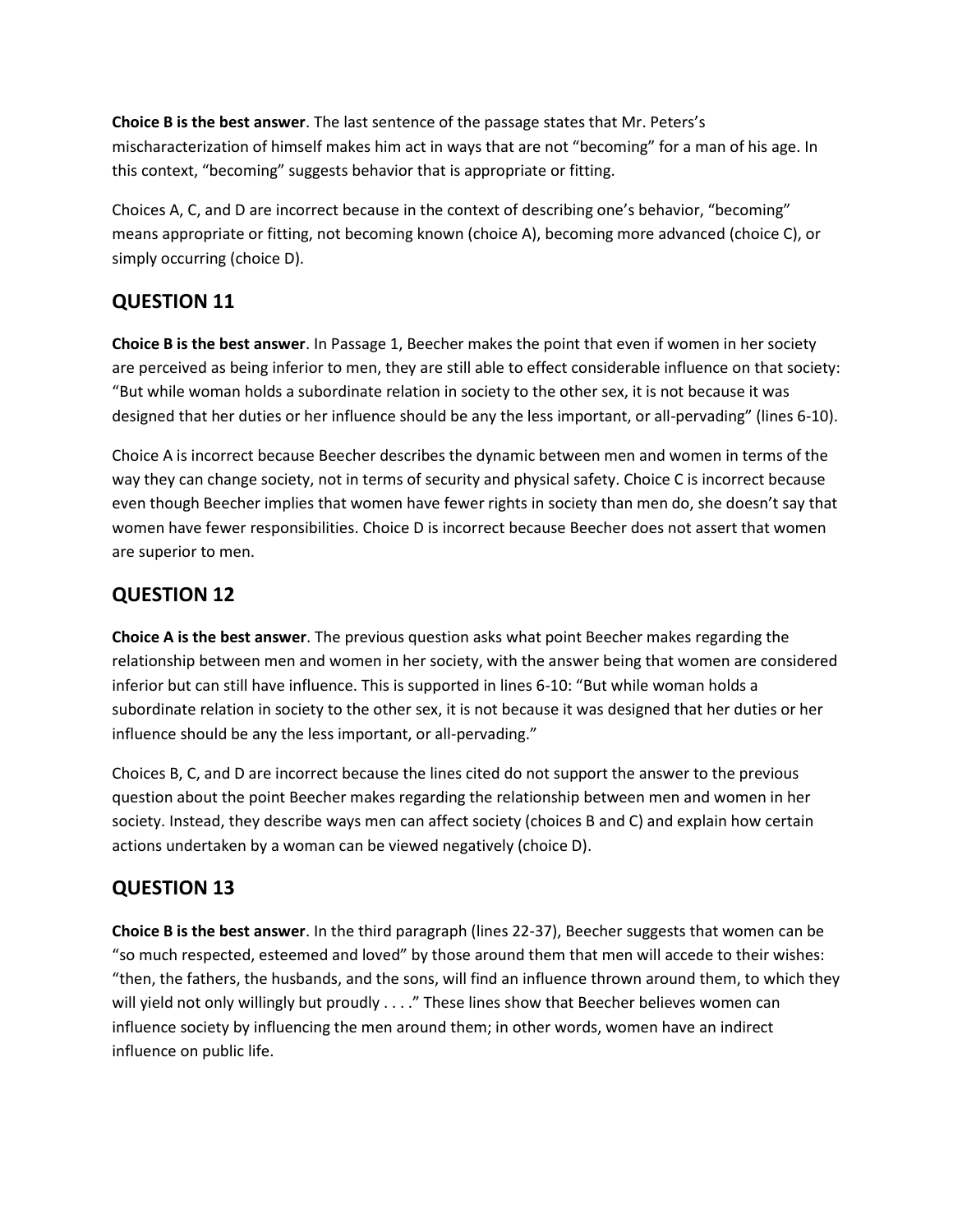Choices A, C, and D are incorrect because lines 34-37 make it clear that Beecher believes women do have an effect on society, even if it is an indirect effect. Beecher does not indicate that women's effect on public life is ignored because most men are not interested (choice A), unnecessary because men do not need help governing society (choice C), or merely symbolic because women tend to be idealistic (choice D).

#### **QUESTION 14**

**Choice D is the best answer**. Regarding the dynamic of men and women in society, Beecher says that one sex is given "the subordinate station" while the other is given the "superior" station (lines 1-2). In the context of how one gender exists in comparison to the other, the word "station" suggests a standing or rank.

Choices A, B, and C are incorrect because in the context of the relative standing of men and women in Beecher's society, the word "station" suggests a standing or rank, not a physical location or area (choices A, B, and C).

#### **QUESTION 15**

**Choice C is the best answer**. When describing how men and women can influence society, Beecher says the ways they can do so "should be altogether different and peculiar" (lines 11-12). In the context of the "altogether different" ways men and women can influence society, the word "peculiar" implies being unique or distinctive.

Choices A, B, and D are incorrect because in the context of the "altogether different" ways men and women can influence society, the word "peculiar" suggests something unique or distinctive, not something unusual and odd (choice A), unexpected (choice B), or rare (choice D).

#### **QUESTION 16**

**Choice A is the best answer**. In Passage 2, Grimké makes the main point that people have rights because they are human, not because of their gender or race. This is clear in lines 58-60, when Grimké states that "human beings have *rights*, because they are *moral* beings: the rights of *all* men grow out of their moral nature" and lines 65-68, when Grimké writes, "Now if rights are founded in the nature of our moral being, then the *mere circumstance of sex* does not give to man higher rights and responsibilities, than to woman."

Choices B, C, and D are incorrect because Grimké primarily emphasizes that all men and women inherently have the same rights ("rights are founded in the nature of our moral being," lines 65-66). Her central claim is not that men and women need to work together to change society (choice B), that moral rights are the distinguishing characteristic separating humans from animals (choice C), or that there should be equal opportunities for men and women to advance and succeed.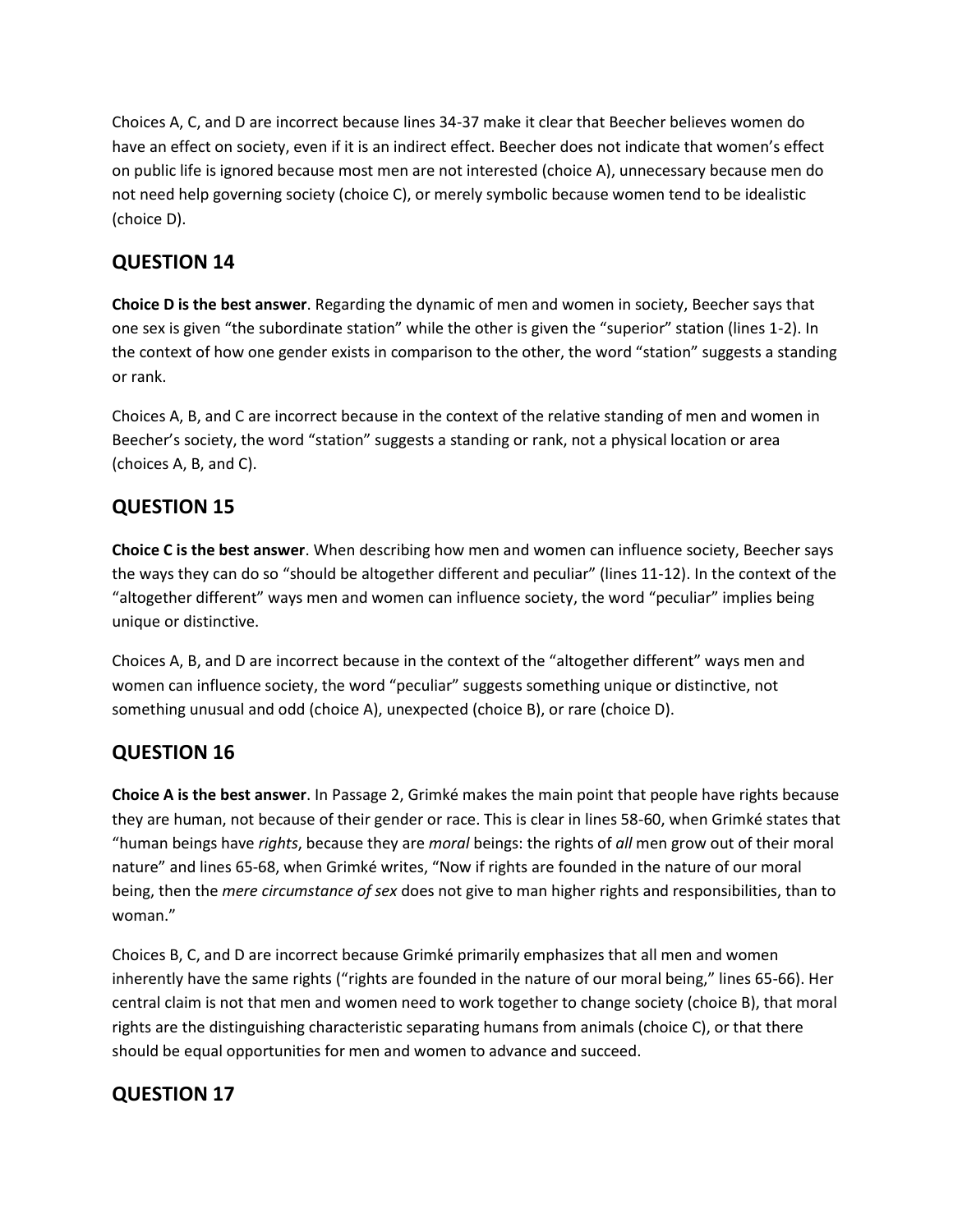**Choice B is the best answer**. In Passage 2, Grimké makes the point that human rights are not fleeting or changeable but things that remain, regardless of the circumstances, because they are tied to humans' moral nature. She emphasizes that human rights exist even if societal laws attempt to contradict or override them, citing slavery as an example: "These rights may be wrested from the slave, but they cannot be alienated: his title to himself is as perfect now, as is that of Lyman Beecher: it is stamped on his moral being, and is, like it, imperishable" (lines 61-65).

Choices A and D are incorrect because in Passage 2, Grimké makes the point that human rights are inherent and unchanging, not that they are viewed differently in different societies (choice A) or that they have changed and developed over time (choice D). Choice C is incorrect because Grimké doesn't describe a clash between human rights and moral responsibilities; instead, she says that humans have rights "because they are *moral* beings" (lines 58-59).

#### **QUESTION 18**

**Choice B is the best answer**. The previous question asks what point Grimké makes about human rights in Passage 2, with the answer being that they exist and have moral authority whether or not they are established by societal law. This is supported in lines 61-65: "These rights may be wrested from the slave, but they cannot be alienated: his title to himself is as perfect now, as is that of Lyman Beecher: it is stamped on his moral being, and is, like it, imperishable."

Choices A, C, and D are incorrect because the lines cited do not support the answer to the previous question about the point Grimké makes about human rights in Passage 2. Instead, they explain the source of all people's human rights (choice A), indicate what would happen if rights were determined by gender (choice C), and discuss why gender is irrelevant to rights (choice D).

#### **QUESTION 19**

**Choice B is the best answer**. In Passage 1, Beecher asserts that men and women naturally have different positions in society: "Heaven has appointed to one sex the superior, and to the other the subordinate station" (lines 1-2). She goes on to argue that a woman should act within her subordinate role to influence men but should not "exert coercive influences" that would put her "out of her appropriate sphere" (lines 44-46). In Passage 2, Grimké takes issue with the idea that men and women have different rights and roles. She asserts that as moral beings all people have the same inherent rights and states that "the *mere circumstance of sex* does not give to man higher rights and responsibilities, than to woman" (lines 66-68).

Choice A is incorrect because Passage 2 does not discuss the practical difficulties of something that is proposed in Passage 1 but rather argues against the main point of Passage 1. Choice C is incorrect because Passage 2 does not provide historical context for the view expressed in Passage 1; the passages were published at around the same time and both discuss contemporary society. Choice D is incorrect because Passage 2 does not elaborate on implications found in Passage 1 as much as it disputes the ideas explicitly expressed in Passage 1.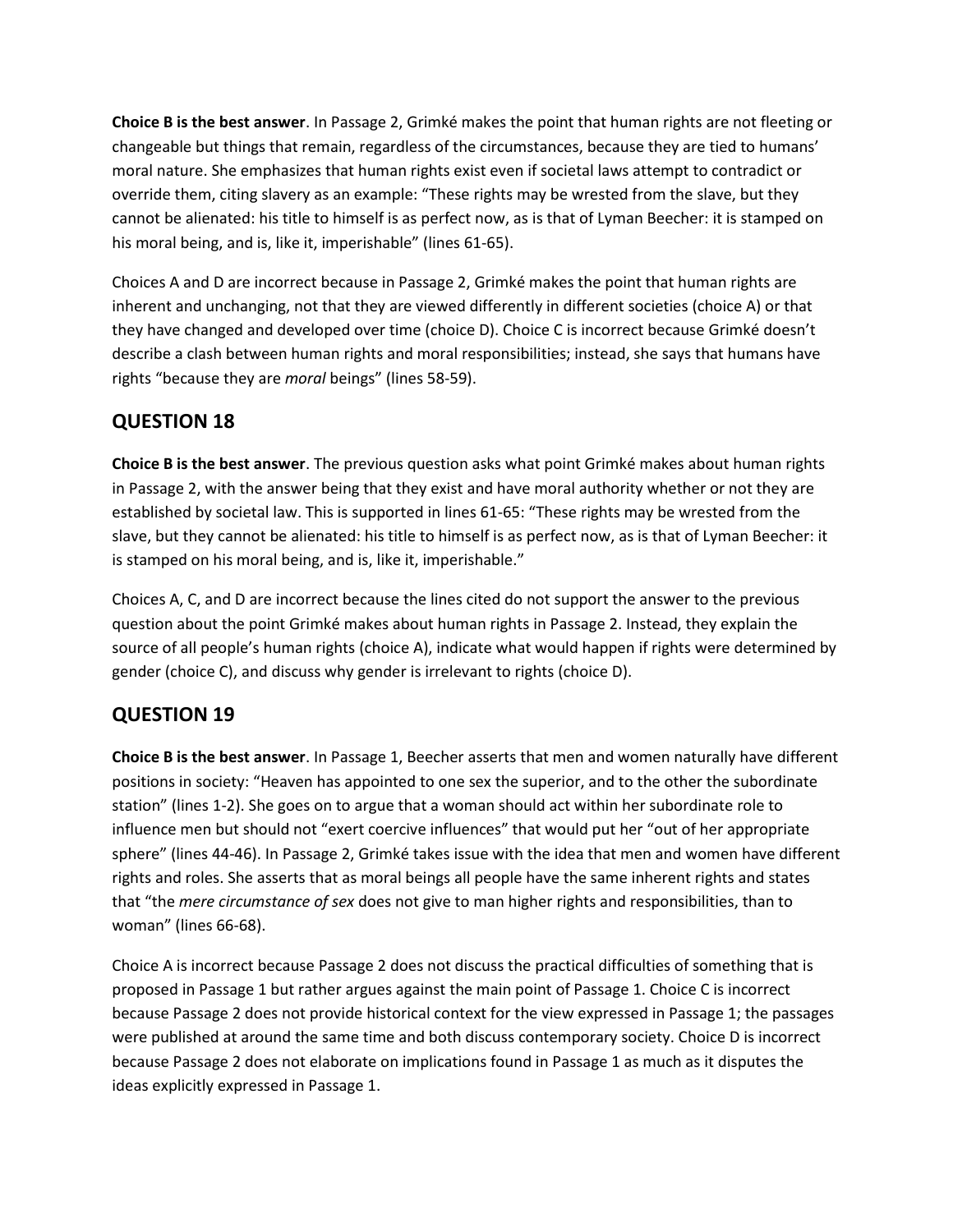#### **QUESTION 20**

**Choice A is the best answer**. While Beecher and Grimké clearly disagree regarding a woman's role in society, the passages suggest that both authors share the belief that women do have moral duties and responsibilities in society. In Passage 1, Beecher writes that "while woman holds a subordinate relation in society to the other sex, it is not because it was designed that her duties or her influence should be any the less important, or all-pervading" (lines 6-10). She suggests that women do have an obligation to use their influence to bring about beneficial changes in society. In Passage 2, Grimké asserts that all people "are *moral* beings" (lines 58-59) and that both men and women have "rights and responsibilities" (line 68). She concludes that "whatever it is morally right for man to do, it is morally right for woman to do" (lines 81-83).

Choice B is incorrect because neither author suggests that when men work to bring about political changes, they often do so out of consideration for others rather than considerations for themselves. Choice C is incorrect because neither passage discusses the value given to women's ethical obligations, although both authors suggest that women do have ethical and moral obligations. Choice D is incorrect because in Passage 1 Beecher argues that women should avoid direct political activism, cautioning against actions that would put them outside their "appropriate sphere" (line 46).

#### **QUESTION 21**

**Choice D is the best answer**. In lines 65-68 of Passage 2, Grimké writes, "Now if rights are founded in the nature of our moral being, then the *mere circumstance of sex* does not give to man higher rights and responsibilities, than to woman." In other words, gender does not make men's rights and duties superior to women's. Beecher, on the other hand, begins Passage 1 by stating that "heaven has appointed to one sex the superior, and to the other the subordinate station," suggesting that men and women have fundamentally different natures. Therefore, Beecher most likely would have disagreed with Grimké's assertion.

Choices A and B are incorrect because Beecher fundamentally disagrees with Grimké regarding the basic nature and societal roles of men and women, making it very unlikely that she would have viewed Grimké's statement in lines 65-68 with either sympathy or agreement. Choice C is incorrect because Beecher wouldn't necessarily have been dismayed by Grimké's belief as much as she would have simply disagreed with it, and she does not indicate that the role of women in society is more difficult to play than is that of men.

#### **QUESTION 22**

**Choice A is the best answer**. In line 14, the passage states that industrial agriculture has become "incredibly efficient on a simple land to food basis." In this context, "simple" suggests something basic or straightforward.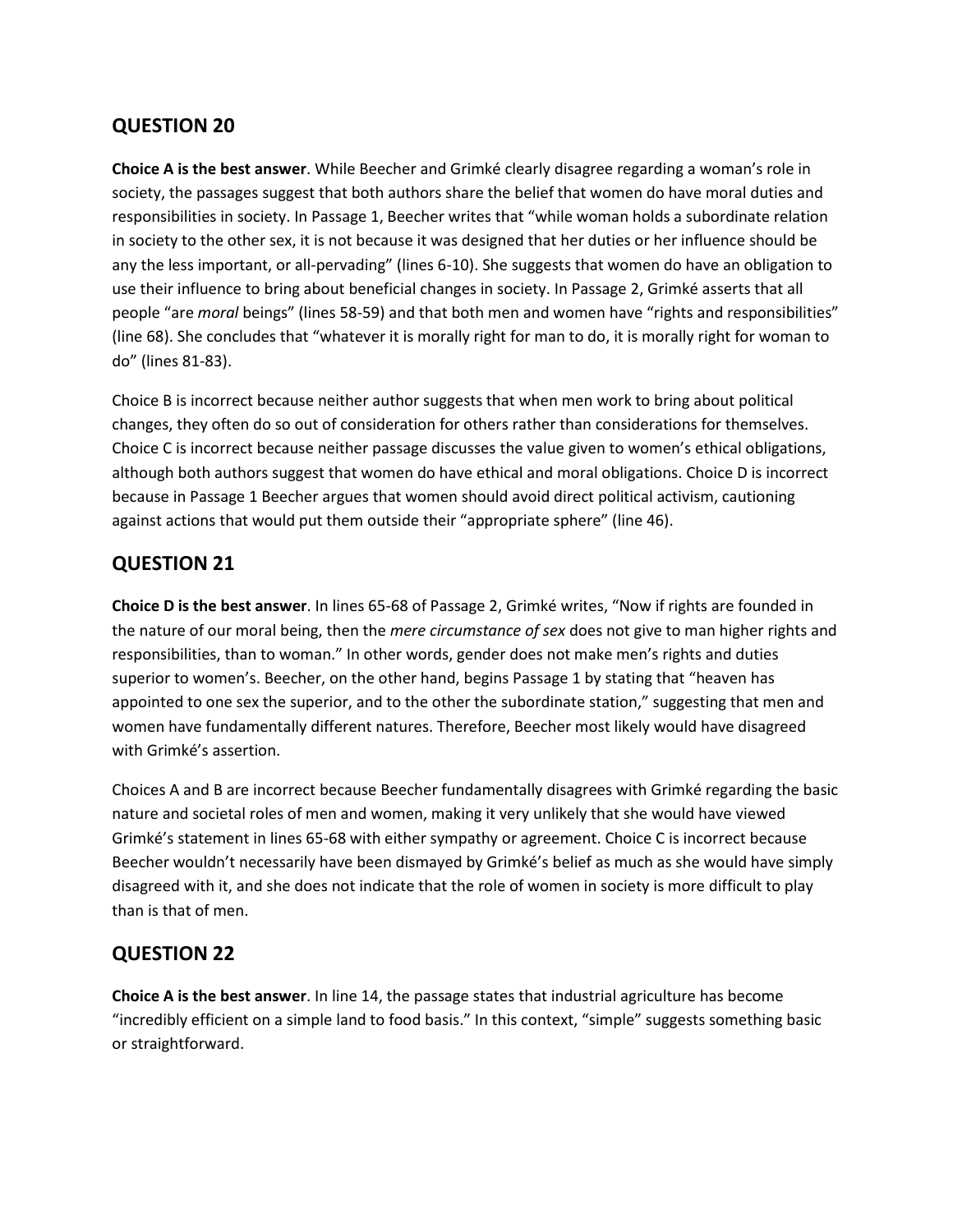Choices B, C, and D are incorrect because in the context of a land to food dynamic, the word "simple" suggests something basic or straightforward, not something humble (choice B), something without any decoration or ornamentation (choice C), or something that requires little effort (choice D).

#### **QUESTION 23**

**Choice B is the best answer**. The passage clearly states that conventional agriculture is very efficient, especially when compared to organic farming: "organic farming yields 25% fewer crops on average than conventional agriculture" (lines 40-42) and in a study "organic farming delivered a lower yield for every crop type" (lines 51-52). It can therefore be understood from the passage that conventional agriculture does a good job maximizing the output of the land that is farmed.

Choice A is incorrect because the passage states how efficient conventional agriculture is in regard to the amount of food it can produce but does not indicate that it produces a significantly wide variety of fruits and vegetables. Choice C is incorrect because even if the passage does say that each American farmer can produce crops to feed "over 155 people worldwide" (lines 16-17), it never claims that conventional agriculture can satisfactorily feed everyone in the world. Choice D is incorrect because the passage states that conventional agriculture uses a great deal of nitrogen, not that it changes the need for nitrogen in plant growth one way or the other.

#### **QUESTION 24**

**Choice A is the best answer**. The passage makes it clear that "most environmentalists" (line 27) believe conventional agriculture produces food that is not as healthy as food produced through organic farming and that it is more harmful to the environment than organic farming is: many environmentalists "have embraced organic food as better for the planet—and healthier and tastier, too—than the stuff produced by agricultural corporations" (lines 28-31).

Choices B, C, and D are incorrect because they are not supported by the passage. The passage never states that many environmentalists believe that conventional farming reduces the need to convert wilderness to farmland (choice B), is in any way good for the environment (choice C), or protects wildlife habitats (choice D).

#### **QUESTION 25**

**Choice B is the best answer**. The previous question asks how environmentalists perceive conventional agriculture, with the answer being that they believe it produces a product that is less healthy and more environmentally destructive than that produced by organic farming. This is supported in lines 28-31: "They have embraced organic food as better for the planet—and healthier and tastier, too—than the stuff produced by agricultural corporations."

Choices A, C, and D are incorrect because the lines cited do not support the answer to the previous question about how environmentalists perceive the efforts of conventional agriculture. Although the lines in choice A do touch on environmentalists' views, they indicate only that most environmentalists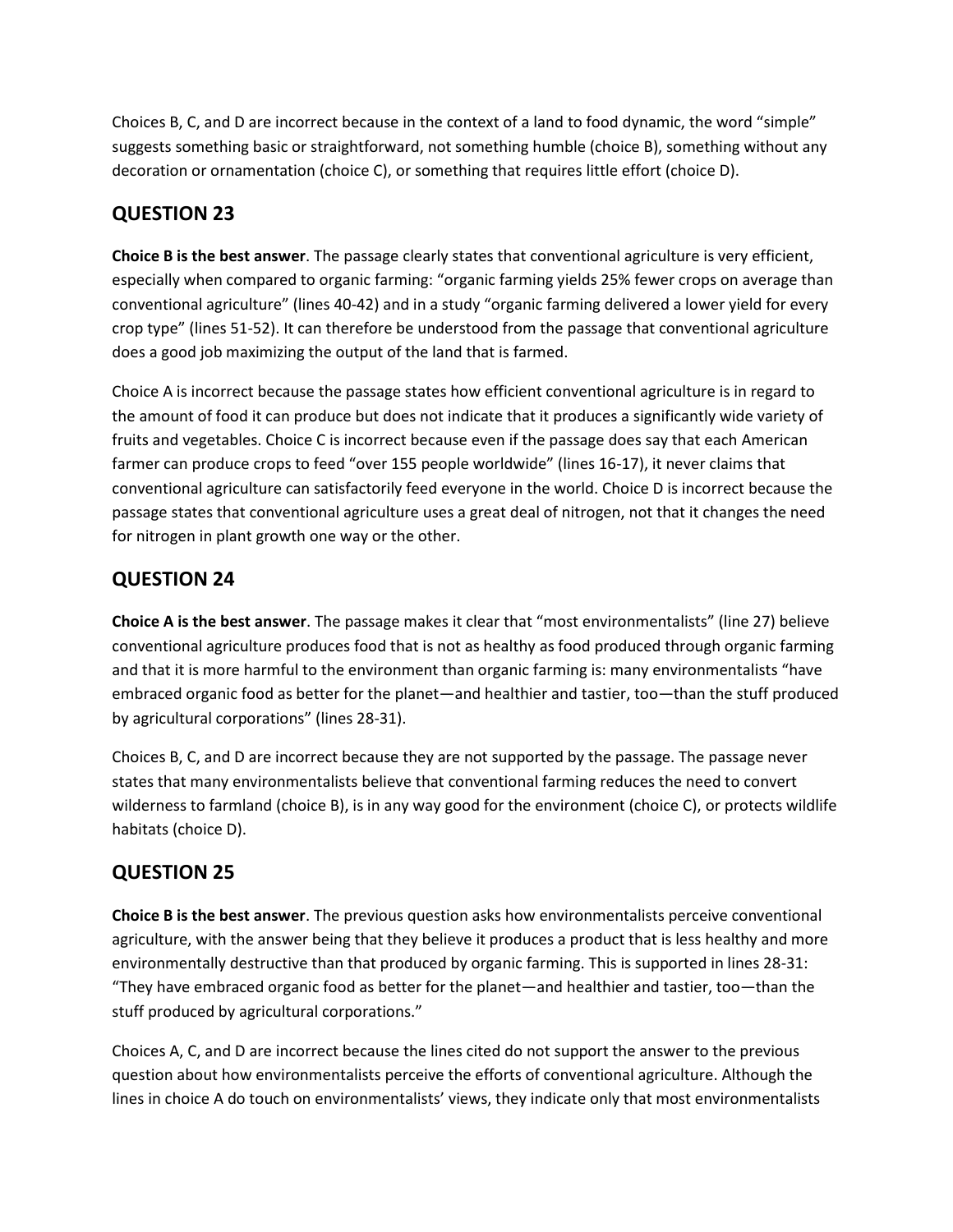don't view conventional agriculture's ability to "produce more food on less land" (line 25) as beneficial to the environment. Choice C is incorrect because these lines address environmentalists' view of the environmental effects of conventional and organic farming but not the taste or nutritional value of the food produced. Choice D is incorrect because these lines focus on a drawback to organic farming.

#### **QUESTION 26**

**Choice C is the best answer**. The passage makes it clear that while both conventional and organic farming need nitrogen for plant growth, conventional farming uses synthetic fertilizers and organic does not: "Conventional agriculture makes use of 171 million metric tons of synthetic fertilizer each year, and all that nitrogen enables much faster plant growth than the slower release of nitrogen from the compost or cover crops used in organic farming" (lines 61-65).

Choice A is incorrect because the passage does not state that conventional and organic farming are equally sustainable and does state that organic farming needs "more land" to produce "fewer crops" (lines 42-43) but does not indicate that it always requires dramatically more land. Choice B is incorrect because the passage does not state that organic farming uses artificial chemicals. Choice D is incorrect because the passage mentions nitrogen runoff only as a product of conventional farming, not organic farming, and does not indicate that only the nitrogen in conventional fertilizers is dangerous.

#### **QUESTION 27**

**Choice D is the best answer**. The previous question asks about the relationship between conventional agriculture and organic farming, with the answer being that unlike organic farms, conventional farms use synthetic fertilizers. This is supported in lines 61-65: "Conventional agriculture makes use of 171 million metric tons of synthetic fertilizer each year, and all that nitrogen enables much faster plant growth than the slower release of nitrogen from the compost or cover crops used in organic farming."

Choices A, B, and C are incorrect because the lines cited do not support the answer to the previous question about the relationship between conventional and organic farming, instead describing the efficiency only of conventional agriculture (choice A), discussing one perceived positive aspect of conventional agriculture (choice B), and highlighting a drawback of organic farming (choice C).

#### **QUESTION 28**

**Choice B is the best answer**. The passage states that the authors of the study comparing conventional and organic farming have come to the conclusion that an "ideal global agriculture system" would "borrow the best from both systems" (lines 80-82). The quote from Jonathan Foley in lines 84-97 indicates that this ideal system would take into consideration many different factors, including the nutrition and calories offered by specific types of foods as well as different geographic, economic, and social needs.

Choices A and D are incorrect because the passage makes it clear that the "ideal global agriculture system" would give consideration to multiple factors, not that it would focus mainly on productivity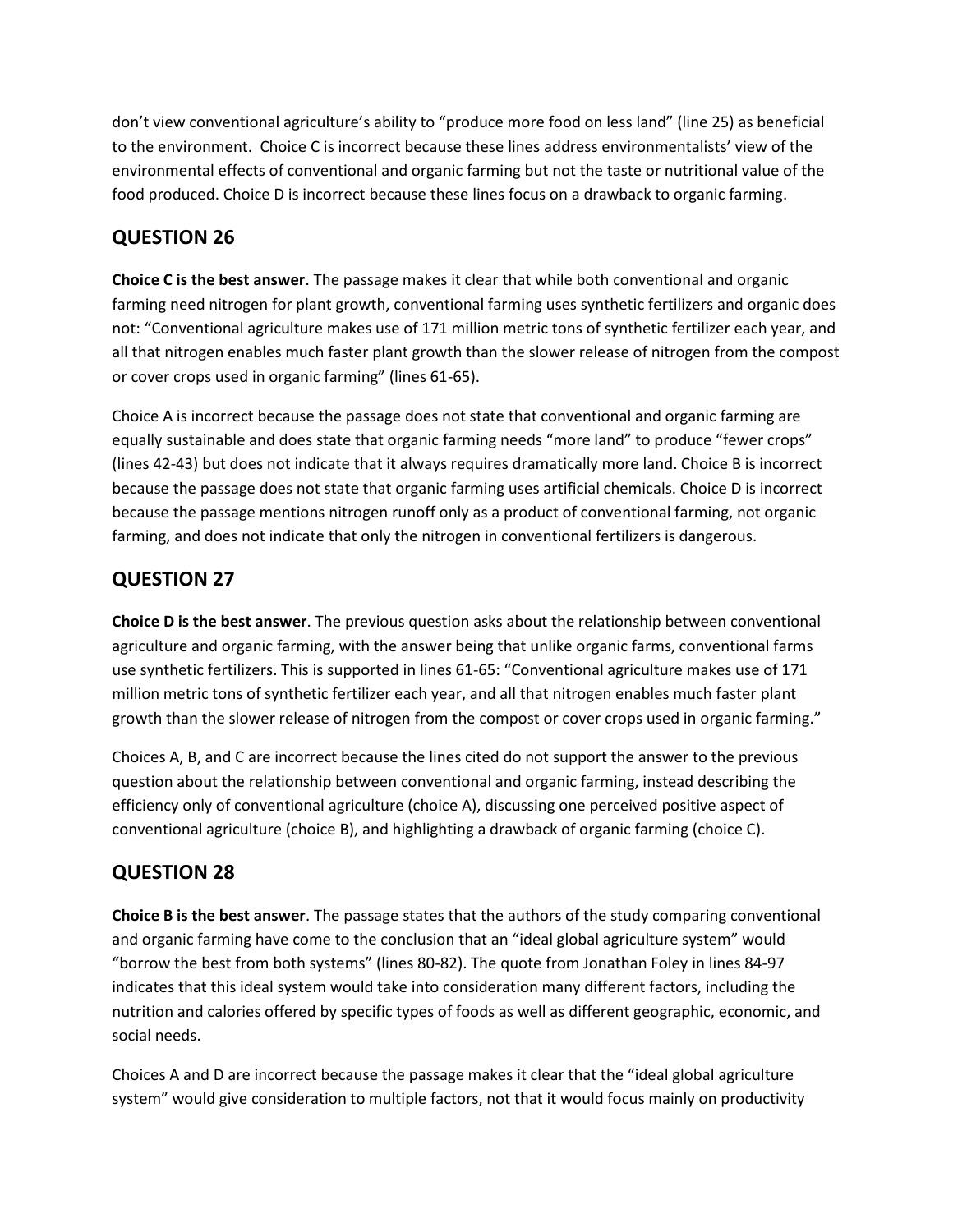(choice A) or nutritional value (choice D). Choice C is incorrect because Foley states that the ideal system would take economics into consideration but does not indicate that farmers' economic interests would be weighed against consumers' needs.

#### **QUESTION 29**

**Choice D is the best answer**. The passage states that conventional agriculture can be superior to organic farming in terms of producing "sheer calories" (line 88). In this context, "sheer" most nearly means pure; the passage is referring to the pure number of calories delivered by foods.

Choices A, B, and C are incorrect because in the context of discussing the calories foods can provide, "sheer" suggests the pure number of calories. Also, it does not make sense to say that calories can be seen through (choice A), are somehow sudden or happen unexpectedly (choice B), or are at a very sharp angle (choice C).

#### **QUESTION 30**

**Choice B is the best answer**. Figure 1 shows that the organic yield as a percentage of conventional yield is similar for cereals and all crops, with both yielding roughly 75%.

Choice A is incorrect because figure 1 shows that the organic yield as a percentage of conventional yield is higher for fruits (just under 100%) than for vegetables (just under 70%). Choice C is incorrect because figure 1 shows there were only 28 observations for oilseed crops. Choice D is incorrect because figure 1 shows that the organic yield as a percentage of conventional yield is higher for oilseed crops (approximately 90%) than for vegetables (just under 70%).

#### **QUESTION 31**

**Choice D is the best answer**. Every organically grown species represented in figure 2 produces a smaller yield than do their conventional counterparts. All of the organically grown species are within a range of approximately 60–90% of the conventional yield.

Choice A is incorrect because figure 2 shows that soybeans have the highest yield (approximately 90%), not the lowest. Choice B is incorrect because figure 2 shows that organically grown barley and maize are produced at a lower yield than the conventionally grown species (just below 70% and just below 90%, respectively), not a comparable one. Choice C is incorrect because figure 2 shows that soybeans, not tomatoes, have the highest yield of the organically grown species.

#### **QUESTION 32**

**Choice B is the best answer**. The majority of the passage focuses on the experiment concerning "how much the crowd influences the individual, and whether it can be controlled from outside" (lines 42-44). After explaining the experiment and the results it produced, the passage moves on to consider questions raised by the results, such as whether the findings are site specific or "true in general" (lines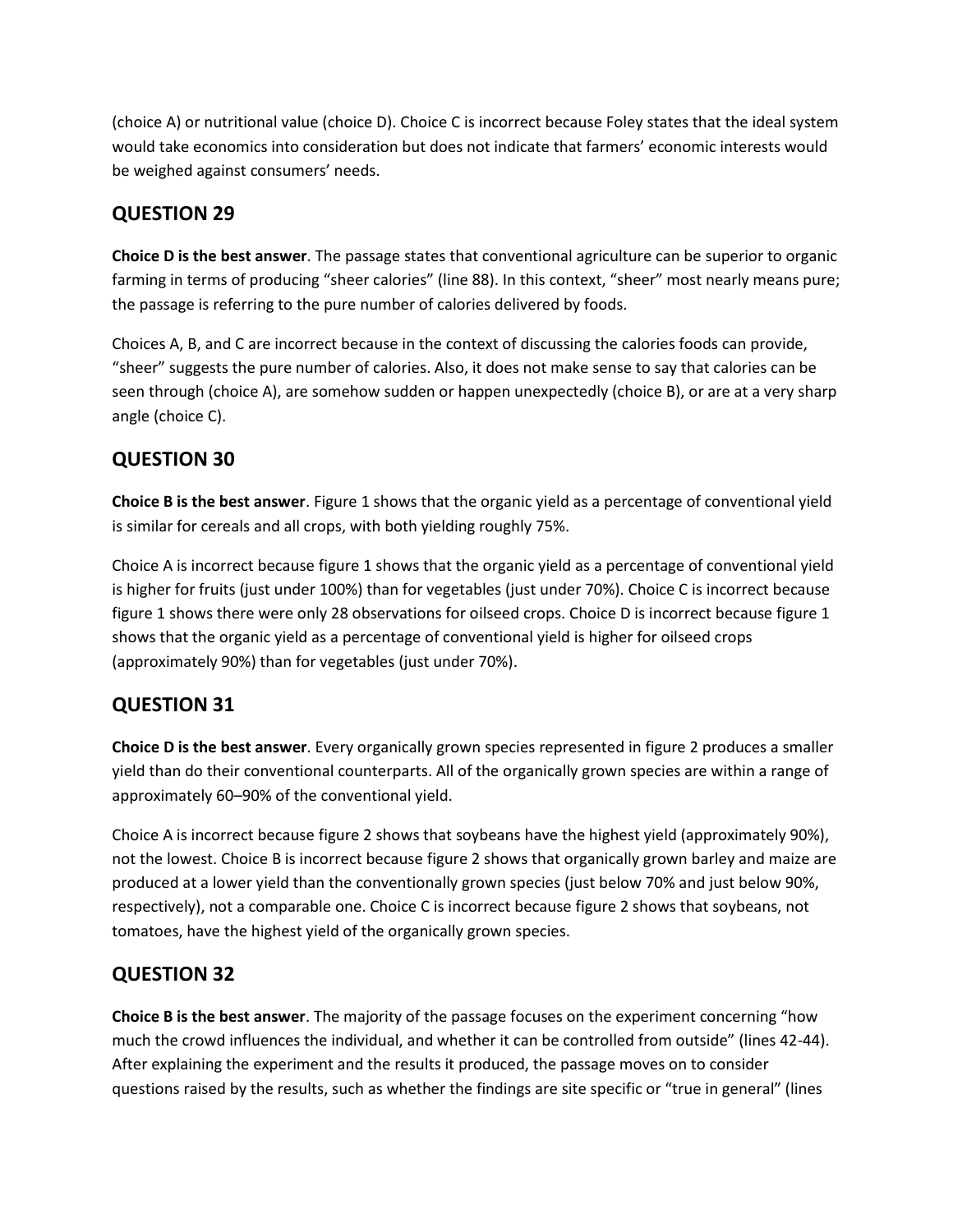75-76), why different findings are observed, and whether companies can "boost their products by manipulating online ratings on a massive scale" (lines 85-86).

Choice A is incorrect because the passage does not conclude by explaining the practical ways the experiment's findings have been applied but rather by considering questions the findings raise. Choices C and D are incorrect because the passage does not indicate that there were any flaws in the experiment's findings and does not include statements from anyone who disputes the findings.

#### **QUESTION 33**

**Choice C is the best answer**. The author of the passage suggests that a group of people can be "wiser" and more effective than a single person at assessing a quantitative answer, or a measurement, versus producing a valid qualitative judgment, or a judgment of the quality of something. This is most clear in lines 11-14, which state that when guessing a bull's weight or how many gumballs are in a jar, "your guess is probably going to be far from the mark, whereas the average of many people's choices is remarkably close to the true number."

Choices A, B, and D are incorrect because lines 11-14 indicate that the author believes that crowds may be more effective than individuals when arriving at quantitative answers rather than qualitative results. Nothing in the passage suggests that the author believes that crowds are better at starting disagreements than studying an issue in depth (choice A), supporting ideas rather than challenging them (choice B), or ranking opinions rather than coming up with new ideas (choice D).

#### **QUESTION 34**

**Choice B is the best answer**. The previous question asks what the author of the passage suggests about the wisdom of crowds, with the answer being that crowds can be more effective at producing quantitative answers than qualitative results. This is supported in lines 11-14: when it comes to guessing a bull's weight or how many gumballs are in a jar, "your guess is probably going to be far from the mark, whereas the average of many people's choices is remarkably close to the true number."

Choices A, C, and D are incorrect because the lines cited do not support the answer to the previous question about the author's belief about when the wisdom of a crowd is effective. Instead, they simply state that crowds are sometimes wiser than individuals, without explaining when (choice A), put forth a theory held by someone other than the author (choice C), and explain how hypotheses about the wisdom of crowds could be tested (choice D).

#### **QUESTION 35**

**Choice A is the best answer**. In the passage, the author explains that those who are skeptical of the theory that "measuring the aggregate of people's opinions produces a stable, reliable value" (lines 18- 20) believe that "people's opinions are easily swayed by those of others" (lines 20-21). This idea is best supported in lines 55-58, which describe a finding from a study of opinions in crowds: "Comments that received fake positive votes from the researchers were 32% more likely to receive more positive votes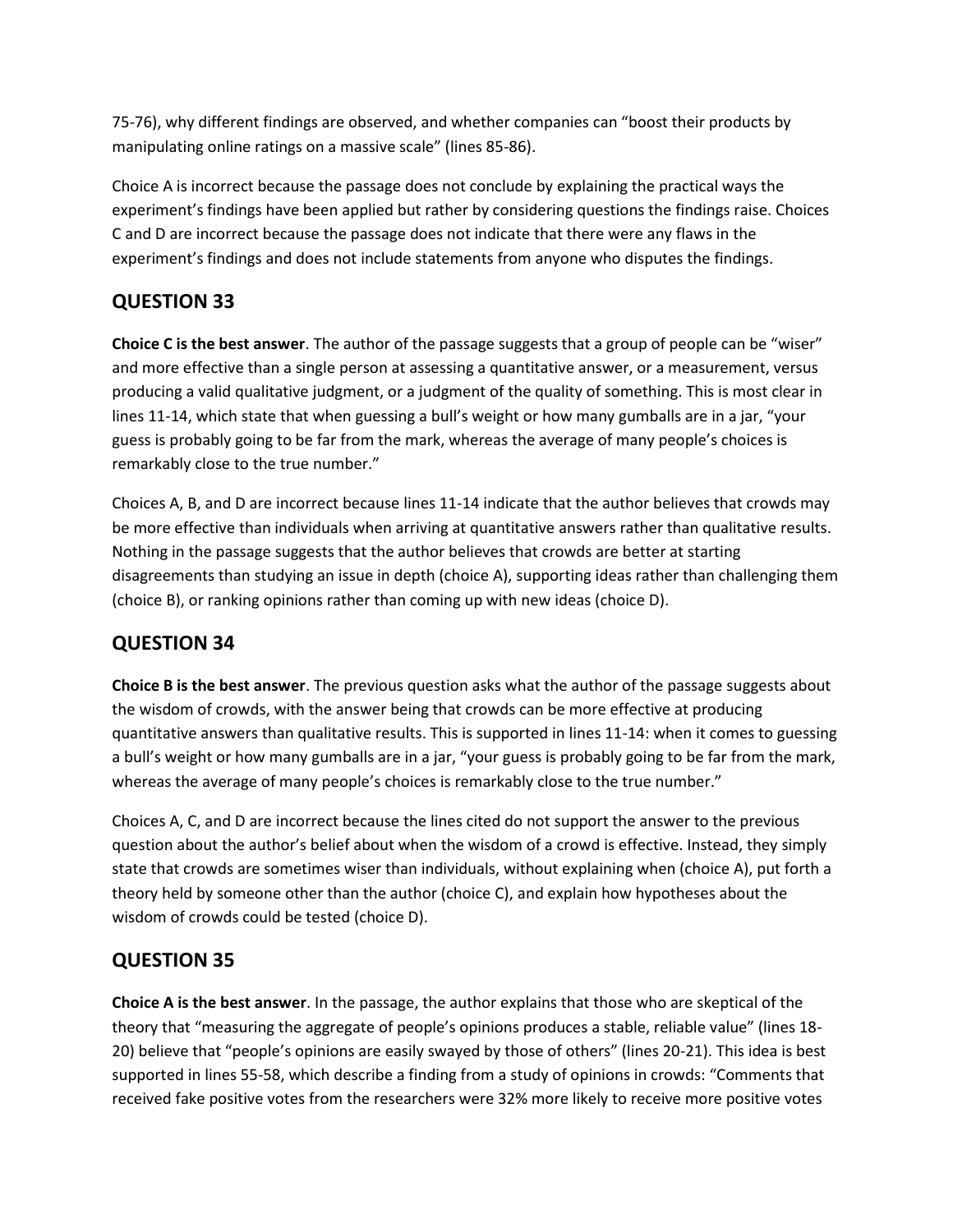compared with a control, the team reports." In other words, people were more likely to give a positive vote when they thought other people had given positive votes.

Choices B, C, and D are incorrect because the lines cited do not provide support for the skeptics' idea that people's opinions are easily influenced by the thoughts of others. Instead, they cite findings concerning people giving ratings *different* from those already given (choices B and C) and share an observation that the degree to which others can be influenced depends in part on the context of the situation (choice D).

#### **QUESTION 36**

**Choice B is the best answer**. One question Watts asks in regard to the experiment is whether the results would hold true on a larger scale. The passage quotes him in lines 74-76: "'[But] one question is whether the positive [herding] bias is specific to this site' or true in general." Doing the experiment again but collecting ratings on multiple websites would address Watts's question, as it would show whether or not the same results occur on other sites.

Choices A, C, and D are incorrect. Providing fewer fake positive comments during the experiment (choice A), requiring users to be registered on the website (choice C), or telling users that their answers will be studied (choice D) are actions that likely would affect the results of the experiment involving users voting on comments about stories on one news website, but they would not address Watts's questions about whether the study would produce the same results on *other* websites or why different categories of news items had different effects on the news website.

#### **QUESTION 37**

**Choice C is the best answer**. In lines 85-86 the author asks, "Will companies be able to boost their products by manipulating online ratings on a massive scale?" In the context of selling products by manipulating user reviews, "boost" most nearly means promote.

Choices A, B, and D are incorrect because in the context of selling products by manipulating user reviews, the word "boost" refers to promoting the products, not making them larger or bigger (choice A), faster (choice B), or safe (choice D).

#### **QUESTION 38**

**Choice A is the best answer**. In lines 85-86 the author asks, "Will companies be able to boost their products by manipulating online ratings on a massive scale?" In the context of selling products by manipulating user reviews on a massive scale, the word "scale" most nearly means level or size.

Choices B, C, and D are incorrect because in the context of selling products by manipulating user reviews, a massive "scale" refers to a great level or size, not to a payment (choice B), an interval or space between things (choice C), or a plan (choice D).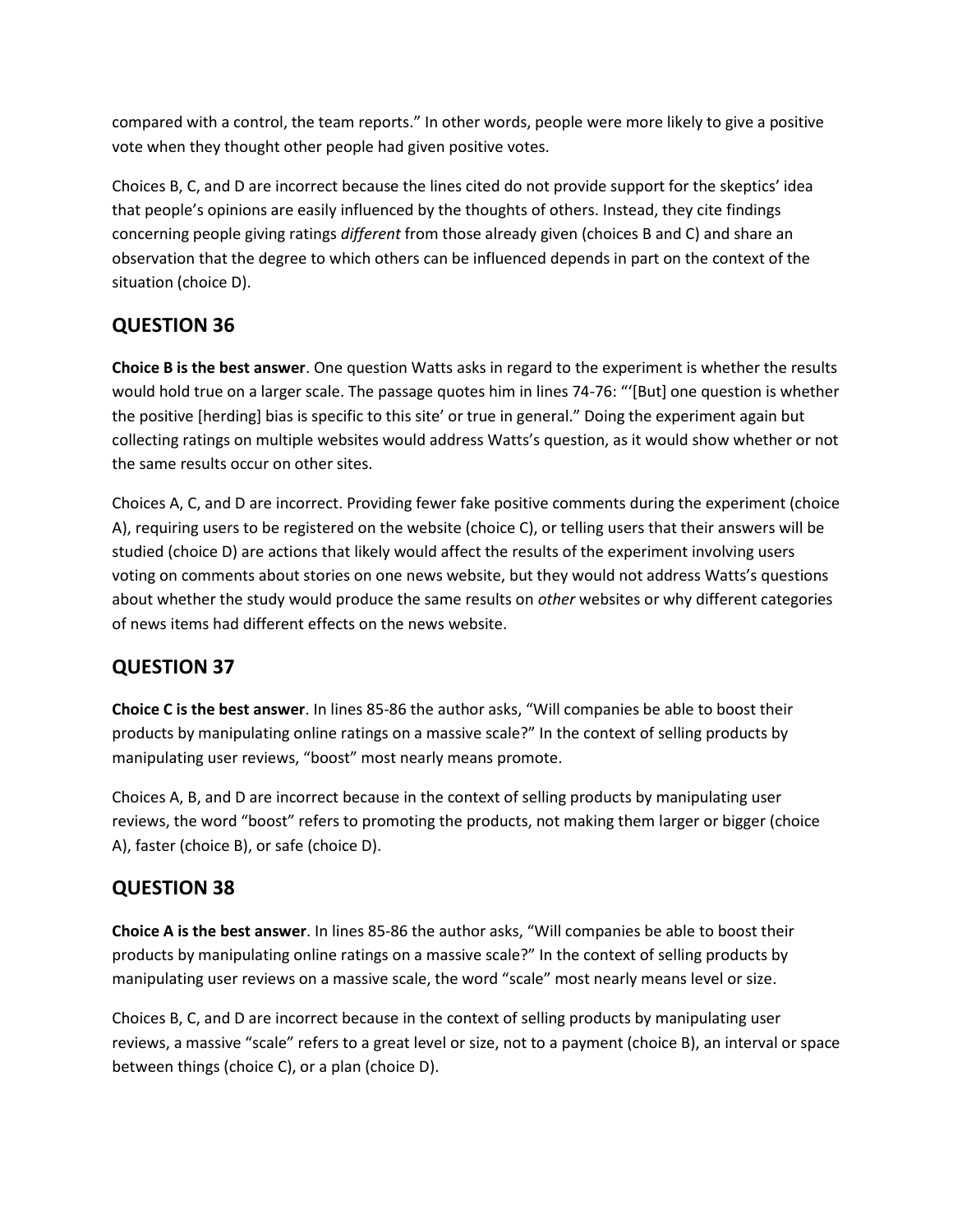#### **QUESTION 39**

**Choice B is the best answer**. The figure shows that while the mean score of the control comments in the politics category is below 2.0, the artificially up-voted mean score for that category is exactly 2.5.

Choice A is incorrect because the artificially up-voted mean score of comments in the business category is higher than 3.0. Choice C is incorrect because the artificially up-voted mean score of comments in the fun category is less than 2.5. Choice D is incorrect because the artificially up-voted mean score of the comments in the general news category is just over 2.0.

#### **QUESTION 40**

**Choice D is the best answer**. The figure shows that the mean score for both control comments and artificially up-voted comments in the general news category is just above 2.0.

Choice A is incorrect because the mean score for the control comments in the culture and society category is a little below 2.5 while the mean score for the artificially up-voted comments is over 3.0. Choice B is incorrect because the mean score for the control comments in the information technology category is a little above 1.5 while the mean score for the artificially up-voted comments is above 2.0. Choice C is incorrect because the mean score for the control comments in the fun category is exactly 2.0 while the mean score for the artificially up-voted comments is nearly 2.5.

#### **QUESTION 41**

**Choice D is the best answer**. In the passage Watts notes that "the category of the news items . . . had a strong effect on how much people could be manipulated" (lines 76-79). That idea is directly supported by the data in the figure, which show that the difference in mean score between the control comments and the artificially up-voted comments varies by subject (for example, in the general news category there is virtually no difference between the mean scores of the two types of comments, while for the business category there is almost a 1.0-point difference between the mean scores).

Choices A and B are incorrect because the passage provides no data for artificially down-voted comments or negative social influence. Choice C is incorrect because the figure applies only to one context (mean score of control comments versus mean score of artificially up-voted comments on the news site); there is no way to tell what patterns would be observed in other contexts.

#### **QUESTION 42**

**Choice C is the best answer**. According to the passage, Maguire found that taxi drivers' hippocampi are "7 percent larger than normal," which is evidence that "way-finding around London had physically altered the gross structure of their brains" (lines 10-14). In lines 20-26, the passage indicates that this finding challenges an earlier consensus: "It had long been thought that the adult brain was incapable of spawning new neurons—that . . . the brain's basic anatomical structure was more or less static. Maguire's study suggested the old inherited wisdom was simply not true."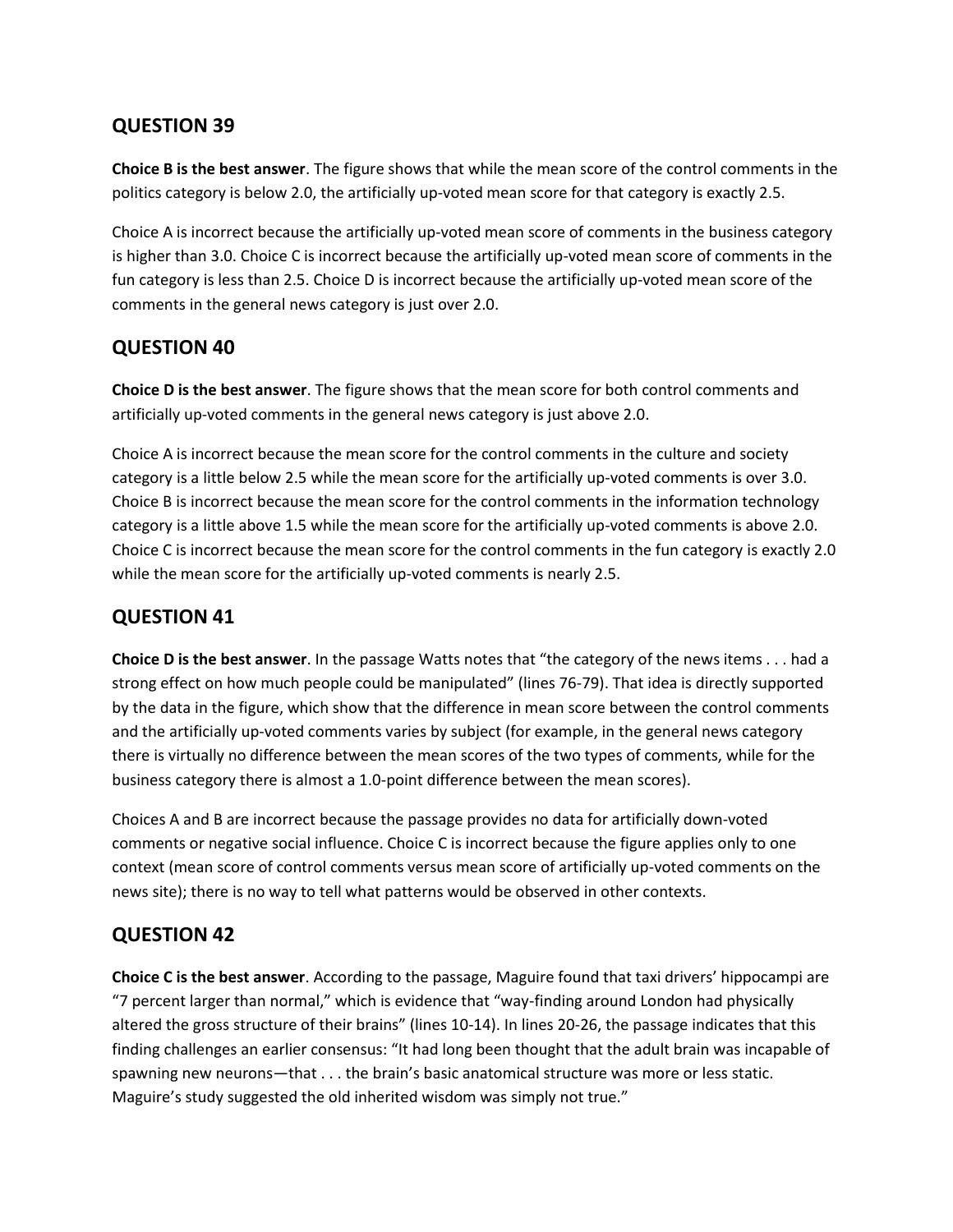Choice A is incorrect because the passage does not indicate that Maguire used a new method in her study or that her findings demonstrate the validity of a method. Choice B is incorrect because lines 20- 26 show that Maguire's findings disprove a popular viewpoint, not that they support one. Choice D is incorrect because although Maguire's findings call into question a previous idea, there is no indication that they challenge the authenticity of any previous data.

#### **QUESTION 43**

**Choice D is the best answer**. The previous question asks about the significance of Maguire's findings, with the answer being that her findings call into question a previous belief. This is supported in lines 20- 26: "It had long been thought that the adult brain was incapable of spawning new neurons—that . . . the brain's basic anatomical structure was more or less static. Maguire's study suggested the old inherited wisdom was simply not true."

Choices A, B, and C are incorrect because the lines cited do not support the answer to the previous question about the significance of Maguire's findings. Choices A and B are incorrect because these lines present Maguire's observation and her conclusion but do not indicate that her findings call into question a previous belief. Choice C is incorrect because these lines simply explain one capability of the human brain.

#### **QUESTION 44**

**Choice D is the best answer**. In line 24, the passage discusses the "brain's basic anatomical structure." In this context, the word "basic" most nearly means fundamental.

Choices A, B, and C are incorrect because in the context of discussing the brain's structure, the word "basic" most nearly means fundamental, not first (choice A), uncomplicated (choice B), or required (choice C).

#### **QUESTION 45**

**Choice C is the best answer**. The purpose of Maguire's study of the mental athletes was to try to determine what it is that makes them so good at memorization, and in particular if they have structurally different brains than people without such extraordinary memorization skills or if they have normal brain structures but use them in unusual ways. This is supported in lines 33-37, which state that Maguire and her team "wanted to find out if the memorizers' brains were—like the London cabbies' structurally different from the rest of ours, or if they were somehow just making better use of memory abilities that we all possess."

Choice A is incorrect because the study was an attempt to compare the brains of mental athletes to the brains of the general population, not to compare the use of different brain structures in memorization and navigation. Choices B and D are incorrect because the passage makes it clear that it was not known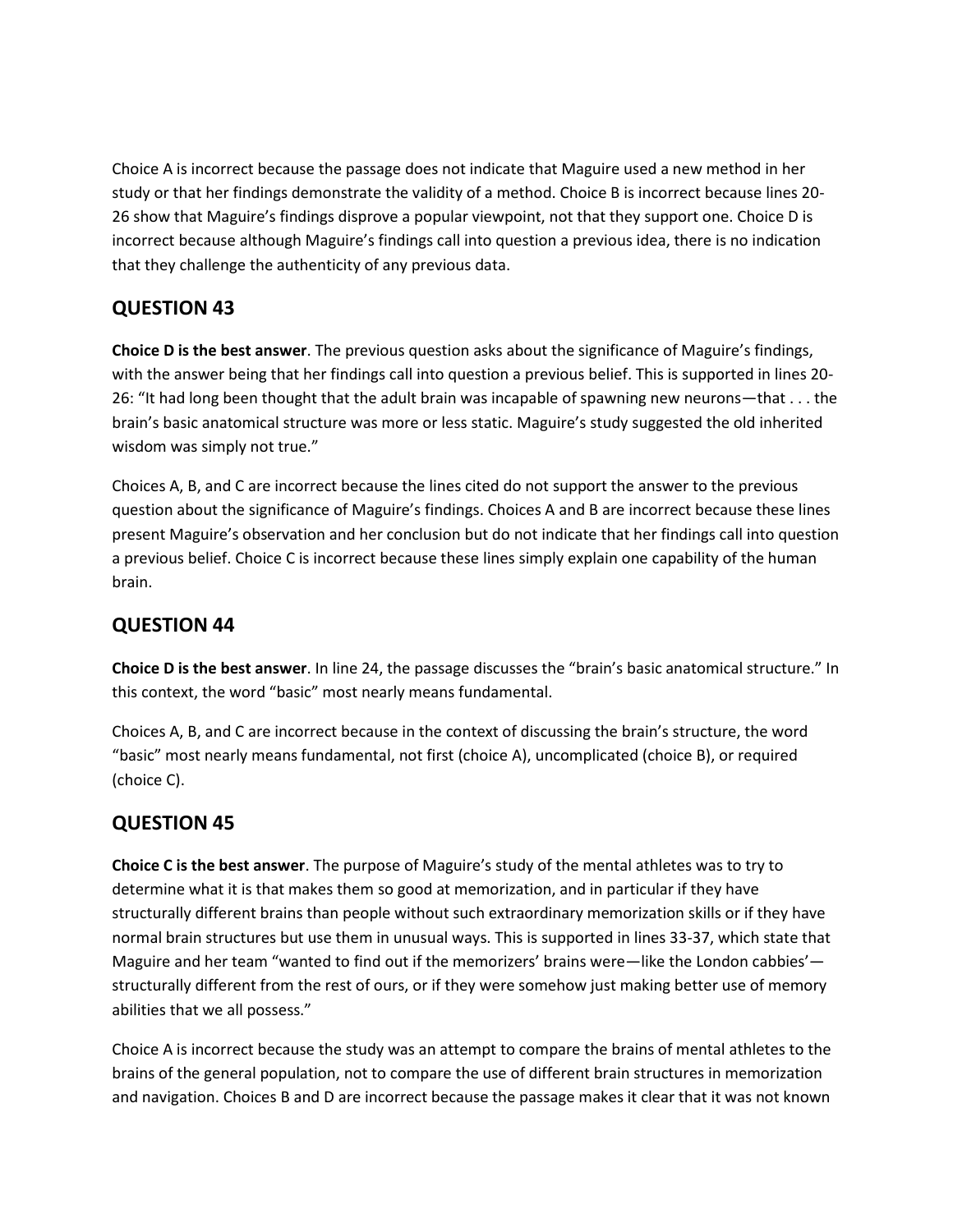if mental athletes have unusual brain structures; finding out if they do was actually one of the goals of the study.

#### **QUESTION 46**

**Choice B is the best answer**. The previous question asks what Maguire's study of mental athletes attempted to answer, with the answer being the question of whether it is brain structure or an unusual use of the brain that gives certain people extraordinary memorization skills. This is supported in lines 33- 37: "They wanted to find out if the memorizers' brains were—like the London cabbies'—structurally different from the rest of ours, or if they were somehow just making better use of memory abilities that we all possess."

Choices A, C, and D are incorrect because the lines cited do not support the answer to the previous question about what Maguire's study of mental athletes was investigating. Instead they simply identify the subject of the study (choice A), explain what the study involved (choice C), and state a finding concerning the cognitive ability of the mental athletes (choice D).

#### **QUESTION 47**

**Choice A is the best answer**. In lines 38-39, the passage describes part of Maguire's study by stating that "the researchers put both the mental athletes and a group of matched control subjects into MRI scanners." In the context of a study that has two groups of subjects, the word "matched" suggests subjects that are similar or comparable.

Choices B, C, and D are incorrect because in the context of a study with two groups of subjects, the word "matched" suggests subjects that are similar or comparable, not ones that are exactly the same (choice B), ones that are recognizably different (choice C), or ones that are rivals (choice D).

#### **QUESTION 48**

**Choice C is the best answer**. The main purpose of the fifth paragraph (lines 57-65) is to relate what Maguire discovered about the mental athletes, namely that their brain structures are not different from those of the control group but that the mental athletes use their brains differently: "there was one telling difference . . . regions of the brain that were less active in the control subjects seemed to be working in overdrive for the mental athletes."

Choice A is incorrect because the fifth paragraph does not mention the taxi drivers or the study involving them. Choice B is incorrect because the fifth paragraph describes some of the unexpected results of Maguire's study but does not address the possible reasons for those results. Choice D is incorrect because the fifth paragraph describes only Maguire's findings, not her methods.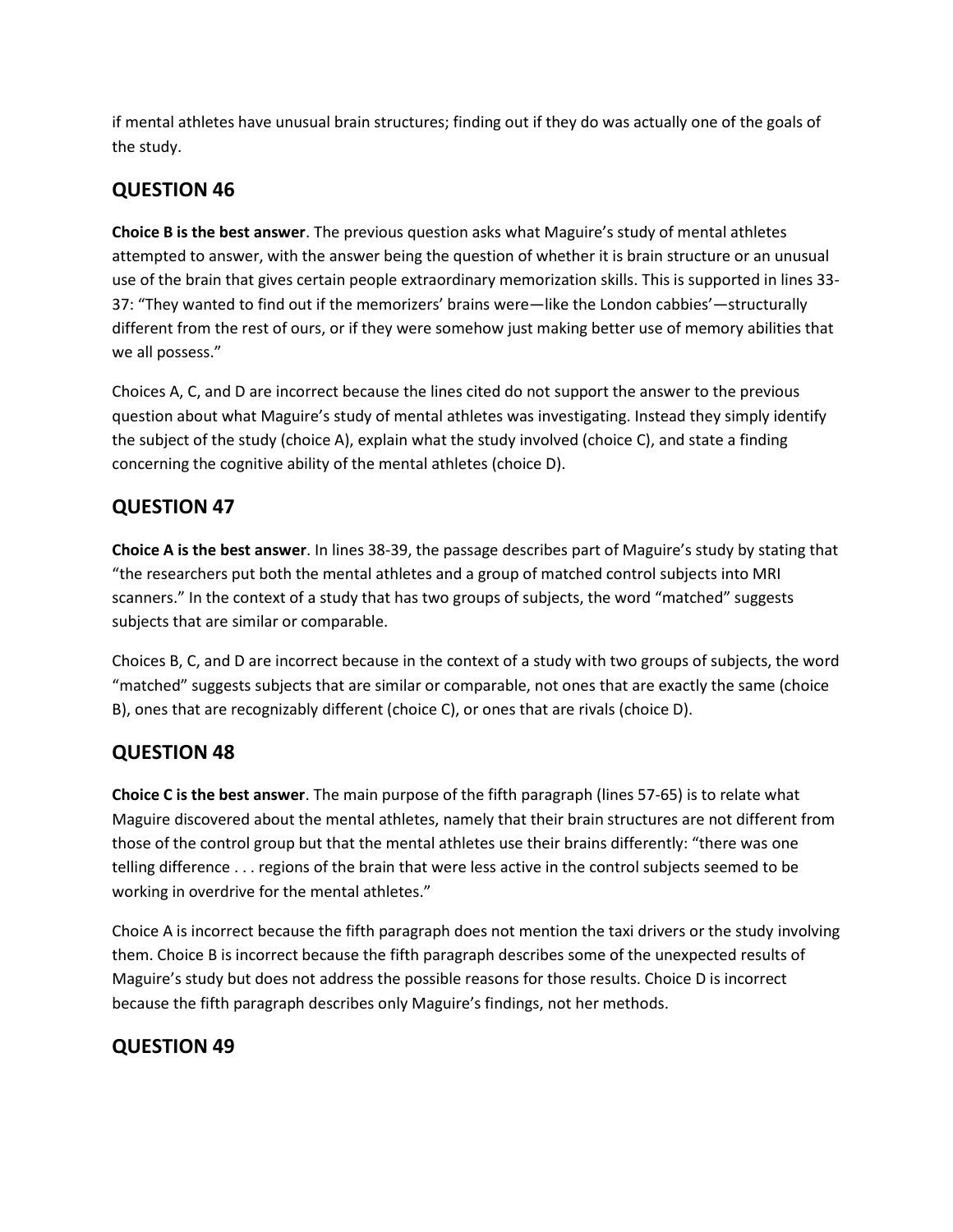**Choice C is the best answer**. The passage indicates that Maguire's second study revealed that people in the control group don't have different brain structures than the mental athletes but that they use their brains differently. In particular, the two groups use different pathways in the brain: "regions of the brain that were less active in the control subjects seemed to be working in overdrive for the mental athletes" (lines 63-65).

Choices A and D are incorrect because the passage states that there was only "one telling difference between the brains of the mental athletes and the control subjects" (lines 57-58); there is no indication that the control group showed less total brain activity or had smaller hippocampal regions. Choice B is incorrect because the passage mentions only the general cognitive ability of the mental athletes, noting that their scores were "within the normal range" (line 54).

#### **QUESTION 50**

**Choice A is the best answer**. After establishing in lines 50-51 that the brains of the control group and the mental athletes seemed to be "indistinguishable," the passage suggests that the reason mental athletes are so good at memorization is that they use parts of their brains that most other people don't use when memorizing: "Surprisingly, when the mental athletes were learning new information, they were engaging several regions of the brain known to be involved in two specific tasks: visual memory and spatial navigation, including the same right posterior hippocampal region that the London cabbies had enlarged with all their daily way-finding" (lines 66-72).

Choices B and C are incorrect because the passage explains that the mental athletes were converting information into images, not abstract symbols or numerical lists. Choice D is incorrect because it is not supported by the passage, as the author discusses the mental athletes' actions while memorizing but not any brain exercises the mental athletes regularly do.

#### **QUESTION 51**

**Choice A is the best answer**. The previous question asks what the passage suggests about the mental athletes' success with memorization, with the answer being that they use parts of the brain that most other people don't use when memorizing. This is supported in lines 66-72: "Surprisingly, when the mental athletes were learning new information, they were engaging several regions of the brain known to be involved in two specific tasks: visual memory and spatial navigation, including the same right posterior hippocampal region that the London cabbies had enlarged with all their daily way-finding."

Choices B, C, and D are incorrect because the lines cited do not support the answer to the previous question about what the passage suggests about the mental athletes' success with memorization. Instead, they acknowledge that Maguire's findings seem odd (choice B), describe how Maguire first responded to the results (choice C), and explain things that *don't* account for the mental athletes' ability (choice D).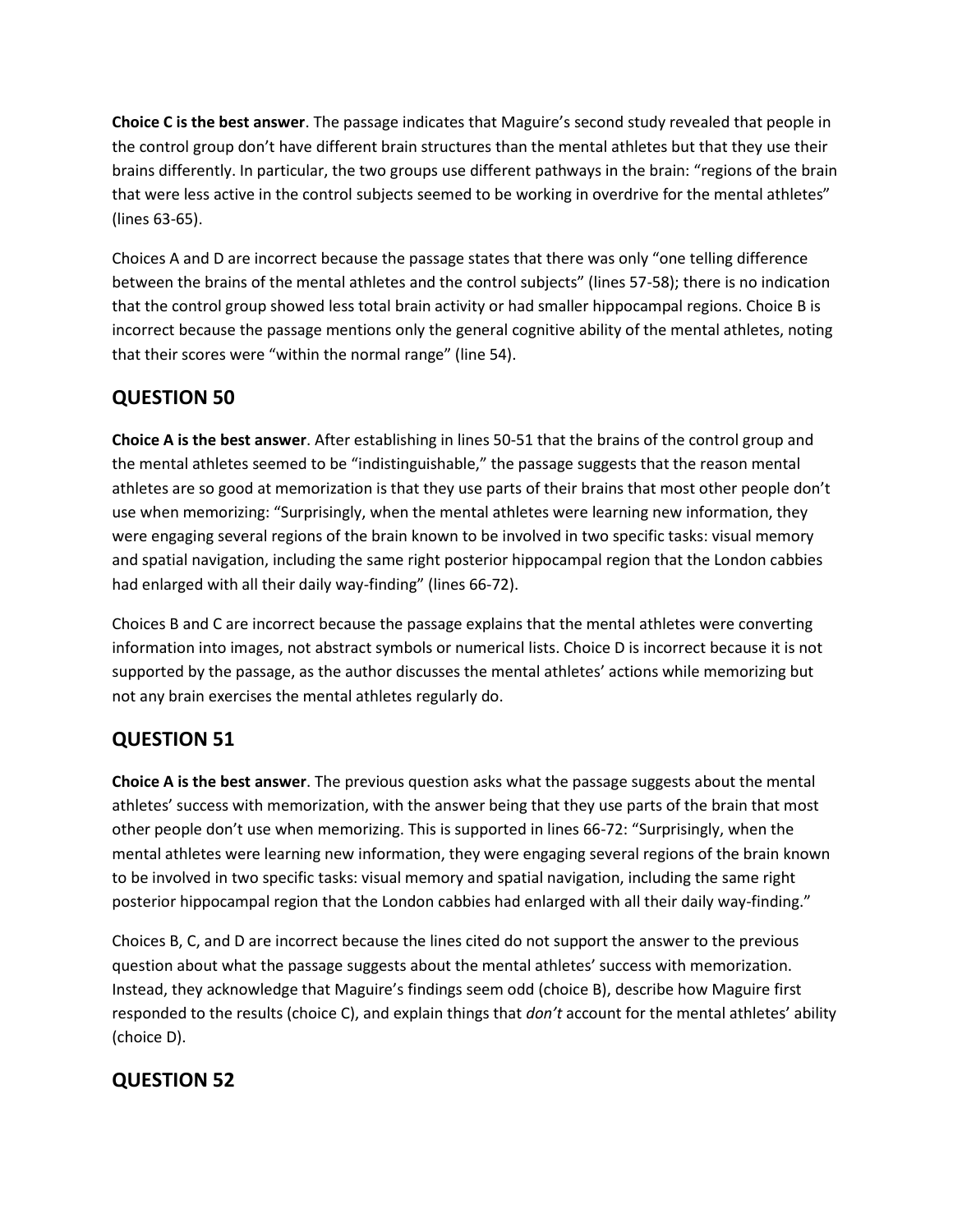**Choice B is the best answer**. According to the passage, Maguire's study revealed that the mental athletes were using the same parts of the brain for memorization as were the London cabbies from the first study, a result that was initially puzzling. The questions in lines 74-78 highlight and expand on that result, making it clear that it is surprising to find that the mental athletes use images to remember numbers or use a part of the brain associated with navigation when trying to remember shapes. Although it became clear *how* the mental athletes were memorizing things, it was not clear why they were doing it that way.

Choice A is incorrect because the questions in lines 74-78 seem to reflect additional questions Maguire and others had based on their result and do not suggest that Maguire's conclusions may not be reliable. Choice C is incorrect because the passage makes no mention of any earlier studies of the phenomenon of using images to remember numbers or to use a part of the brain associated with navigation when trying to remember shapes. Choice D is incorrect because the questions in lines 74-78 specifically address Maguire's two studies but not her earlier work.

## **Section 2: Writing Test**

#### **QUESTION 1**

**Choice C is the best answer** because the sentence is not directly related to the main point of the paragraph and should not be added. The main idea of the paragraph is that new high-tech fossil models help expand scientists' knowledge of ancient species. There is no indication in the paragraph that these scientists are concerned about the age of the rocks in which fossils are found.

Choices A and B are incorrect because the sentence should not be added. It neither adds support to an argument nor provides a transition from one sentence to another. Choice D is incorrect because the sentence does not undermine any claim made in the paragraph.

#### **QUESTION 2**

**Choice D is the best answer** because "promise" suggests the hope of good things to come. The models offer the possibility of advancing the field of paleontology in the future.

Choices A, B, and C are incorrect because they do not make sense in the context of the passage.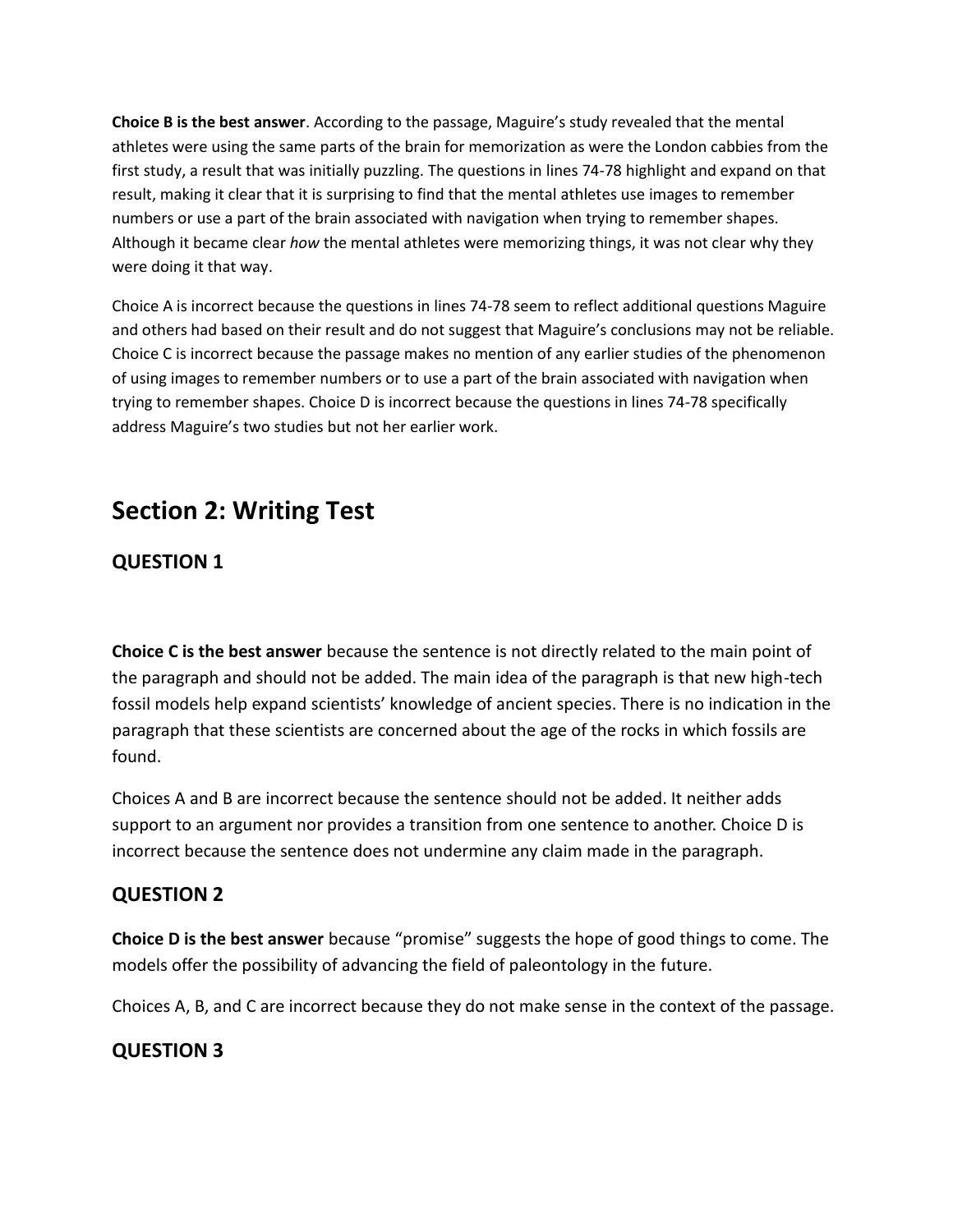**Choice B is the best answer** because the sentence should be kept: it provides a brief but useful explanation of how a 3-D printer works.

Choice A is incorrect. The sentence should be kept because it provides important information about 3-D printers, not because it explains why X-rays are used in CT scanners. Choices C and D are incorrect because the sentence is neither contradictory nor confusing and should not be deleted.

#### **QUESTION 4**

**Choice C is the best answer** because the relative pronoun "which" appropriately follows the independent clause "The plastic hardens quickly." It introduces the relative clause explaining what the fact that the plastic hardens quickly allows the printer to do.

Choices A, B, and D are incorrect because each results in a comma splice (the joining of two independent clauses with only a comma).

#### **QUESTION 5**

**Choice A is the best answer** because no change is needed. The prepositional phrase "in order" and the infinitive "to learn" are appropriately used in conjunction to create an idiomatic phrase.

Choices B and D are incorrect because the phrases "in order for learning" and "so to learn" are not idiomatic. Choice C is incorrect because the pronoun "one" is inconsistent with the noun "team," which identifies a specific team.

#### **QUESTION 6**

**Choice C is the best answer** because the personal plural pronoun "their" agrees in number with its antecedent, the plural noun "fossils."

Choice A is incorrect because the pronoun "its" is singular and doesn't agree with the plural antecedent "fossils." Choices B and D are incorrect because a personal pronoun is needed in the sentence. Neither "it's" (the contraction of "it is") nor "there" is a personal pronoun.

#### **QUESTION 7**

**Choice D is the best answer** because sentence 2 should be placed after sentence 5 to make the paragraph most logical. Sentence 2 begins "But now," signaling a contrast with the past. Sentences 4 and 5 tell what scientists did in the past, so it makes sense for sentence 2 to follow sentence 5.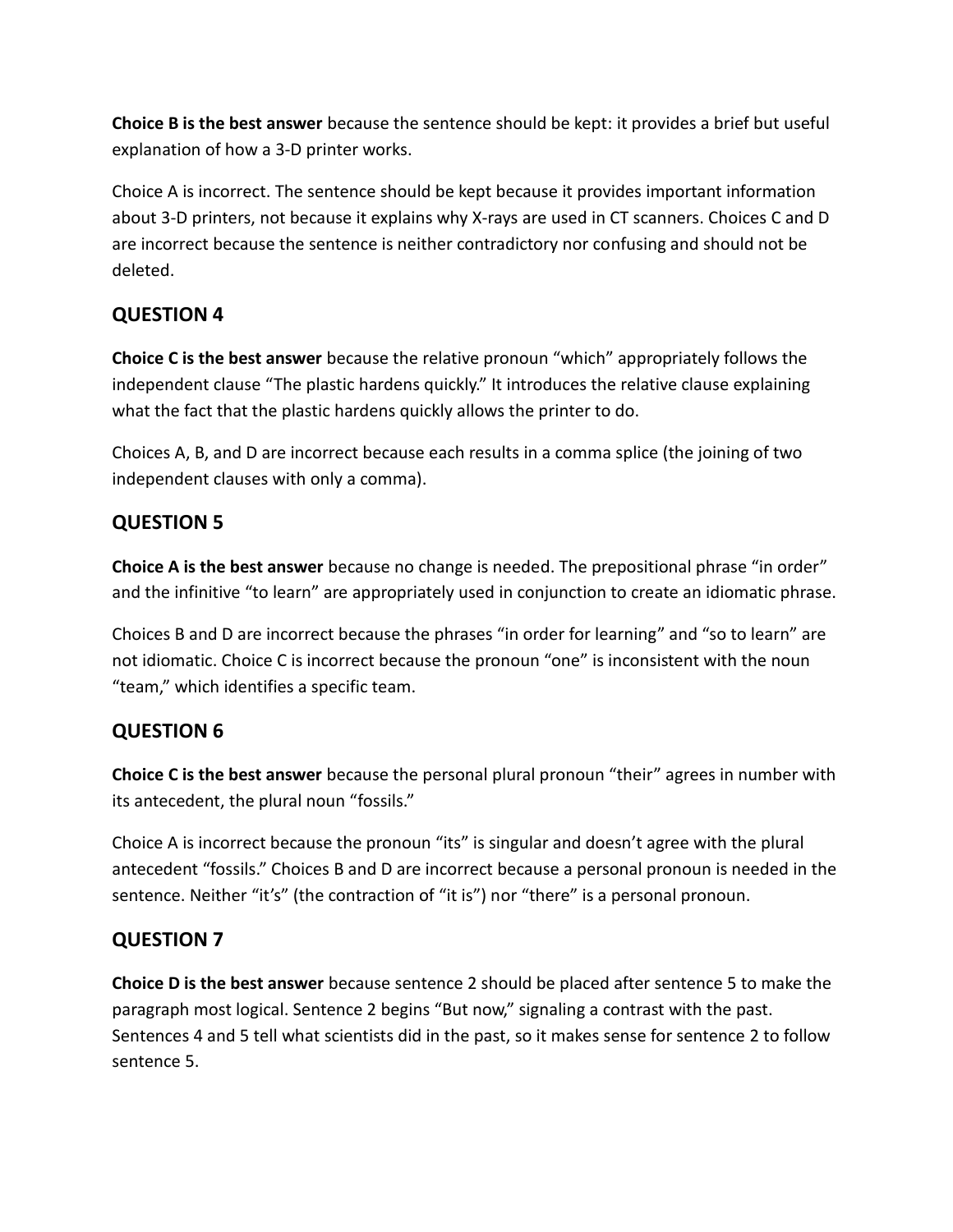Choices A, B, and C are incorrect because they result in a paragraph that does not proceed logically. Keeping sentence 2, which begins "But now," where it is now (choice A) or placing it at the beginning of the paragraph (choice B) signals a contrast with the past that doesn't make sense in context. Placing sentence 2 after sentence 4 (choice C) appropriately signals a contrast with the past but creates problems for sentence 5, which needs to be placed directly after sentence 4 to continue the discussion of past research limitations.

#### **QUESTION 8**

**Choice D is the best answer** because the phrase "for example" indicates that an example will follow. In this paragraph, the sentence that follows the phrase provides a relevant example of the use of technology to "reproduce fossils that scientists cannot observe firsthand."

Choices A, B, and C are incorrect because they set up expectations that are not carried out in the paragraph. "By contrast" in choice A and "nonetheless" in choice B suggest that contrary information will follow. "Besides" in choice C suggests that additional information will follow. None of these choices indicates what should be indicated: that an example will follow.

#### **QUESTION 9**

**Choice B is the best answer** because the simple past tense verb "relied" is consistent with the other past tense verbs in the National Museum of Brazil example, such as "dug" and "determined."

Choices A and D are incorrect because they provide singular verbs that don't agree in number with the plural subject "researchers." Choice C is incorrect because the future tense helping verb "will" is inconsistent with the other past tense verbs in the National Museum of Brazil example.

#### **QUESTION 10**

**Choice C is the best answer** because it clearly and concisely combines the sentences in a way that shows the cause-effect relationship between the condition of the fossil and the decision by the research team.

Choices A, B, and D are incorrect because they do not effectively combine the sentences. In each of these choices, the sentence mischaracterizes the relationship between the condition of the fossil and the decision by the research team.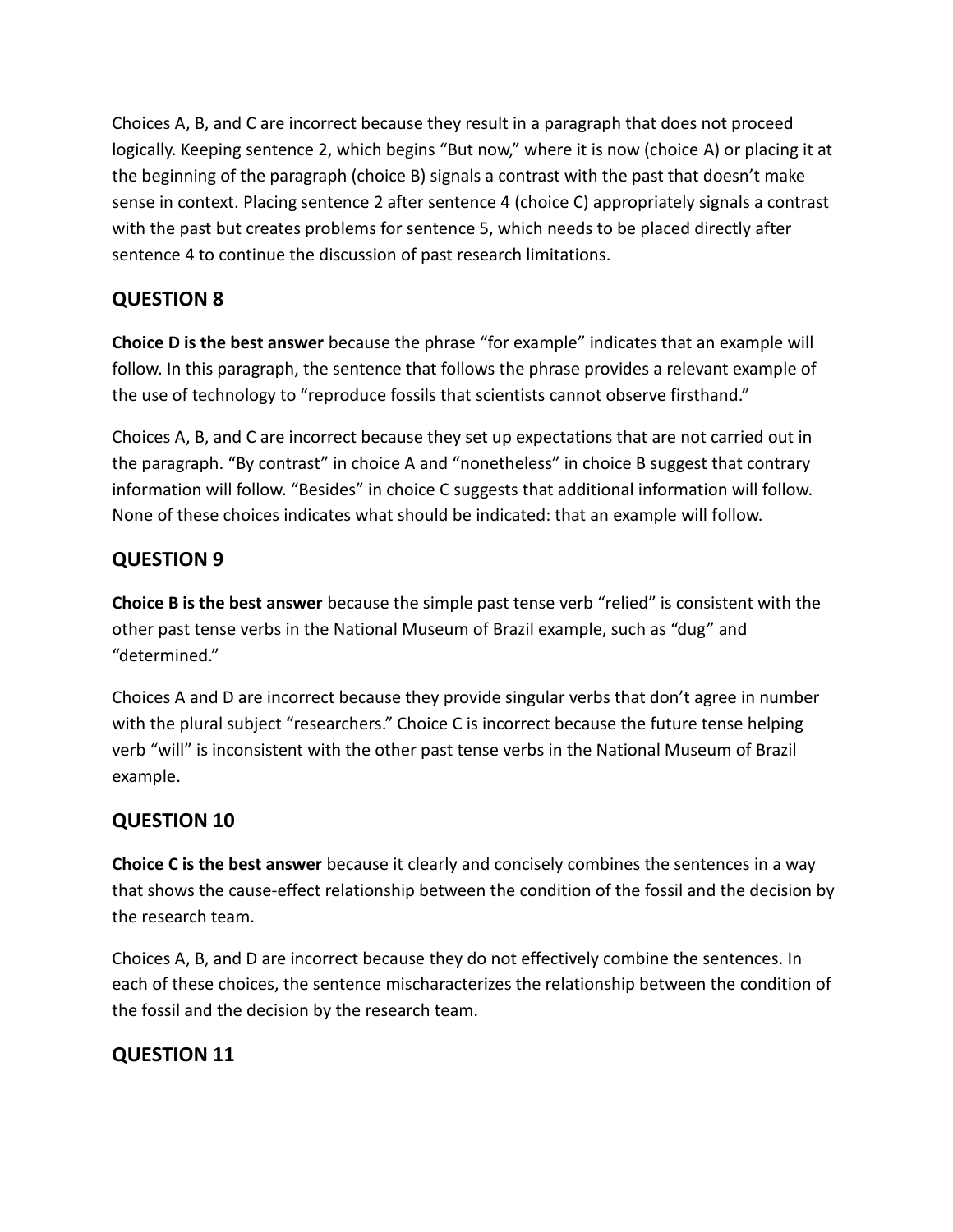**Choice C is the best answer** because the plural pronoun "they" correctly refers to its plural antecedent "researchers."

Choices A, B, and D are incorrect because "one," "he or she," and "it" are singular pronouns. A plural pronoun is needed to agree in number with the plural antecedent "researchers."

#### **QUESTION 12**

**Choice D is the best answer** because no transitional phrase is needed between the two sentences. The first sentence indicates that Tweed wanted to silence Nast, and the second sentence simply states what happened next: that his attempt to do so failed.

Choices A, B, and C are incorrect because no transitional phrase or conjunctive adverb such as "therefore" or "furthermore" is needed between the sentences. The information in the second sentence neither results from information in the first nor is in addition to it. Rather, it tells what happened next: the first sentence indicates that Tweed wanted to silence Nast, and the second states that his attempt to do so failed.

#### **QUESTION 13**

**Choice D is the best answer** because it is the only choice that clearly and concisely conveys the key information that "in the 1860s and the 1870s, . . . organizations known as 'political machines' started taking control of city governments."

Choices A, B, and C are incorrect because they all contain unnecessary words or invert the logical order of words in ways that lead to vagueness and redundancy. In choice A, it is unclear if the pronoun "they" refers to "organizations" or "governments." In choices B and C, word order is inverted, creating a lack of concision ("political organizations that were powerful" is used instead of "powerful political organizations"; "governments were taken control of" and "organizations . . . did so" are used instead of "organizations . . . started taking control of governments").

#### **QUESTION 14**

**Choice A is the best answer** because no words are needed between the noun phrase "purchasing votes" and the explanatory appositive phrase that follows it ("a form of  $\dots$ ").

Choices B, C, and D are incorrect because the participle "being" and the pronouns "that" and "which" are not needed to introduce the appositive phrase "a form of  $\dots$ "," which explains the concept of "purchasing votes."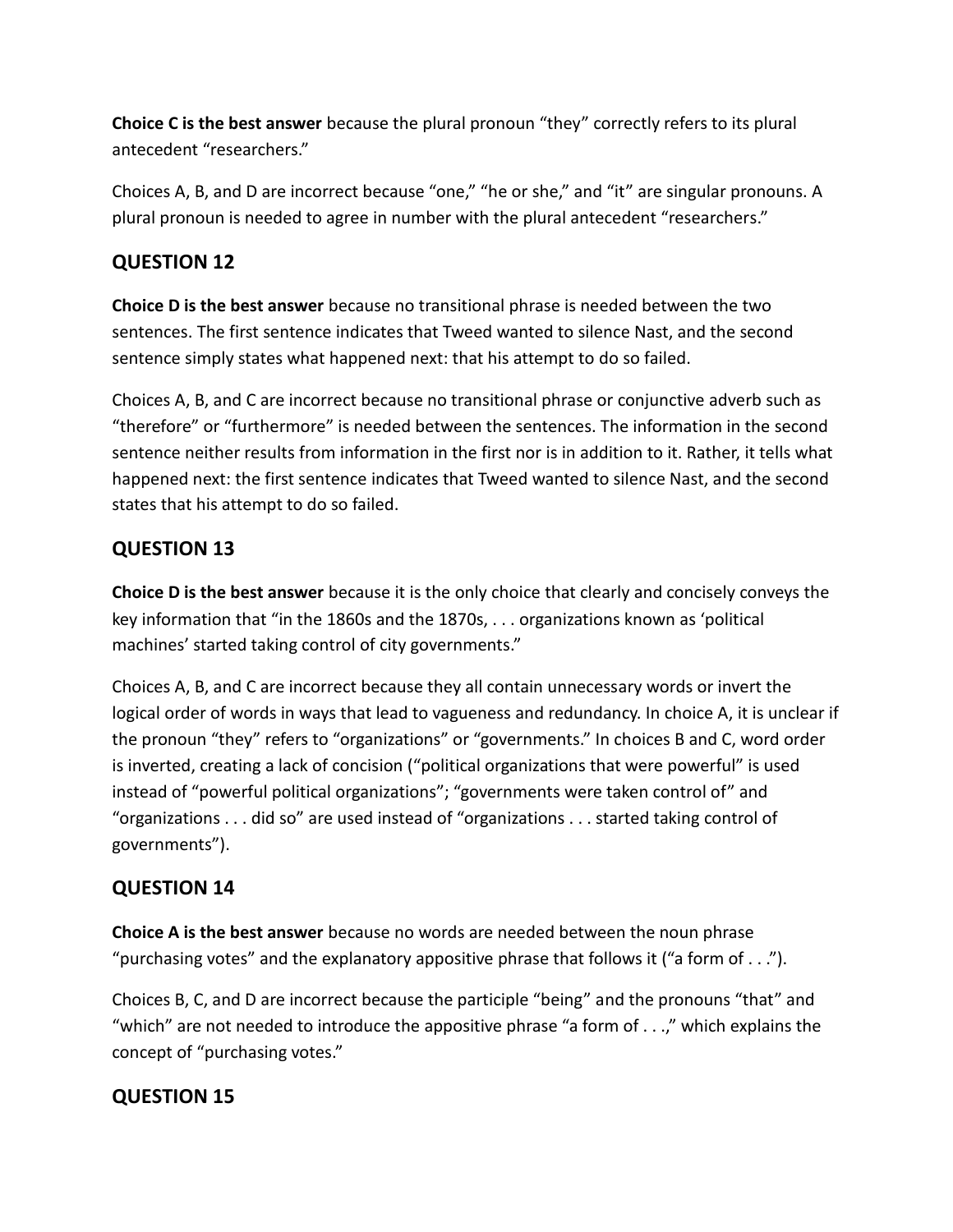**Choice B is the best answer** because the comma after "1860s" is used correctly with the comma after "group" to set off the inessential (nonrestrictive) clause "which controlled New York City in the 1860s."

Choice A is incorrect because a dash cannot be used in conjunction with a comma to set off a nonessential clause. Either two commas or two dashes may be used, but not one of each. Choice C is incorrect because a comma is not needed after "City." Choice D is incorrect because a comma is necessary to separate the nonessential clause from the rest of the sentence.

#### **QUESTION 16**

**Choice C is the best answer** because the sentence should be deleted. Although the information is true, it is not essential to the paragraph, which is focused on political machines in general and the Tammany Hall group in particular, not on Tweed himself.

Choices A and B are incorrect because the sentence should not be kept. Choice D is incorrect because, while the sentence should be deleted, it does not undermine or challenge the main claim of the passage.

#### **QUESTION 17**

**Choice C is the best answer** because no comma is needed before "commented," and the comma after "commented" correctly separates the first part of the sentence from the quotation it introduces.

Choices A, B, and D are incorrect because each includes one or more unnecessary commas.

#### **QUESTION 18**

**Choice A is the best answer** because the adjective "famous," which means widely known, clearly and concisely describes "images."

Choices B, C, and D are incorrect because "well-known" and "commonly known" are repetitive when used with the adjective "famous," which means widely known.

#### **QUESTION 19**

**Choice D is the best answer** because it adds the most relevant supporting information. The paragraph is focused on the cartoons' depictions of Tweed as a thief, so making an explicit connection between one cartoon and "Tweed's greedy nature" is extremely relevant to the paragraph.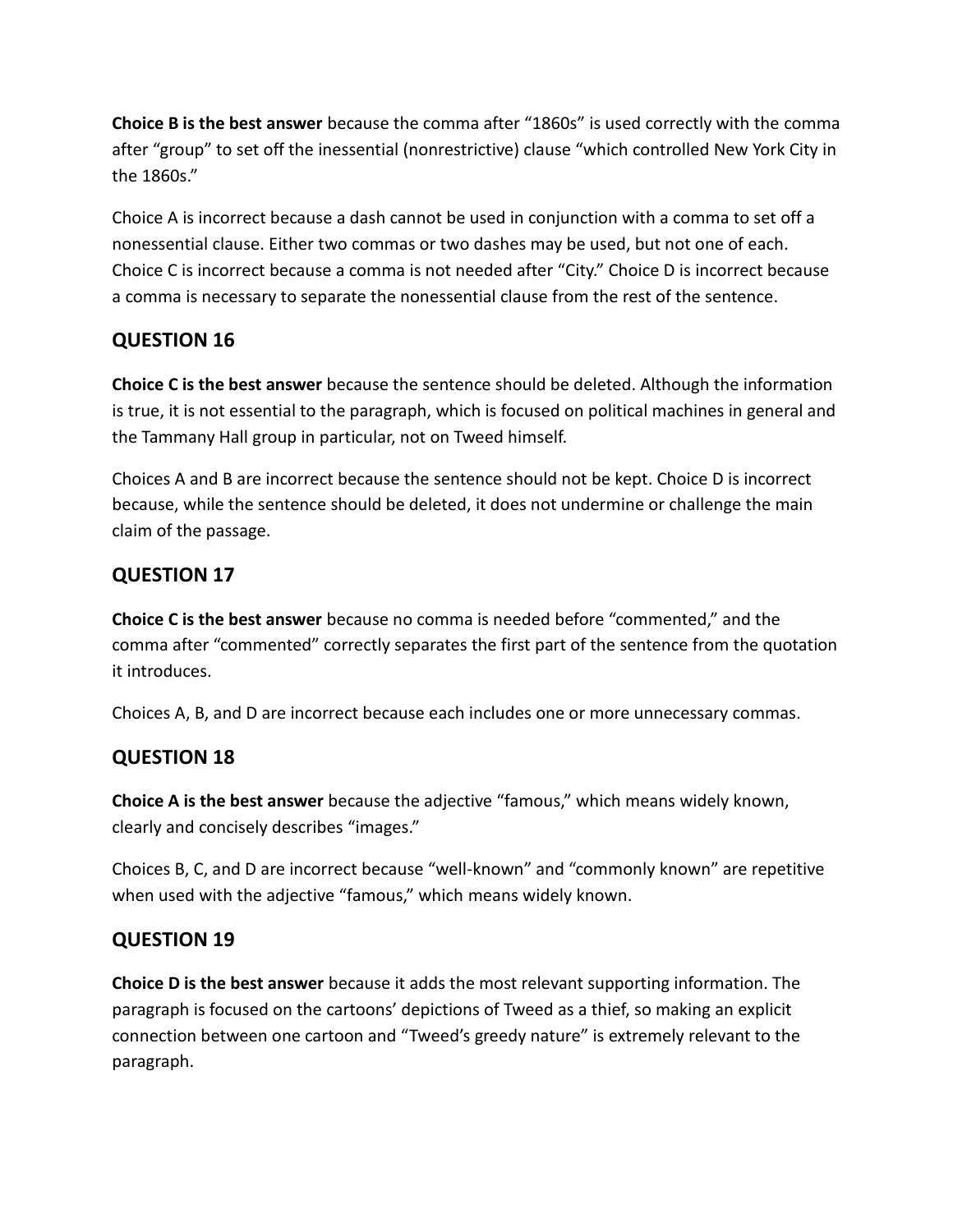Choices A, B, and C are incorrect because they all contain irrelevant information. Information about Nast's other cartoons, Tweed's prison escape, and Tweed's hat is not important to add to the paragraph, which is focused on the cartoons' depictions of Tweed as a thief.

#### **QUESTION 20**

**Choice D is the best answer** because the word "prosecuted" correctly indicates that Tweed was charged and tried for his crimes. The preposition "on" is idiomatic when used with the verb "prosecuted."

Choices A, B, and C are incorrect because the word "persecuted" means that someone is harassed or oppressed, not that he or she is charged with a crime. "Persecuted" doesn't fit into the context of this sentence, which is about the legal troubles of Tweed and his gang.

#### **QUESTION 21**

**Choice A is the best answer** because the past tense verb "brought" is consistent with the other past tense verbs in the sentence, such as "escaped" and "fled."

Choices B, C, and D are incorrect because the participle "bringing," the present tense verb "brings," and the present perfect tense verb "has brought" are not consistent with the other verbs in the sentence.

#### **QUESTION 22**

**Choice B is the best answer** because "triumph" indicates victory. It could be considered a victory for political cartoons that Tweed was recaptured because he was recognized from a Nast cartoon.

Choices A, C, and D are incorrect because "pinnacle," "culmination," and "apex" all suggest the highest point or end of something. None of these words indicates the appropriate relationship between the recapture of Tweed and the impact of Nast's cartoons.

#### **QUESTION 23**

**Choice B is the best answer** because the singular possessive pronoun "its" is used correctly to refer to the singular noun "system."

Choice A is incorrect because the contraction "it's" cannot be used to show possession. Choice C is incorrect because "its" is already possessive; an apostrophe is unnecessary. Choice D is incorrect because "their" is a plural possessive pronoun that does not agree in number with the singular noun "system."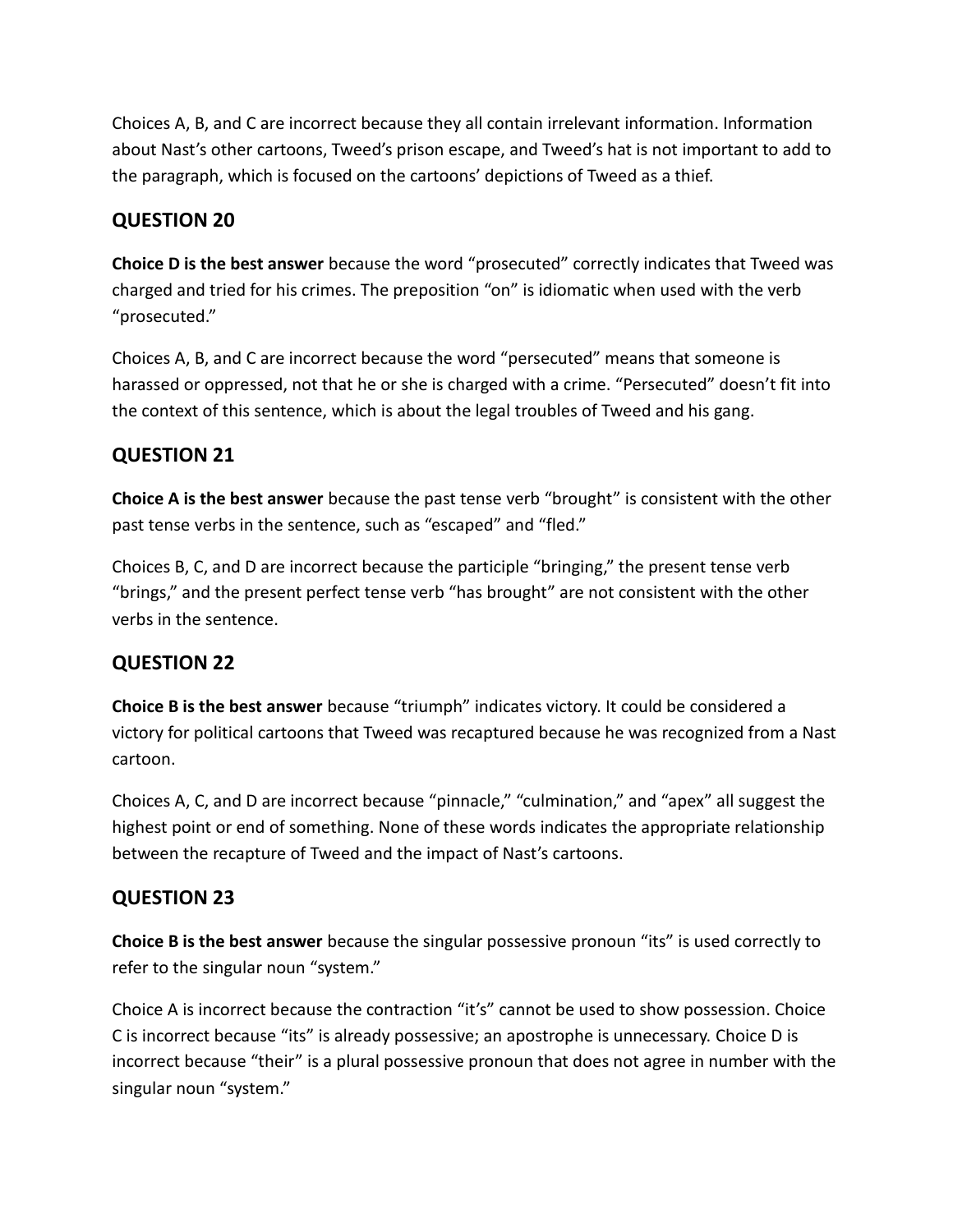#### **QUESTION 24**

**Choice B is the best answer** because it clearly and concisely combines the sentences to show the relationship between the claim ("the idea is obviously very attractive") and the supporting information about the cameras' cost.

Choices A, C, and D are incorrect because they mischaracterize the relationship between the claim ("the idea is obviously very attractive") and the supporting information about the cameras' cost. The claim about the idea's attractiveness is not *in addition to* the information about the cost; rather, the information about the cameras' cost supports the claim that the idea is very attractive.

#### **QUESTION 25**

**Choice A is the best answer** because "however" is used correctly to indicate contrast. Some people consider the art space vital, but that group of people may be too small to generate necessary funding for the project.

Choices B, C, and D are incorrect because neither "therefore," "in effect," nor "as a rule" indicates the appropriate relationship between the two sentences being connected. The two sentences form a contrast: some people consider the art space vital, but that group of people may be too small to generate necessary funding for the project.

#### **QUESTION 26**

**Choice B is the best answer** because no commas are needed to set off the restrictive clause ("that is easily understood and appreciated") that follows the subject.

Choices A and D are incorrect because the clause that describes "work" is essential and should not be set off with punctuation. Setting off a clause with two commas or dashes indicates that it is nonessential to the sentence (nonrestrictive). Choice C is incorrect because no comma is needed between the two verbs.

#### **QUESTION 27**

**Choice D is the best answer** because the sentence should not be added. The general information it contains is not relevant to this paragraph's discussion of crowdfunding for the arts.

Choices A and B are incorrect because the sentence should not be added. Information about crowdfunding in general is not relevant to the discussion of the arts in this paragraph. Additionally, the sentence doesn't support the writer's point about funding of artistic projects.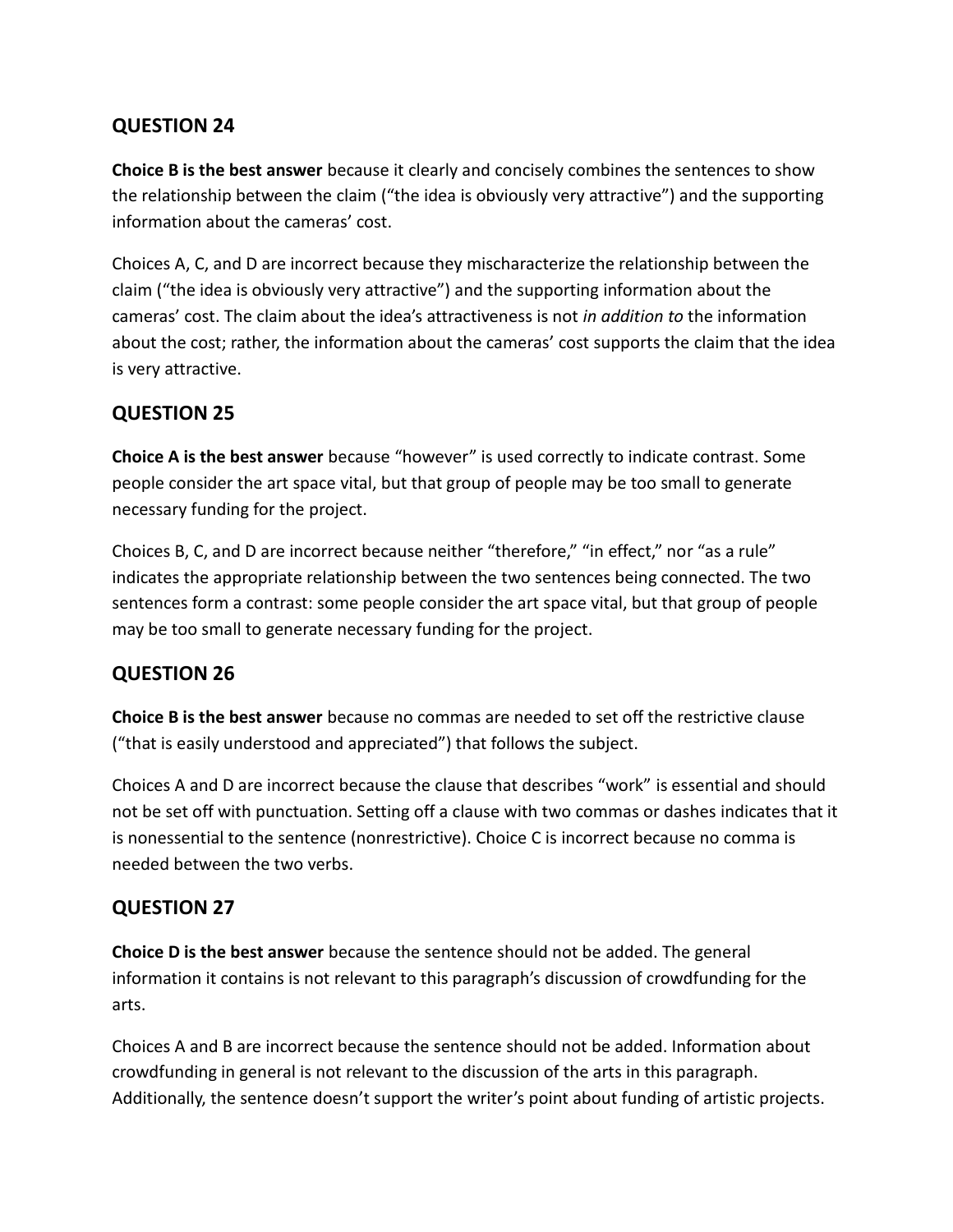Choice C is incorrect because, while the sentence should not be added, "funding received from public institutions" is not an idea that is developed in the passage.

#### **QUESTION 28**

**Choice A is the best answer** because "in addition" appropriately introduces an additional problem with crowdfunding in the arts.

Choices B, C, and D are incorrect because "conversely," "however," and "thus" do not indicate the appropriate relationship between what is said earlier in the paragraph about problems with crowdfunding in the arts and the additional problem that follows.

#### **QUESTION 29**

**Choice C is the best answer** because the pronoun "who" appropriately introduces a dependent clause defining "free riders."

Choice A is incorrect because it results in a comma splice (two independent clauses cannot be joined by only a comma). Choice B is incorrect because it is not clear which people don't contribute: "audiences" or "free riders." Choice D is incorrect because the infinitive phrase "to not make" doesn't make sense in the sentence.

#### **QUESTION 30**

**Choice B is the best answer** because the plural pronoun "they" agrees in number with the plural noun "people" and results in a clear, straightforward clause: "if people begin to feel that paying for the art they love is someone else's responsibility."

Choice A is incorrect because the passive voice is unnecessary and adds some confusion about which antecedent the pronoun "them" is referring to: "arts" or "people." Choices C and D are incorrect because the pronouns "him" and "her" and "he" and "she" are singular and do not agree in number with the plural antecedent "people."

#### **QUESTION 31**

**Choice C is the best answer** because the singular pronoun "her" is consistent with the pronoun "her" that is used earlier in the sentence to refer to the playwright.

Choices A and B are incorrect because they are plural pronouns that are not consistent with the singular pronoun "her" used earlier in the sentence to refer to the singular noun "playwright." Choice D is incorrect because the singular pronoun "its" is not consistent with "her" and is not used to refer to a person.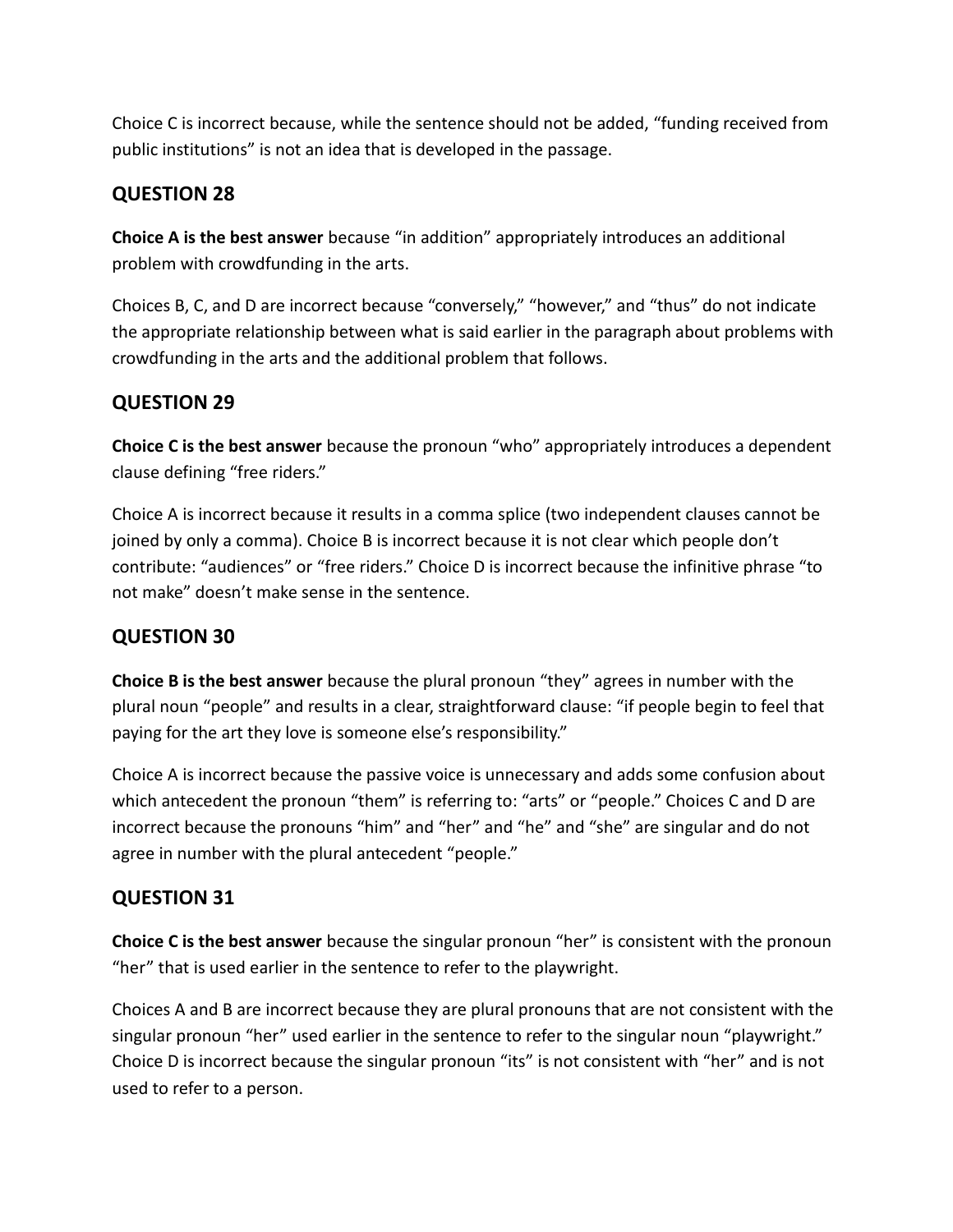#### **QUESTION 32**

**Choice D is the best answer** because sentence 2, which mentions the high price of the playwright's tickets, logically follows sentence 5, which addresses how the price of tickets was determined.

Choices A, B, and C are incorrect because sentence 2 does not logically follow sentences 1, 3, or 4. Sentences 3, 4, and 5 present a logical sequence of activities that establish the ticket price: first the playwright presents the total cost of her production, then she projects the attendance, and then she sets a per-person cost and prices tickets accordingly. Sentence 2, which addresses the ticket price, must come after the completion of this sequence; it can't come before the sequence (choice A) or interrupt the sequence (choices B and C).

#### **QUESTION 33**

**Choice A is the best answer** because it accurately interprets data in the graph. The category "dance" had the lowest amount of money raised but also had the highest percentage of projects fully funded.

Choices B, C, and D are incorrect because they do not accurately interpret the information provided in the graph.

#### **QUESTION 34**

**Choice C is the best answer** because sentence 3 needs to be placed before sentence 2 for the paragraph to be cohesive. Sentence 3 presents a cause ("newspapers . . . have been hit especially hard by the widespread availability of free news online") and sentence 2 presents an effect of that cause ("newspapers have reduced or eliminated investigative resources").

Choice A is incorrect because sentence 3 needs to precede sentence 2, not follow it: sentence 3 presents a cause ("newspapers . . . have been hit especially hard"), and sentence 2 presents an effect ("newspapers have reduced or eliminated investigative resources"). Choice B is incorrect because sentence 1 needs to precede sentence 3, not follow it: sentence 1 offers a general assessment of "print journalism as a viable profession," and sentence 3 offers information about one form of print journalism (newspapers). Choice D is incorrect because sentence 3 is needed to provide an explanation for the "lower print circulation and diminished advertising revenue" noted in sentence 2.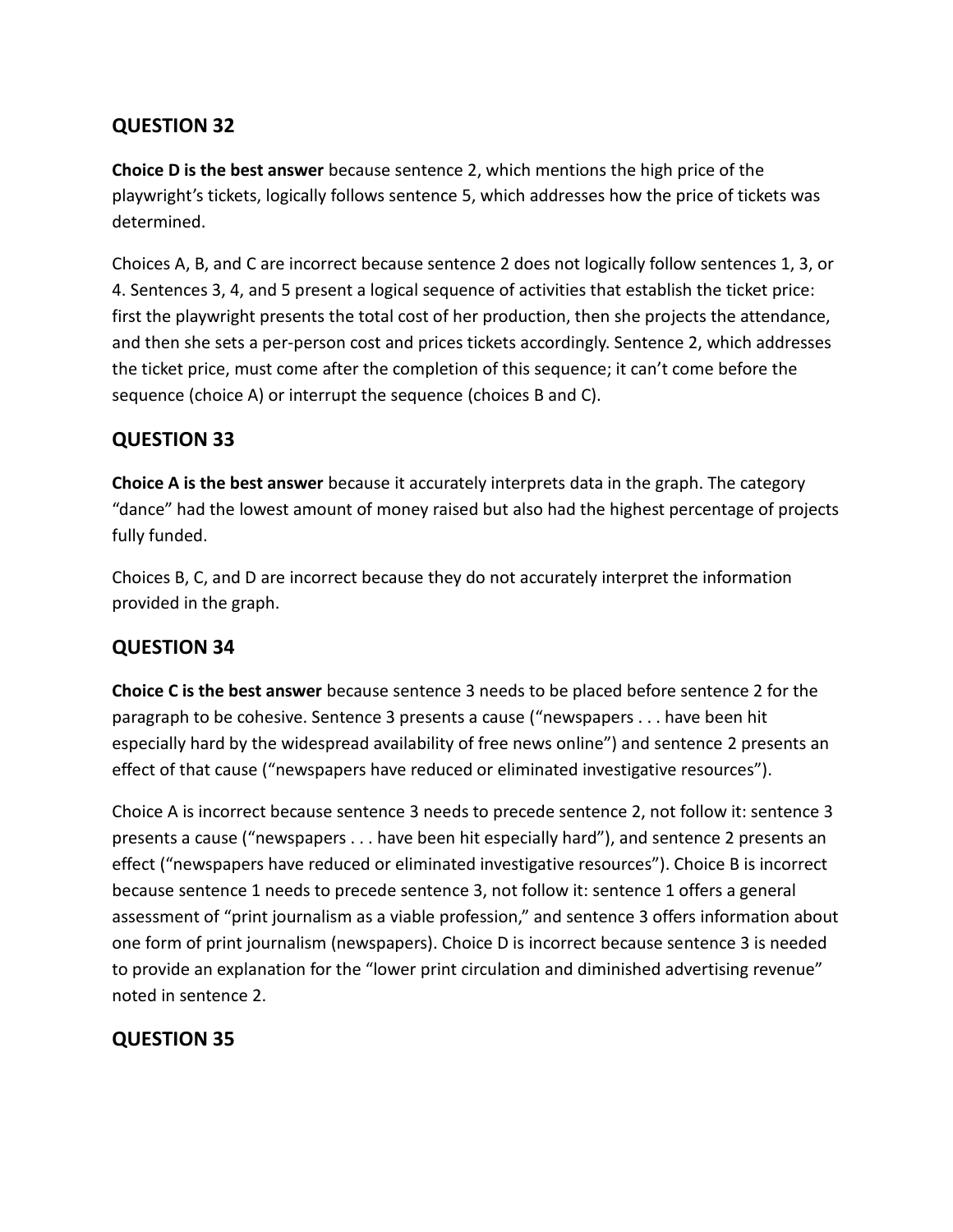**Choice B is the best answer** because the plural noun "reporters" is used correctly as the object of the preposition "of" and because the colon appropriately joins two independent clauses, indicating that the second clause ("their work is expensive and time-consuming") follows logically from the first ("It is not difficult . . . reporters").

Choices A and D are incorrect because the singular possessive "reporter's" does not provide an object for the preposition "of." Choice C is incorrect because the comma after "reporters" creates a comma splice (the comma is used without a conjunction to join two independent clauses).

#### **QUESTION 36**

**Choice B is the best answer** because the phrase "undertaken in" appropriately identifies why and for whom investigative journalism is conducted ("in the public interest"—that is, to serve the interests of all of the people instead of only a few).

Choice A is incorrect because "taking on the public interest" implies that investigative journalism is the adversary of the public interest (that is, it "takes on," or confronts, the interests of ordinary people). Choice C is incorrect because it implies that investigative journalism overpowers or takes control of the public interest. Choice D is incorrect because it is unclear what "taking off from the public interest" might mean in this context.

#### **QUESTION 37**

**Choice D is the best answer** because the general term "illegal activities" creates redundancy with the specific examples provided in the sentence and should be deleted. "Street crime," "corporate wrongdoing," and "political corruption" are all specific examples of "illegal activities," so it is unnecessary to mention "illegal activities" as a separate item in the list.

Choice A is incorrect because the general term "illegal activities" creates redundancy with the specific examples of illegal activities provided in the sentence. Choices B and C are incorrect because they repeat ideas that are already in the sentence: "corporate wrongdoing" is a type of "business scandal," and "political corruption" is a type of "abuse of government power."

#### **QUESTION 38**

**Choice C is the best answer** because the sentence is out of place in the paragraph: the year 1954 breaks the chronology of the other examples (1974, 2004), and the example is about television news instead of print journalism.

Choices A and B are incorrect because the sentence is out of place in the paragraph and should not be added. Choice D is incorrect because, while the passage should not be added, the reason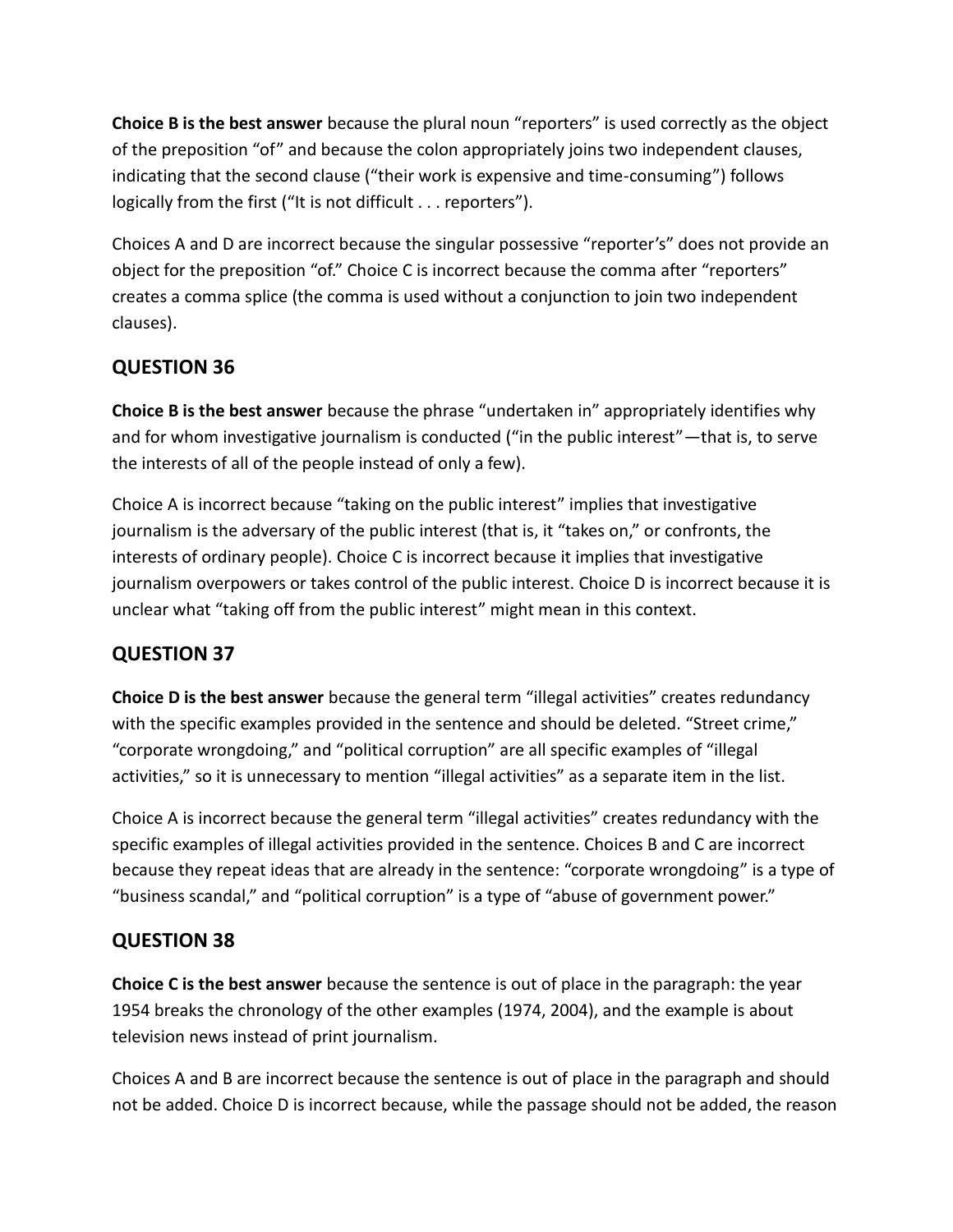is not the one specified. The example of journalists reporting a story that exposes a person in power is consistent with the passage's definition of investigative journalism.

#### **QUESTION 39**

**Choice D is the best answer** because "deterrent" and "rebuke to" appropriately indicate the effect that exposure by reporters has had on "malfeasance" (misconduct).

Choices A, B, and C are incorrect because they do not appropriately indicate the effect that exposure by reporters has had on "malfeasance" (misconduct). It is unclear how journalism would act as a "blockade" to misconduct, and it is not idiomatic to say that these reports have acted as an important "interference to" or "drag on" misconduct.

#### **QUESTION 40**

**Choice B is the best answer** because the verb phrase "need not entail"—an inverted form of "does not need to entail"—appropriately conveys the writer's point that the decline in traditional print media does not *necessarily* mean "the end of investigative journalism." In other words, this possibility is real but can be prevented.

Choices A and C are incorrect because "could not" and "will not" indicate certainty—in other words, that there is no possibility of an end to investigative journalism. Choice D is incorrect because "must not" suggests a call to action by the writer ("this *must* be prevented") that is inconsistent with the approach taken in the paragraph.

#### **QUESTION 41**

**Choice D is the best answer** because the noun phrase "innovative adjustments" sets up the examples that follow. The examples of the Organized Crime and Corruption Reporting Project, blogs and Twitter, and Help Me Investigate all refer to innovative projects and media that enable investigative journalism to thrive outside of traditional newspapers and magazines.

Choices A, B, and C are incorrect because they do not set up the specific examples of innovative projects and media that are helping fill the void left by the decline of investigative journalism in traditional newspapers and magazines.

#### **QUESTION 42**

**Choice A is the best answer** because no punctuation is needed to separate the subject of the sentence, "enterprises," from the adjective phrase beginning "such as."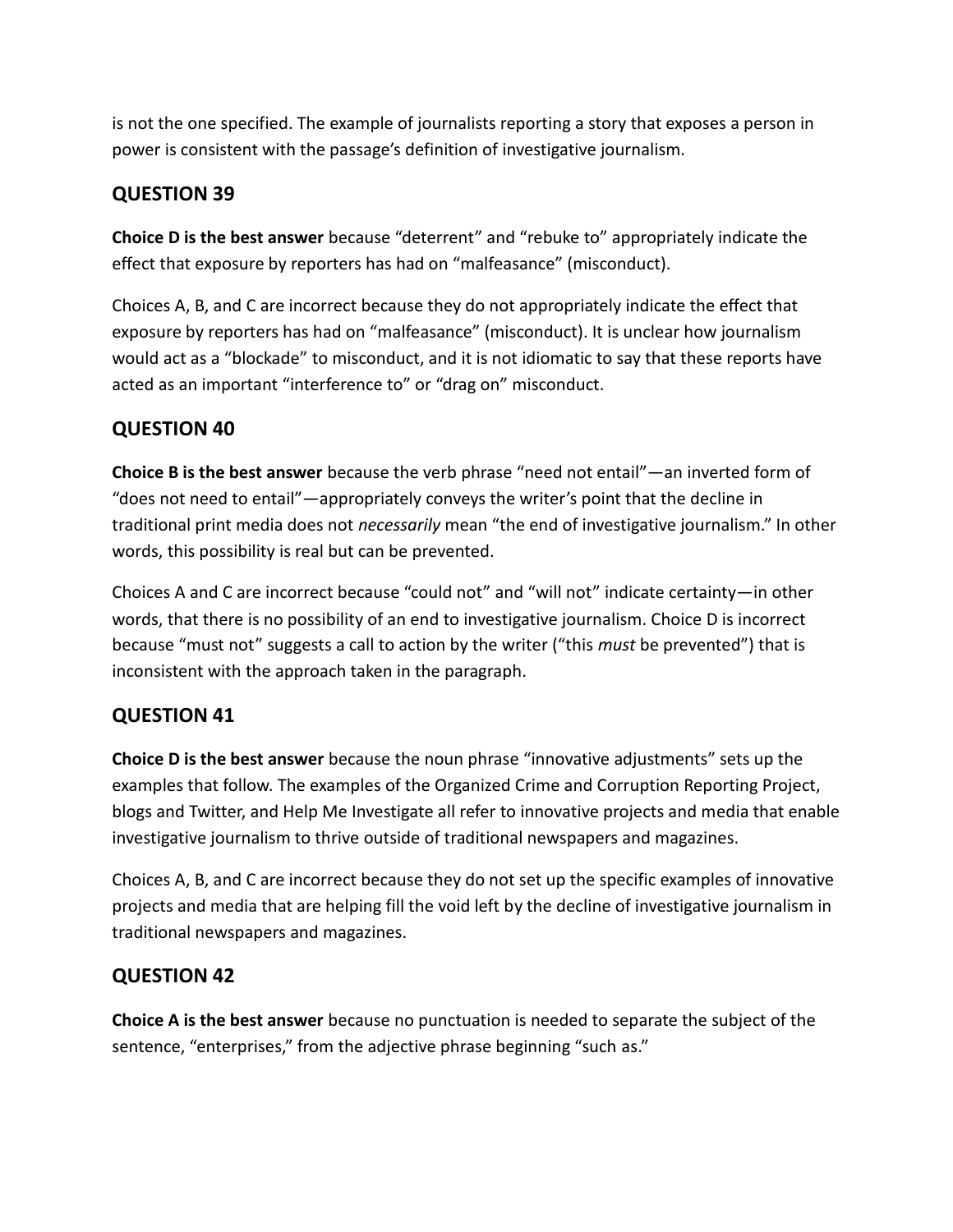Choices B and C are incorrect because placing a colon before or after "such as" would create an error in sentence structure: a colon must be preceded by an independent clause. Choice D is incorrect because no comma is necessary here.

#### **QUESTION 43**

**Choice A is the best answer** because the transitional phrase "for example" appropriately indicates that the Help Me Investigate project discussed in the sentence is an example of the use of social media mentioned in the previous sentence.

Choices B, C, and D are incorrect because neither "therefore," "however," nor "in any case" indicates the true relationship between this and the previous sentence. The Help Me Investigate project discussed in the current sentence is an example of the use of social media mentioned in the previous sentence.

#### **QUESTION 44**

**Choice C is the best answer** because the full subject of the independent clause, "the advent of the digital age," directly follows the dependent clause that introduces it.

Choices A, B, and D are incorrect because the subjects of their independent clauses do not directly follow the introductory dependent clause. "Far from marking the end of investigative journalism" refers to the "advent of the digital age," not to "cooperation among journalists" (choice A) or "the number of potential investigators" (choice B). In choice D, an interrupting phrase ("by facilitating cooperation among journalists and ordinary citizens") separates the subject from the dependent clause that modifies it.

## **Section 3: Math Test - No Calculator**

#### **QUESTION 1**

**Choice D is correct**. From the graph, the *y*-intercept of line  $\ell$  is (0, 1). The line also passes through the point (1, 2). Therefore the slope of the line is  $\frac{2-1}{1-2} = \frac{1}{1} = 1$  $1 - 0$  1  $\frac{-1}{2} = \frac{1}{4} =$  $\frac{1}{-0} = \frac{1}{1} = 1$ , and in slope-intercept form, the equation for line  $\ell$  is  $y = x + 1$ .

Choice A is incorrect. It is the equation of the vertical line that passes through the point (1, 0). Choice B is incorrect. It is the equation of the horizontal line that passes through the point (0, 1). Choice C is incorrect. The line defined by this equation has *y*-intercept (0, 0), whereas line  $\ell$ has *y*-intercept (0, 1).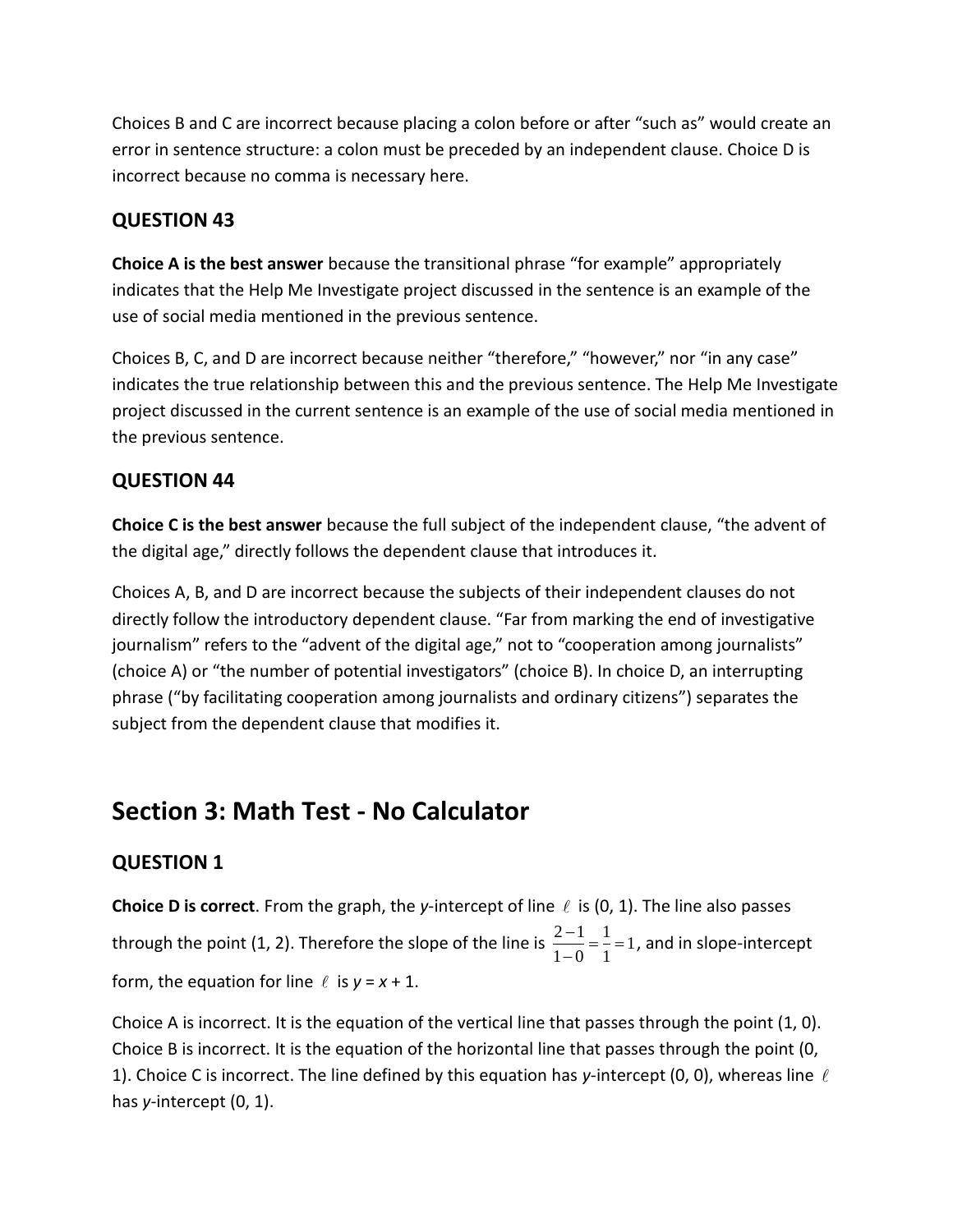#### **QUESTION 2**

**Choice A is correct**. A circle has 360 degrees of arc. In the circle shown, *O* is the center of the circle and angle *AOC* is a central angle of the circle. From the figure, the two diameters that meet to form angle *AOC* are perpendicular, so the measure of angle *AOC* is 90. This central angle intercepts minor arc *AC*, meaning minor arc *AC* has 90° of arc. Since the circumference (length) of the entire circle is 36, the length of minor arc *AC* is  $\frac{90}{250} \times 36 = 9$  $\frac{36}{360}$  × 36 = 9.

Choices B, C, and D are incorrect. The perpendicular diameters divide the circumference of the circle into four equal arcs; therefore, minor arc AC is  $\frac{1}{4}$  $\frac{1}{4}$  of the circumference. However, the lengths in choices B and C are, respectively,  $\frac{1}{2}$  $\frac{1}{3}$  and  $\frac{1}{2}$  $\frac{1}{2}$  the circumference of the circle, and the length in choice D is the length of the entire circumference. None of these lengths is  $\frac{1}{4}$  $\frac{1}{4}$  the circumference.

#### **QUESTION 3**

**Choice B is correct**. Dividing both sides of the quadratic equation  $4x^2 - 8x - 12 = 0$  by 4 yields  $x^2$ − 2*x* − 3 = 0. The equation  $x^2$  − 2*x* − 3 = 0 can be factored as  $(x + 1)(x - 3)$  = 0. This equation is true when *x* + 1 = 0 or *x* − 3 = 0. Solving for *x* gives the solutions to the original quadratic equation: *x* = −1 and *x* = 3.

Choices A and C are incorrect because -3 is not a solution of  $4x^2 - 8x - 12 = 0$ :  $4(-3)^2 - 8(-3) - 12 = 0$ 12 = 36 + 24 − 12 ≠ 0. Choice D is incorrect because 1 is not a solution of  $4x^2 - 8x - 12 = 0$ :  $4(1)^2$  $-8(1) - 12 = 4 - 8 - 12 \neq 0$ .

#### **QUESTION 4**

**Choice C is correct**. If *f* is a function of *x*, then the graph of *f* in the *xy*-plane consists of all points (*x*, *f*(*x*)). An *x*-intercept is where the graph intersects the *x*-axis; since all points on the *x*-axis have *y*-coordinate 0, the graph of *f* will cross the *x*-axis at values of *x* such that *f*(*x*) = 0. Therefore, the graph of a function *f* will have no *x*-intercepts if and only if *f* has no real zeros. Likewise, the graph of a quadratic function with no real zeros will have no *x*-intercepts.

Choice A is incorrect. The graph of a linear function in the *xy*-plane whose rate of change is not zero is a line with a nonzero slope. The *x*-axis is a horizontal line and thus has slope 0, so the graph of the linear function whose rate of change is not zero is a line that is not parallel to the *x*-axis. Thus, the graph must intersect the *x*-axis at some point, and this point is an *x*-intercept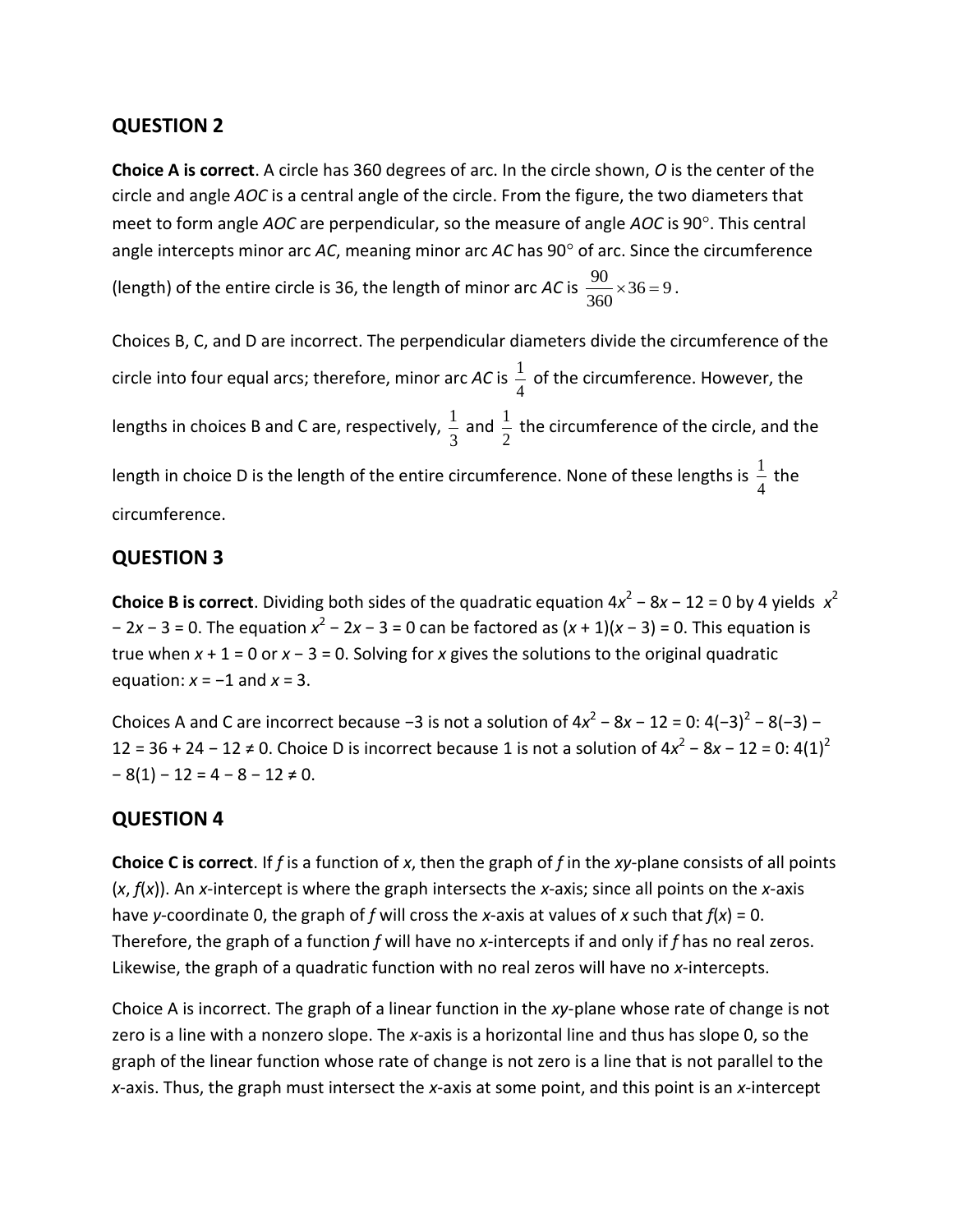of the graph. Choices B and D are incorrect because the graph of any function with a real zero must have an *x*-intercept.

#### **QUESTION 5**

**Choice D is correct**. If  $x = 9$  in the equation  $\sqrt{k+2} - x = 0$ , this equation becomes  $\sqrt{k+2}-9=0$ , which can be rewritten as  $\sqrt{k+2} = 9$ . Squaring each side of  $\sqrt{k+2} = 9$  gives  $k + 2 = 81$ , or  $k = 1$ 79. Substituting  $k$  = 79 into the equation  $\sqrt{k+2} - 9 = 0$  confirms this is the correct value for  $k$ .

Choices A, B, and C are incorrect because substituting any of these values for *k* in the equation  $\sqrt{k+2} - 9 = 0$  gives a false statement. For example, if  $k = 7$ , the equation becomes  $\sqrt{7+2} - 9 = \sqrt{9} - 9 = 3 - 9 = 0$ , which is false.

#### **QUESTION 6**

**Choice A is correct**. The sum of  $(a^2 - 1)$  and  $(a + 1)$  can be rewritten as  $(a^2 - 1) + (a + 1)$ , or  $a^2 - 1$ +  $a$  + 1, which is equal to  $a^2$  +  $a$  + 0. Therefore, the sum of the two expressions is equal to  $a^2$  +  $a$ .

Choices B and D are incorrect. Since neither of the two expressions has a term with  $a^3$ , the sum of the two expressions cannot have the term  $a^3$  when simplified. Choice C is incorrect. This choice may result from mistakenly adding the terms  $a^2$  and  $a$  to get 2 $a^2$ .

#### **QUESTION 7**

**Choice C is correct**. If Jackie works *x* hours as a tutor, which pays \$12 per hour, she earns 12*x* dollars. If Jackie works *y* hours as a lifeguard, which pays \$9.50 per hour, she earns 9.5*y* dollars. Thus the total, in dollars, Jackie earns in a week that she works *x* hours as a tutor and *y* hours as a lifeguard is 12*x* + 9.5*y*. Therefore, the condition that Jackie wants to earn at least \$220 is represented by the inequality  $12x + 9.5y \ge 220$ . The condition that Jackie can work no more than 20 hours per week is represented by the inequality  $x + y \le 20$ . These two inequalities form the system shown in choice C.

Choice A is incorrect. This system represents the conditions that Jackie earns no more than \$220 and works at least 20 hours. Choice B is incorrect. The first inequality in this system represents the condition that Jackie earns no more than \$220. Choice D is incorrect. The second inequality in this system represents the condition that Jackie works at least 20 hours.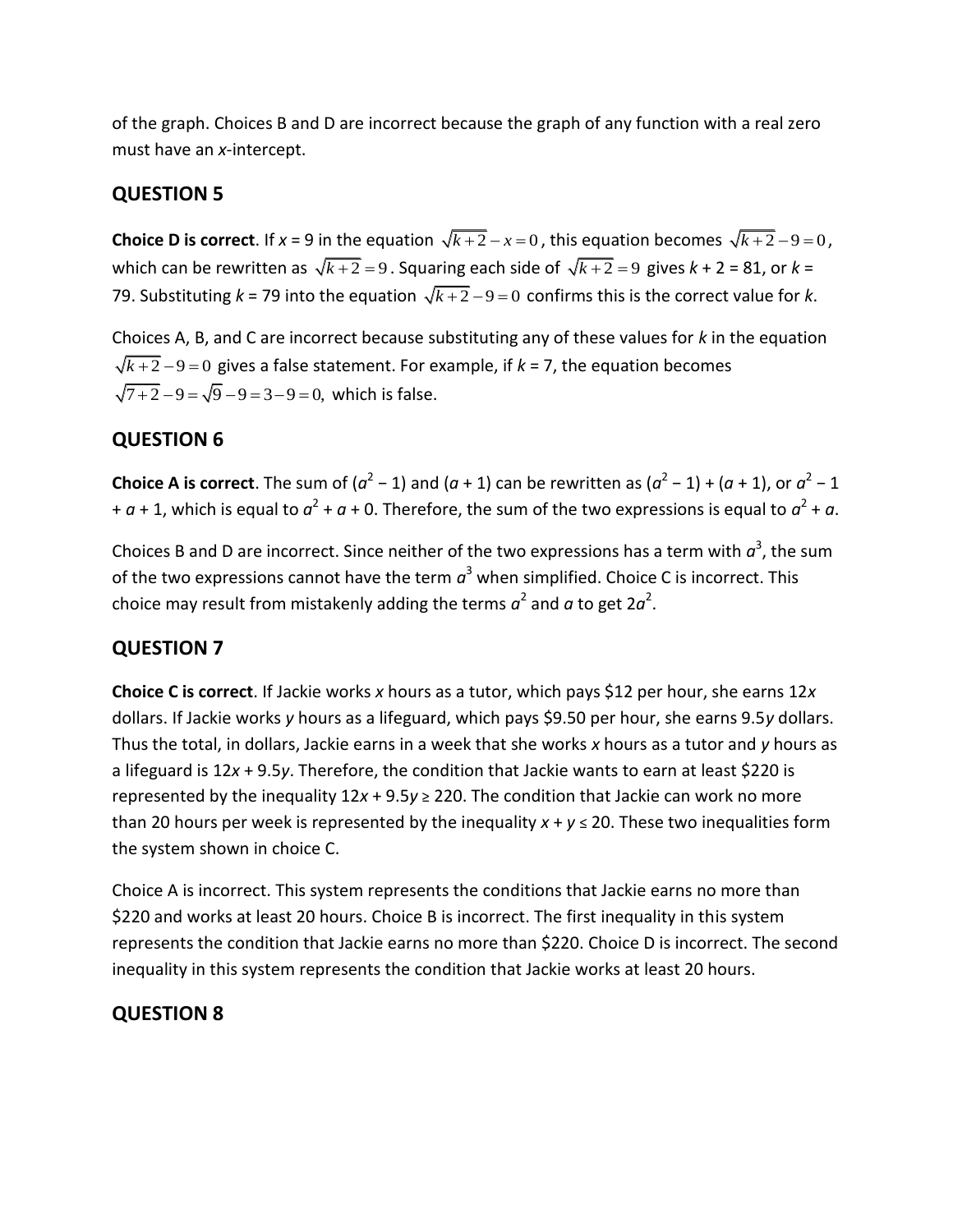**Choice A is correct**. The constant term 331.4 in  $S(T) = 0.6T + 331.4$  is the value of *S* when  $T = 0$ . The value *T* = 0 corresponds to a temperature of 0°C. Since *S*(*T*) represents the speed of sound, 331.4 is the speed of sound, in meters per second, when the temperature is  $0^{\circ}$ C.

Choice B is incorrect. When *T* = 0.6°C, *S*(*T*) = 0.6(0.6) + 331.4 = 331.76, not 331.4, meters per second. Choice C is incorrect. Based on the given formula, the speed of sound increases by 0.6 meters per second for every increase of temperature by 1°C, as shown by the equation 0.6(*T* + 1) + 331.4 = (0.6*T* + 331.4) +0.6. Choice D is incorrect. An increase in the speed of sound, in meters per second, that corresponds to an increase of  $0.6^{\circ}$ C is  $0.6(0.6) = 0.36$ .

#### **QUESTION 9**

**Choice A is correct**. Substituting  $x^2$  for y in the second equation gives  $2(x^2) + 6 = 2(x + 3)$ . This equation can be solved as follows:

 $2x^2$  + 6 = 2x + 6 (Apply the distributive property.)

 $2x^2 + 6 - 2x - 6 = 0$  (Subtract 2x and 6 from both sides of the equation.)

 $2x^2 - 2x = 0$  (Combine like terms.)

2*x*(*x* − 1) = 0 (Factor both terms on the left side of the equation by 2*x*.)

Thus, *x* = 0 and *x* = 1 are the solutions to the system. Since *x* > 0, only *x* = 1 needs to be considered. The value of *y* when  $x = 1$  is  $y = x^2 = 1^2 = 1$ . Therefore, the value of *xy* is (1)(1) = 1.

Choices B, C, and D are incorrect and likely result from a computational or conceptual error when solving this system of equations.

#### **QUESTION 10**

**Choice B is correct**. Substituting  $a^2 + b^2$  for *z* and *ab* for *y* into the expression 4*z* + 8*y* gives 4( $a^2$  +  $b^2$ ) + 8*ab*. Multiplying  $a^2 + b^2$  by 4 gives  $4a^2 + 4b^2 + 8ab$ , or equivalently  $4(a^2 + 2ab + b^2)$ . Since  $(a^{2} + 2ab + b^{2}) = (a + b)^{2}$ , it follows that 4*z* + 8*y* is equivalent to  $(2a + 2b)^{2}$ .

Choices A, C, and D are incorrect and likely result from errors made when substituting or factoring.

#### **QUESTION 11**

**Choice C is correct**. The volume of right circular cylinder A is given by the expression  $\pi r^2 h$ , where *r* is the radius of its circular base and *h* is its height. The volume of a cylinder with twice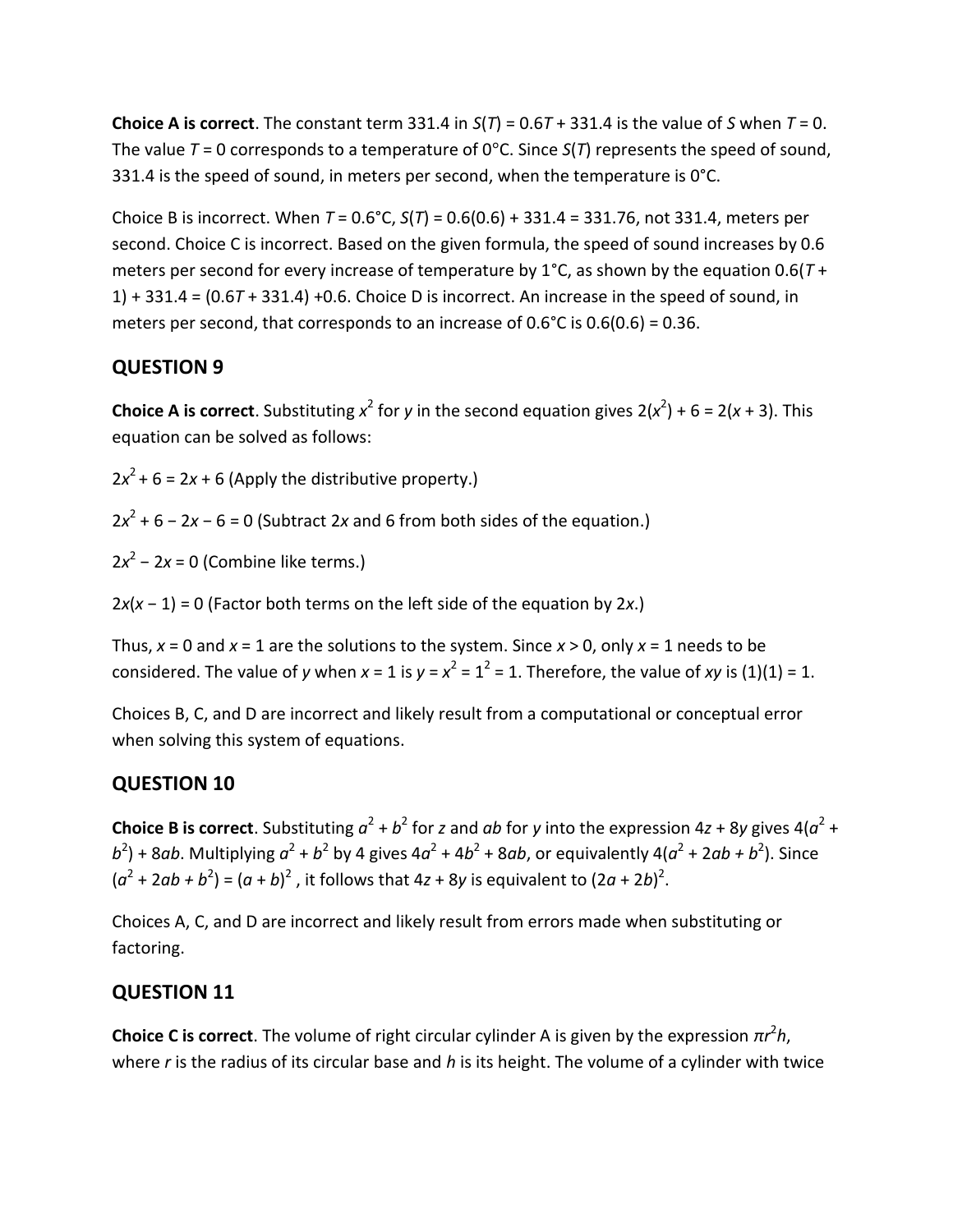the radius and half the height of cylinder A is given by  $π(2r)^2($  $\frac{1}{2}$  $\frac{1}{2}$ )*h*, which is equivalent to 4πr<sup>2</sup>( $\frac{1}{2}$ 2  $h = 2\pi r^2 h$ . Therefore, the volume is twice the volume of cylinder A, or 2 × 22 = 44.

Choice A is incorrect and likely results from not multiplying the radius of cylinder A by 2. Choice B is incorrect and likely results from not squaring the 2 in 2*r* when applying the volume formula. Choice D is incorrect and likely results from a conceptual error.

#### **QUESTION 12**

**Choice D is correct**. Since 9 can be rewritten as  $3^2$ , 3  $9^{\frac{3}{4}}$  is equivalent to  $3^{2^{(\frac{3}{4})}}$  . Applying the properties of exponents, this can be written as 3  $3<sup>2</sup>$ , which can further be rewritten as 2  $3^{2}$  ( 1  $3<sup>2</sup>$  ), an expression that is equivalent to 3  $\sqrt{3}$  .

Choices A is incorrect; it is equivalent to 1  $9<sup>3</sup>$ . Choice B is incorrect; it is equivalent to 1 4 9 . Choice C is incorrect; it is equivalent to 1  $3^2$ .

#### **QUESTION 13**

**Choice B is correct**. When *n* is increased by 1, *t* increases by the coefficient of *n*, which is 1.

Choices A, C, and D are incorrect and likely result from a conceptual error when interpreting the equation.

#### **QUESTION 14**

**Choice C is correct**. The graph of  $y = -f(x)$  is the graph of the equation  $y = -(2^x + 1)$ , or  $y = -2^x - 1$ . This should be the graph of a decreasing exponential function. The *y*-intercept of the graph can be found by substituting the value  $x = 0$  into the equation, as follows:  $y = -2^0 - 1 = -1 - 1 = -2$ . Therefore, the graph should pass through the point (0, −2). Choice C is the only function that passes through this point.

Choices A and B are incorrect because the graphed functions are increasing instead of decreasing. Choice D is incorrect because the function passes through the point (0, −1) instead of (0, −2).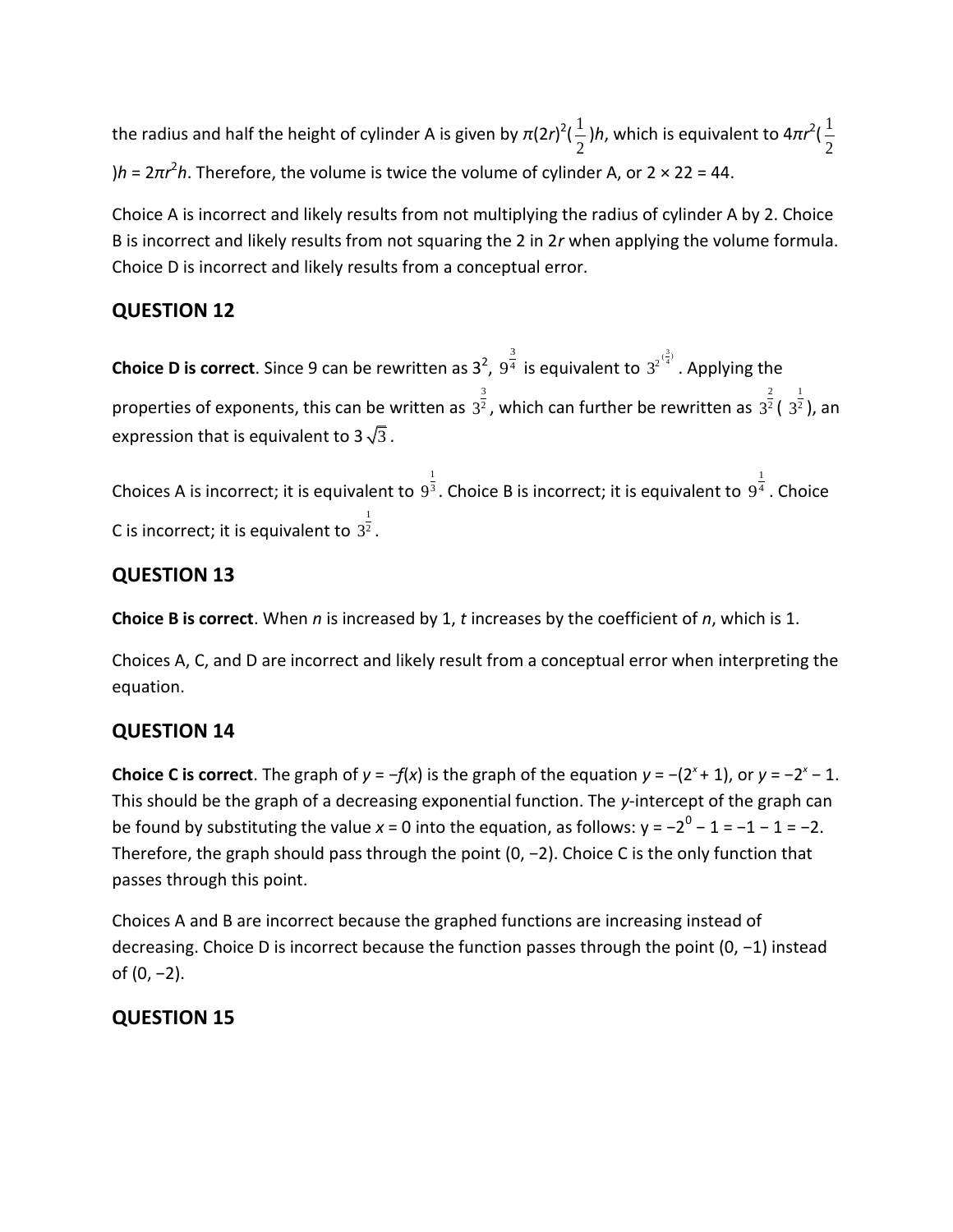**Choice D is correct**. Since gasoline costs \$4 per gallon, and since Alan's car travels an average of 25 miles per gallon, the expression  $\frac{4}{2}$  $\frac{1}{25}$  gives the cost, in dollars per mile, to drive the car. Multiplying  $\frac{4}{3}$  $\frac{4}{25}$  by *m* gives the cost for Alan to drive *m* miles in his car. Alan wants to reduce his weekly spending by \$5, so setting  $\frac{4}{2}$ 25 *m* equal to 5 gives the number of miles, *m*, by which he must reduce his driving.

Choices A, B, and C are incorrect. Choices A and B transpose the numerator and the denominator in the fraction. The fraction  $\frac{25}{4}$  $\frac{25}{4}$  would result in the unit miles per dollar, but the question requires a unit of dollars per mile. Choices A and C set the expression equal to 95 instead of 5, a mistake that may result from a misconception that Alan wants to reduce his driving by 5 miles each week; instead, the question says he wants to reduce his weekly expenditure by \$5.

#### **QUESTION 16**

**The correct answer is 4.** The equation  $60h + 10 \le 280$ , where *h* is the number of hours the boat has been rented, can be written to represent the situation. Subtracting 10 from both sides and then dividing by 60 yields *h* ≤ 4.5. Since the boat can be rented only for whole numbers of hours, the maximum number of hours for which Maria can rent the boat is 4.

#### **QUESTION 17**

**The correct answer is**  6  $\frac{6}{5}$ , or **1.2.** To solve the equation 2( $p + 1$ ) + 8( $p - 1$ ) = 5 $p$ , first distribute the terms outside the parentheses to the terms inside the parentheses: 2*p* + 2 + 8*p* − 8 = 5*p*. Next, combine like terms on the left side of the equal sign: 10*p* − 6 = 5*p*. Subtracting 10*p* from both sides yields −6 = −5*p.* Finally, dividing both sides by −5 gives *p* = 6  $\frac{6}{5}$  = 1.2. Either 6/5 or 1.2 can be gridded as the correct answer.

#### **QUESTION 18**

The correct answer is  $\frac{21}{4}$  $\frac{21}{4}$ , or **5.25.** Use substitution to create a one-variable equation that can be solved for *x*. The second equation gives that *y* = 2*x*. Substituting 2*x* for *y* in the first equation gives  $\frac{1}{2}(2x+2x) = \frac{21}{2}$  $2^{2}$  2  $(x+2x) = \frac{21}{2}$ . Dividing both sides of this equation by  $\frac{1}{2}$  $\frac{1}{2}$  yields  $(2x+2x) = 21$ . Combining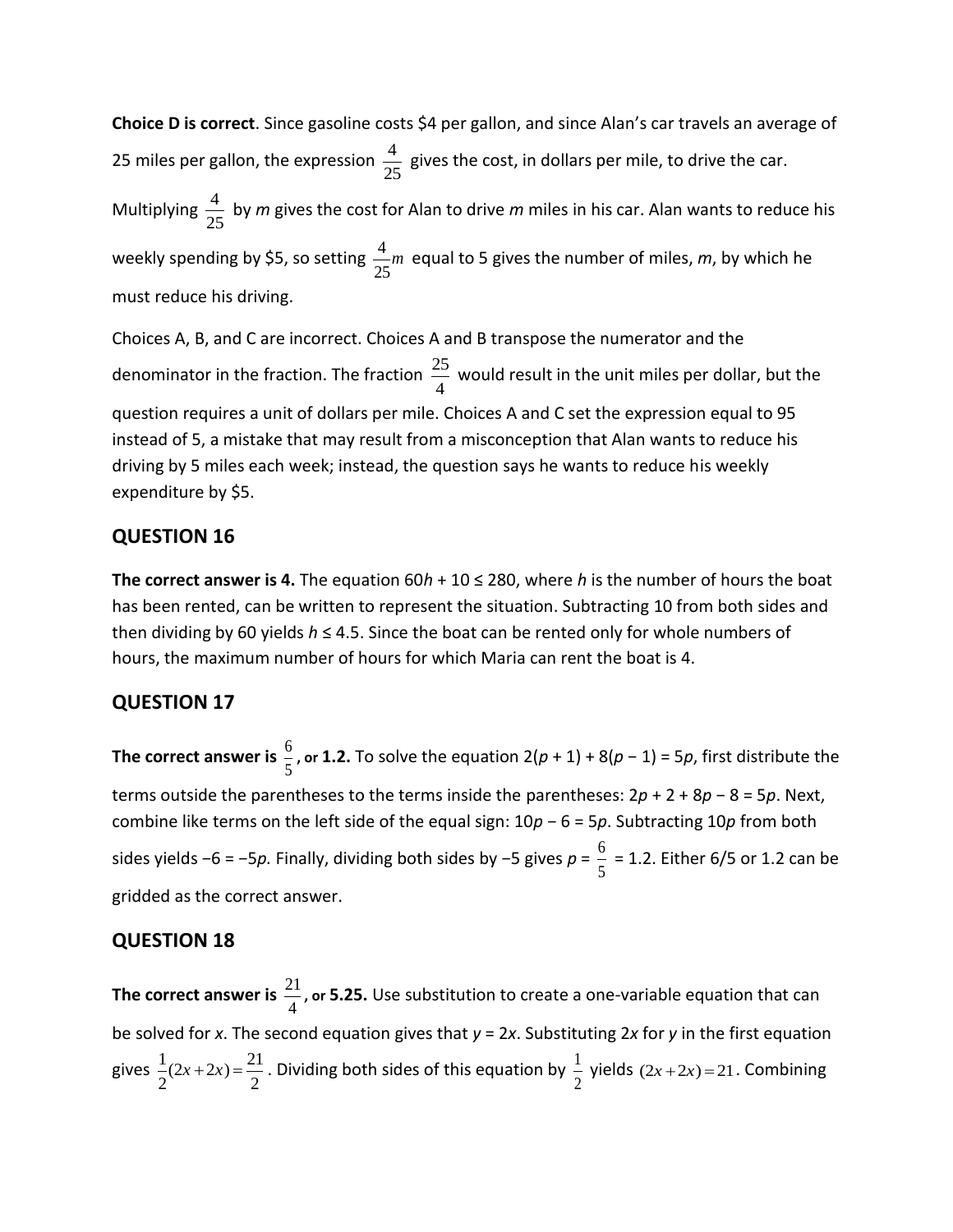like terms results in 4x = 21. Finally, dividing both sides by 4 gives  $x = \frac{21}{4}$  $\frac{21}{4}$  = 5.25. Either 21/4 or 5.25 can be gridded as the correct answer.

#### **QUESTION 19**

**The correct answer is 2.** The given expression can be rewritten as  $\frac{2x+6}{(x+2)^2} - \frac{2x+4}{(x+2)^2}$  $2x + 6$  2x + 4  $(x+2)^2$   $(x+2)$  $x+6$  2x  $\frac{2x+8}{(x+2)^2} - \frac{2x+7}{(x+2)^2}$ , which is equivalent to  $\frac{2x+6-2x-4}{x^2}$  $+2)^2$  $2x + 6 - 2x - 4$  $(x+2)$  $x + 6 - 2x$  $\frac{2}{(x+2)^2}$ , or  $\frac{2}{(x+2)^2}$ 2  $\frac{2}{(x+2)^2}$ . This is in the form  $\frac{u}{(x+2)^2}$ *a*  $\frac{a}{(x+2)^2}$ ; therefore, *a* = 2.

#### **QUESTION 20**

**The correct answer is 97.** The intersecting lines form a triangle, and the angle with measure of *x*° is an exterior angle of this triangle. The measure of an exterior angle of a triangle is equal to the sum of the measures of the two nonadjacent interior angles of the triangle. One of these angles has measure of 23° and the other, which is supplementary to the angle with measure 106°, has measure of 180° – 106° = 74°. Therefore, the value of *x* is 23 + 74 = 97.

### **Section 4: Math Test - Calculator**

#### **QUESTION 1**

**Choice D is correct**. The change in the number of 3-D movies released between any two consecutive years can be found by first estimating the number of 3-D movies released for each of the two years and then finding the positive difference between these two estimates. Between 2003 and 2004, this change is approximately 2 − 2 = 0 movies; between 2008 and 2009, this change is approximately 20 − 8 = 12 movies; between 2009 and 2010, this change is approximately 26 − 20 = 6 movies; and between 2010 and 2011, this change is approximately 46 − 26 = 20 movies. Therefore, of the pairs of consecutive years in the choices, the greatest increase in the number of 3-D movies released occurred during the time period between 2010 and 2011.

Choices A, B, and C are incorrect. Between 2010 and 2011, approximately 20 more 3-D movies were released. The change in the number of 3-D movies released between any of the other pairs of consecutive years is significantly smaller than 20.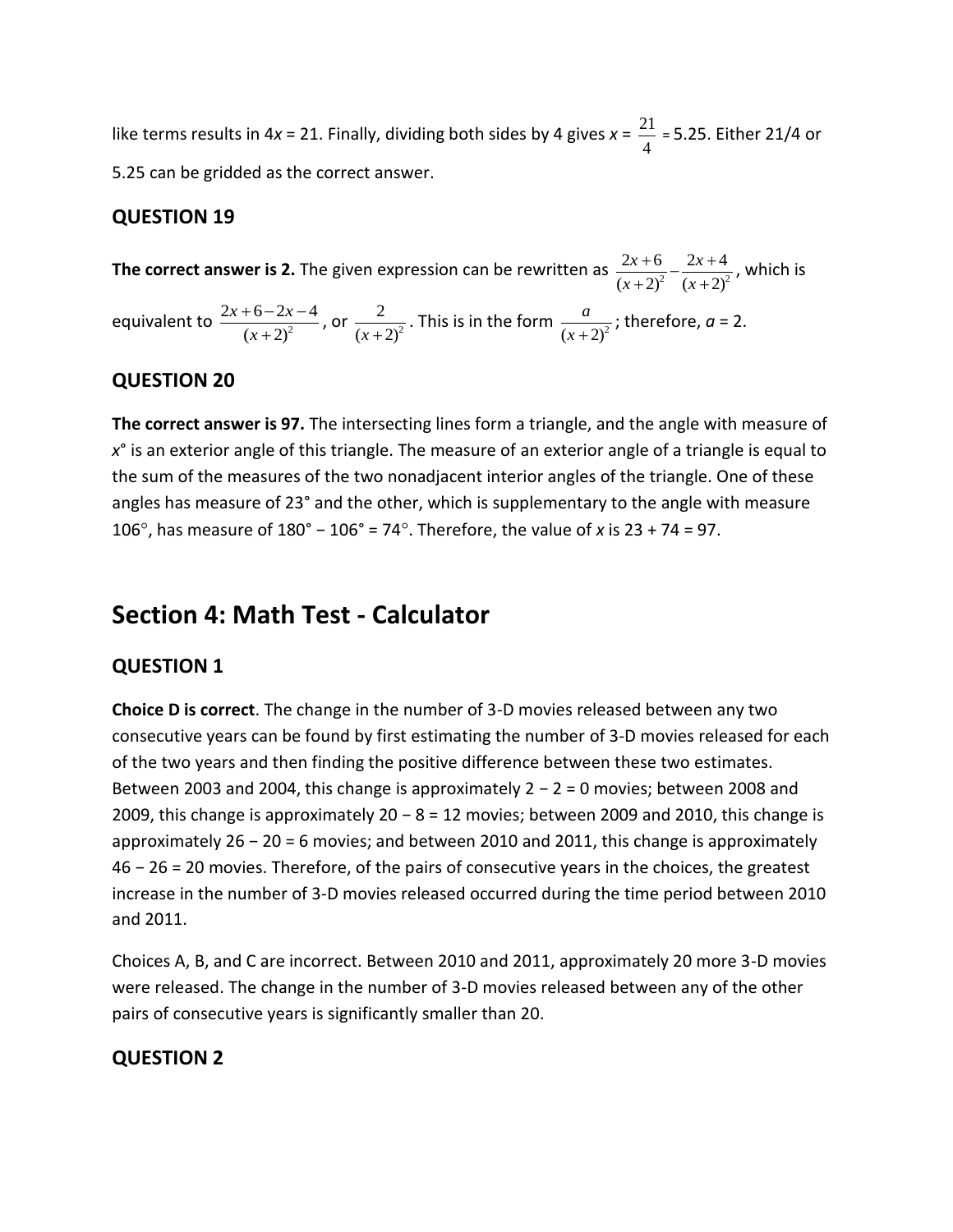**Choice C is correct**. Because *f* is a linear function of *x*, the equation *f*(*x*) = *mx* + *b*, where *m* and *b* are constants, can be used to define the relationship between *x* and *f*(*x*). In this equation, *m* represents the increase in the value of *f*(*x*) for every increase in the value of *x* by 1. From the table, it can be determined that the value of *f*(*x*) increases by 8 for every increase in the value

of *x* by 2. In other words, for the function f the value of m is  $\frac{8}{3}$  $\frac{0}{2}$ , or 4. The value of *b* can be found

by substituting the values of *x* and *f*(*x*) from any row of the table and the value of *m* into the equation  $f(x) = mx + b$  and solving for *b*. For example, using  $x = 1$ ,  $f(x) = 5$ , and  $m = 4$  yields  $5 = 1$ 4(1) + *b*. Solving for *b* yields *b* = 1. Therefore, the equation defining the function *f* can be written in the form  $f(x) = 4x + 1$ .

Choices A, B, and D are incorrect. Any equation defining the linear function *f* must give values of *f*(*x*) for corresponding values of *x*, as shown in each row of the table. According to the table, if *x*  $= 3$ ,  $f(x) = 13$ . However, substituting  $x = 3$  into the equation given in choice A gives  $f(3) = 2(3) + 3$ 3, or *f*(3) = 9, not 13. Similarly, substituting *x* = 3 into the equation given in choice B gives *f*(3) = 3(3) + 2, or *f*(3) = 11, not 13. Lastly, substituting *x* = 3 into the equation given in choice D gives *f*(3) = 5(3), or *f*(3) = 15, not 13. Therefore, the equations in choices A, B, and D cannot define *f*.

#### **QUESTION 3**

**Choice A is correct**. If 2.5 ounces of chocolate are needed for each muffin, then the number of ounces of chocolate needed to make 48 muffins is  $48 \times 2.5 = 120$  ounces. Since 1 pound = 16 ounces, the number of pounds that is equivalent to 120 ounces is  $\frac{120}{16}$  $\frac{120}{16}$  = 7.5 pounds. Therefore,

7.5 pounds of chocolate are needed to make the 48 muffins.

Choice B is incorrect. If 10 pounds of chocolate were needed to make 48 muffins, then the total number of ounces of chocolate needed would be  $10 \times 16 = 160$  ounces. The number of ounces of chocolate per muffin would then be  $\frac{160}{16}$  $\frac{100}{48}$  = 3.33 ounces per muffin, not 2.5 ounces per muffin. Choices C and D are also incorrect. Following the same procedures as used to test choice B gives 16.8 ounces per muffin for choice C and 40 ounces per muffin for choice D, not 2.5 ounces per muffin. Therefore, 50.5 and 120 pounds cannot be the number of pounds needed to make 48 signature chocolate muffins.

#### **QUESTION 4**

**Choice B is correct**. The value of *c* + *d* can be found by dividing both sides of the given equation by 3. This yields  $c + d = \frac{5}{6}$  $\frac{3}{3}$ .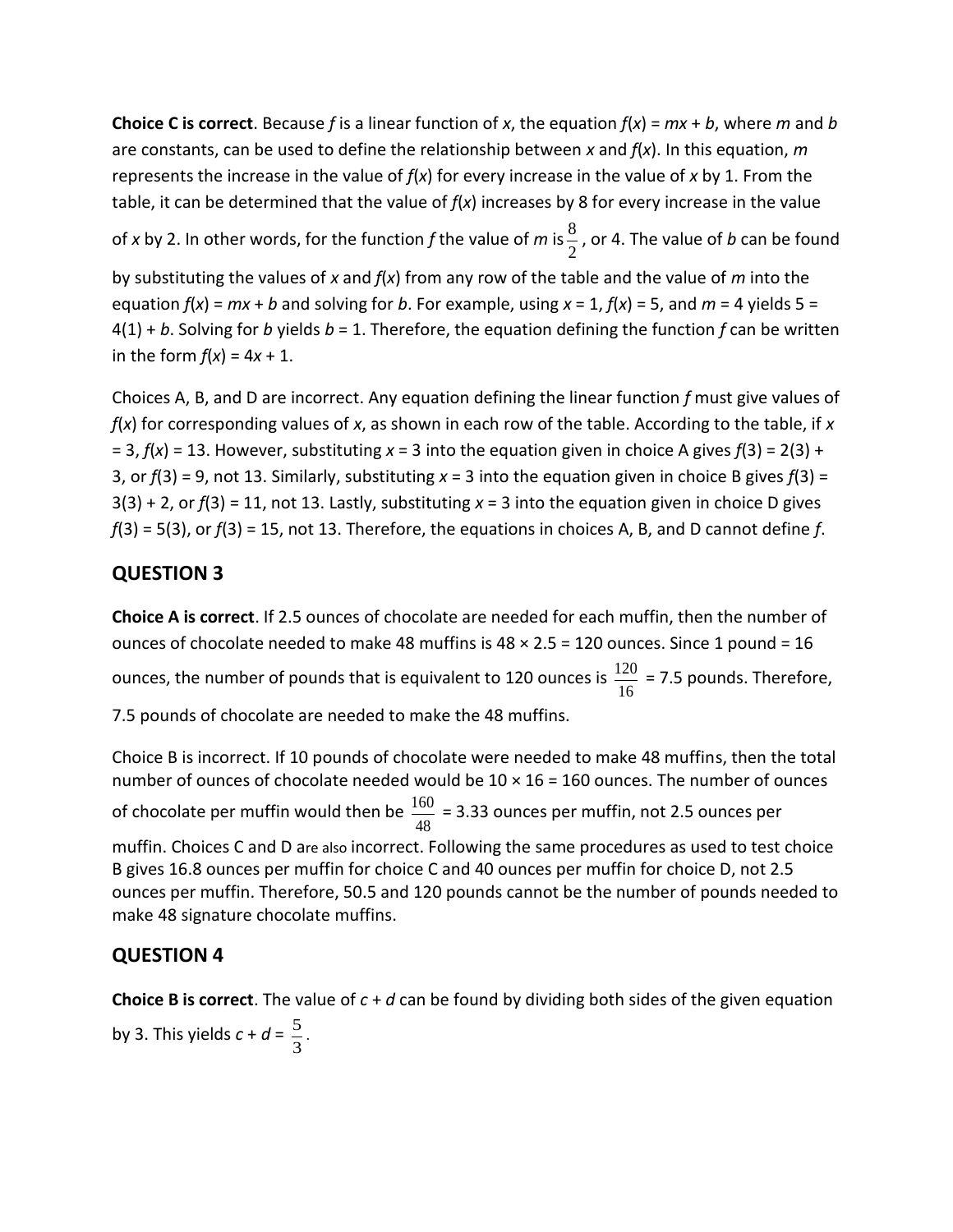Choice A is incorrect. If the value of  $c + d$  is  $\frac{3}{5}$ 5 , then 3  $\times \frac{3}{5}$ 5 = 5; however,  $\frac{9}{7}$ 5 is not equal to 5. Choice C is incorrect. If the value of  $c + d$  is 3, then  $3 \times 3 = 5$ ; however, 9 is not equal to 5. Choice D is incorrect. If the value of  $c + d$  is 5, then  $3 \times 5 = 5$ ; however, 15 is not equal to 5.

#### **QUESTION 5**

**Choice C is correct**. The weight of an object on Venus is approximately  $\frac{9}{16}$  $\frac{1}{10}$  of its weight on Earth. If an object weighs 100 pounds on Earth, then the object's weight on Venus is given by  $\frac{9}{6}(100)$  $\frac{9}{10}(100)$  = 90 pounds. The same object's weight on Jupiter is approximately  $\frac{23}{10}$  $\frac{25}{10}$  of its weight on Earth; therefore, the object weighs  $\frac{23}{10}(100)$  $\frac{25}{10}(100)$  = 230 pounds on Jupiter. The difference between the object's weight on Jupiter and the object's weight on Venus is 230 − 90 = 140 pounds. Therefore, an object that weighs 100 pounds on Earth weighs 140 more pounds on Jupiter than it weighs on Venus.

Choice A is incorrect because it is the weight, in pounds, of the object on Venus. Choice B is incorrect because it is the weight, in pounds, of an object on Earth if it weighs 100 pounds on Venus. Choice D is incorrect because it is the weight, in pounds, of the object on Jupiter.

#### **QUESTION 6**

**Choice B is correct**. Let *n* be the number of novels and *m* be the number of magazines that Sadie purchased. If Sadie purchased a total of 11 novels and magazines, then *n* + *m* = 11. It is given that the combined price of 11 novels and magazines is \$20. Since each novel sells for \$4 and each magazine sells for \$1, it follows that 4*n* + *m* = 20. So the system of equations below must hold.

$$
4n + m = 20
$$

$$
n + m = 11
$$

Subtracting side by side the second equation from the first equation yields 3*n* = 9, so *n* = 3. Therefore, Sadie purchased 3 novels.

Choice A is incorrect. If 2 novels were purchased, then a total of \$8 was spent on novels. That leaves \$12 to be spent on magazines, which means that 12 magazines would have been purchased. However, Sadie purchased a total of 11 novels and magazines. Choices C and D are incorrect. If 4 novels were purchased, then a total of \$16 was spent on novels. That leaves \$4 to be spent on magazines, which means that 4 magazines would have been purchased. By the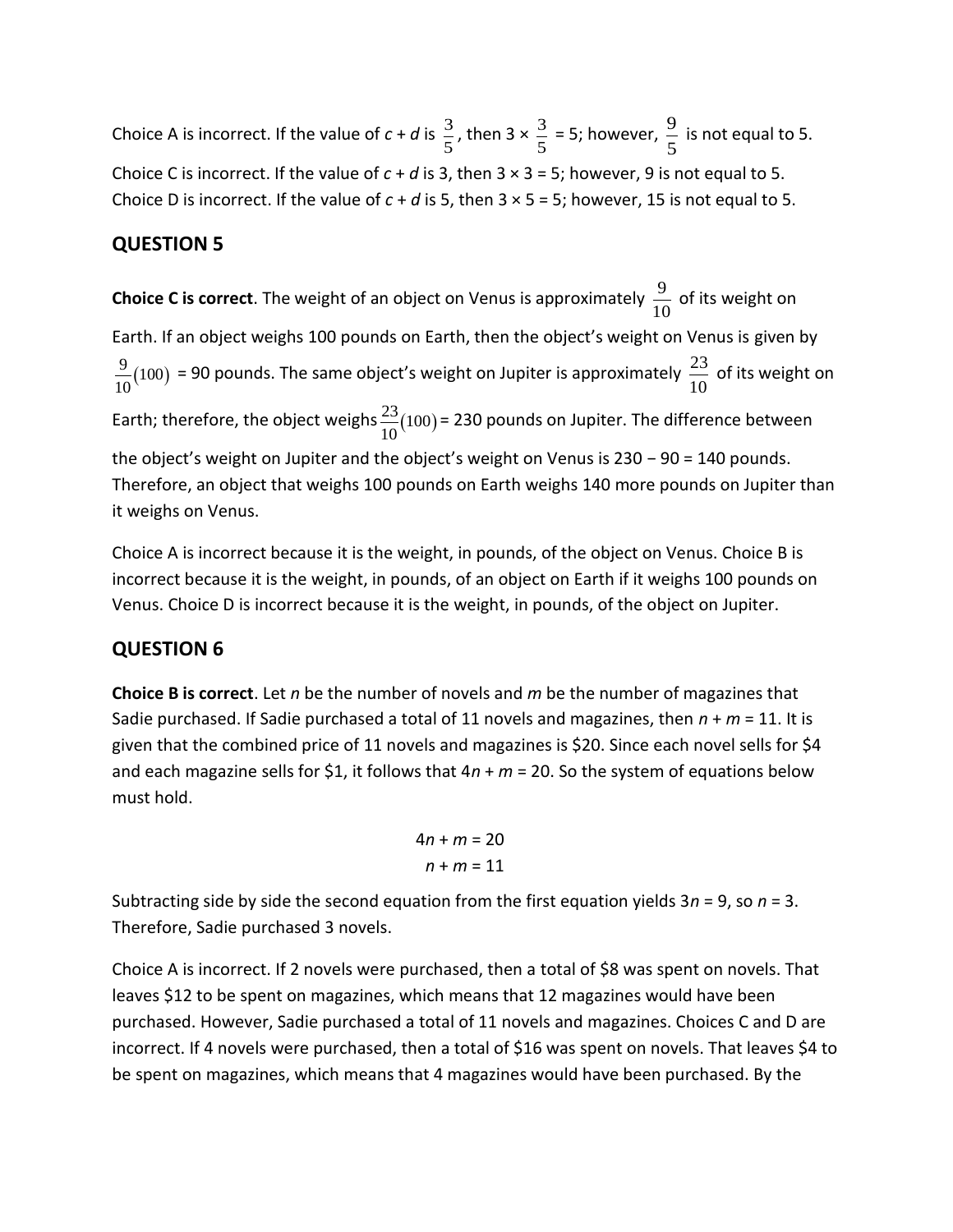same logic, if Sadie purchased 5 novels, she would have no money at all (\$0) to buy magazines. However, Sadie purchased a total of 11 novels and magazines.

#### **QUESTION 7**

**Choice A is correct**. The DBA plans to increase its membership by *n* businesses each year, so *x* years from now, the association plans to have increased its membership by *nx* businesses. Since there are already *b* businesses at the beginning of this year, the total number of businesses, *y*, the DBA plans to have as members *x* years from now is modeled by *y* = *nx* + *b*.

Choice B is incorrect. The equation given in choice B correctly represents the increase in membership *x* years from now as *nx*. However, the number of businesses at the beginning of the year, *b*, has been subtracted from this amount of increase, not added to it. Choices C and D are incorrect because they use exponential models to represent the increase in membership. Since the membership increases by *n* businesses each year, this situation is correctly modeled by a linear relationship.

#### **QUESTION 8**

**Choice C is correct**. The first expression  $(1.5x - 2.4)^2$  can be rewritten as  $(1.5x - 2.4)(1.5x - 2.4)$ . Applying the distributive property to this product yields (2.25*x* 2 − 3.6*x* − 3.6*x* + 5.76) − (5.2*x* 2 − 6.4). This difference can be rewritten as  $(2.25x^2 - 3.6x - 3.6x + 5.76) + (-1)(5.2x^2 - 6.4)$ . Distributing the factor of −1 through the second expression yields 2.25*x* 2 − 3.6*x* − 3.6*x* + 5.76 − 5.2 $x^2$  + 6.4. Regrouping like terms, the expression becomes (2.25 $x^2$  − 5.2 $x^2$ ) + (−3.6 $x$  − 3.6 $x$ ) + (5.76 + 6.4). Combining like terms yields -2.95x<sup>2</sup> - 7.2x + 12.16.

Choices A, B, and D are incorrect and likely result from errors made when applying the distributive property or combining the resulting like terms.

#### **QUESTION 9**

**Choice B is correct**. In 1908, the marathon was lengthened by 42 − 40 = 2 kilometers. Since 1 mile is approximately 1.6 kilometers, the increase of 2 kilometers can be converted to miles by

multiplying as shown: 2 kilometers  $\times \frac{1 \text{ mile}}{1.61 \text{ ft} \cdot \text{m}} = 1.25 \text{ miles}$  $\times \frac{1 \text{ mile}}{1.6 \text{ kilometers}} = 1.25 \text{ miles}.$ 

Choices A, C, and D are incorrect and may result from errors made when applying the conversion rate or other computational errors.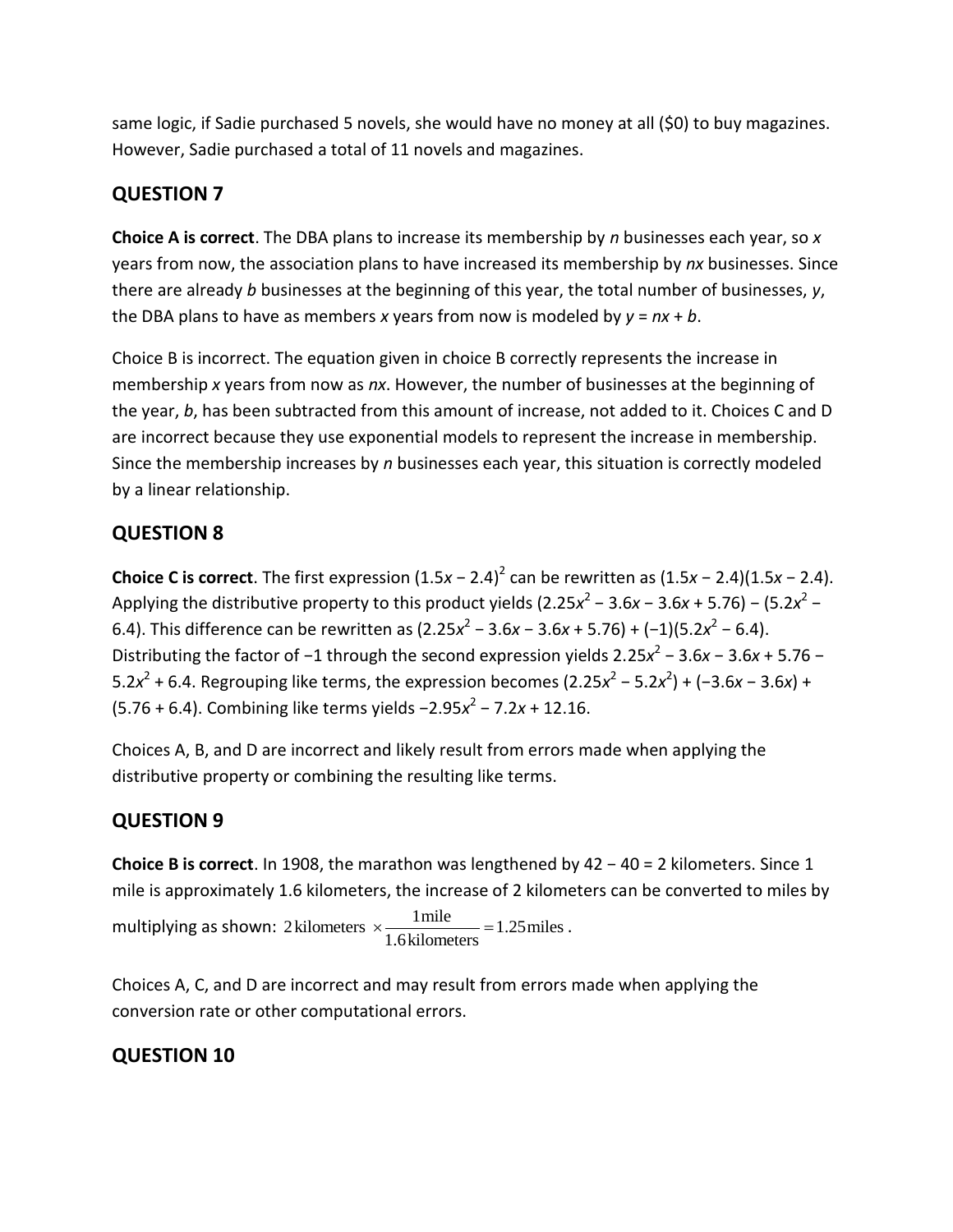**Choice A is correct**. The density *d* of an object can be found by dividing the mass *m* of the object by its volume *V*. Symbolically this is expressed by the equation  $d = \frac{m}{\sqrt{2}}$  $\frac{m}{V}$ . Solving this equation for *m* yields *m* = *dV*.

Choices B, C, and D are incorrect and are likely the result of errors made when translating the definition of density into an algebraic equation and errors made when solving this equation for *m*. If the equations given in choices B, C, and D are each solved for density *d*, none of the resulting equations are equivalent to  $d = \frac{m}{\sigma}$  $\frac{m}{V}$ .

#### **QUESTION 11**

**Choice A is correct**. The equation −2*x* + 3*y* = 6 can be rewritten in the slope-intercept form as follows:  $y = \frac{2}{3}$  $\frac{2}{3}$  x + 2. So the slope of the graph of the given equation is  $\frac{2}{3}$  $\frac{2}{3}$ . In the *xy*-plane, when two nonvertical lines are perpendicular, the product of their slopes is −1. So, if *m* is the slope of a line perpendicular to the line with equation  $y = \frac{2}{3}$  $\frac{2}{3}$  x + 2, then  $m \times \frac{2}{3}$  $\frac{2}{3}$  = -1, which yields *m* =

3  $-\frac{3}{2}$ . Of the given choices, only the equation in choice A can be rewritten in the form  $y = -\frac{3}{2}$  $-\frac{3}{2}x +$ *b*, for some constant *b*. Therefore, the graph of the equation in choice A is perpendicular to the graph of the given equation.

Choices B, C, and D are incorrect because the graphs of the equations in these choices have slopes, respectively, of  $-\frac{3}{4}$  $-\frac{3}{4}$ ,  $-\frac{1}{2}$  $-\frac{1}{2}$  , and  $-\frac{1}{3}$  $-\frac{1}{3}$ , not  $-\frac{3}{2}$  $-\frac{3}{2}$ .

#### **QUESTION 12**

**Choice D is correct**. Adding the two equations side by side eliminates *y* and yields *x* = 6, as shown.

$$
\frac{1}{2}y = 4
$$

$$
x - \frac{1}{2}y = 2
$$

$$
x + 0 = 6
$$

If (*x*, *y*) is a solution to the system, then (*x*, *y*) satisfies both equations in the system and any equation derived from them. Therefore, *x* = 6.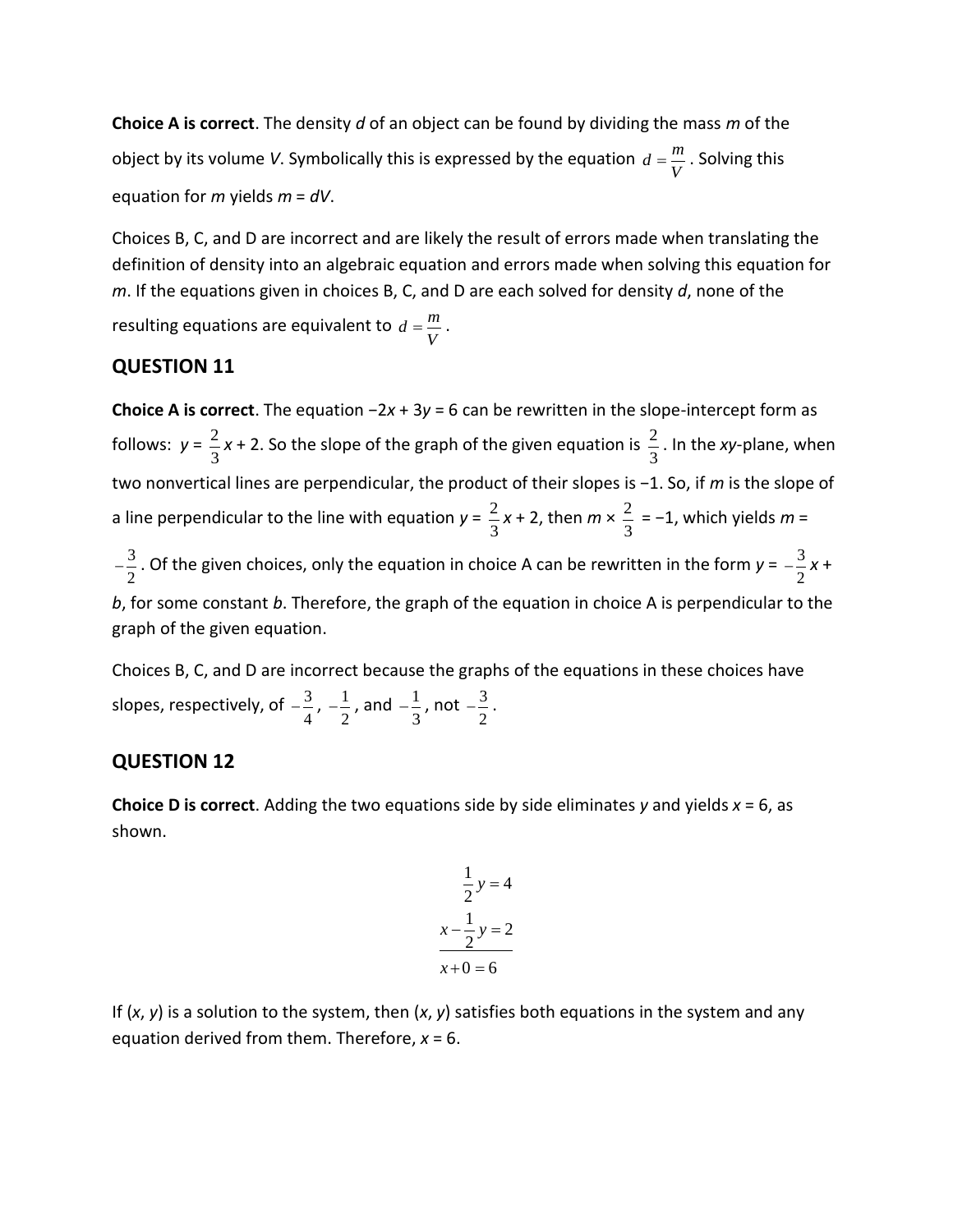Choices A, B, and C are incorrect and may be the result of errors when solving the system.

#### **QUESTION 13**

**Choice D is correct**. Any point (*x*, *y*) that is a solution to the given system of inequalities must satisfy both inequalities in the system. Since the second inequality in the system can be rewritten as *y* < *x* − 1, the system is equivalent to the following system.

$$
y \le 3x + 1
$$
  

$$
y < x - 1
$$

Since 3*x* + 1 > *x* − 1 for *x* > −1 and 3*x* + 1 ≤ *x* − 1 for *x* ≤ −1, it follows that *y* < *x* − 1 for *x* > −1 and *y* ≤ 3*x* + 1 for *x* ≤ −1. Of the given choices, only (2, −1) satisfies these conditions because −1 < 2 − 1  $= 1.$ 

Alternate approach: Substituting (2, −1) into the first inequality gives −1 ≤ 3(2) + 1, or −1 ≤ 7, which is a true statement. Substituting  $(2, -1)$  into the second inequality gives  $2 - (-1) > 1$ , or 3 > 1, which is a true statement. Therefore, since (2, −1) satisfies both inequalities, it is a solution to the system.

Choice A is incorrect because substituting −2 for *x* and −1 for *y* in the first inequality gives −1 ≤ 3(−2) + 1, or −1 ≤ −5, which is false. Choice B is incorrect because substituting −1 for *x* and 3 for *y* in the first inequality gives  $3 \le 3(-1) + 1$ , or  $3 \le -2$ , which is false. Choice C is incorrect because substituting 1 for *x* and 5 for *y* in the first inequality gives  $5 \leq 3(1) + 1$ , or  $5 \leq 4$ , which is false.

#### **QUESTION 14**

**Choice A is correct**. According to the table, 74 orthopedic surgeons indicated that research is their major professional activity. Since a total of 607 surgeons completed the survey, it follows that the probability that the randomly selected surgeon is an orthopedic surgeon whose indicated major professional activity is research is 74 out of 607, or 74/607, which is  $\approx 0.122$ .

Choices B, C, and D are incorrect and may be the result of finding the probability that the randomly selected surgeon is an orthopedic surgeon whose major professional activity is teaching (choice B), an orthopedic surgeon whose major professional activity is either teaching or research (choice C), or a general surgeon or orthopedic surgeon whose major professional activity is research (choice D).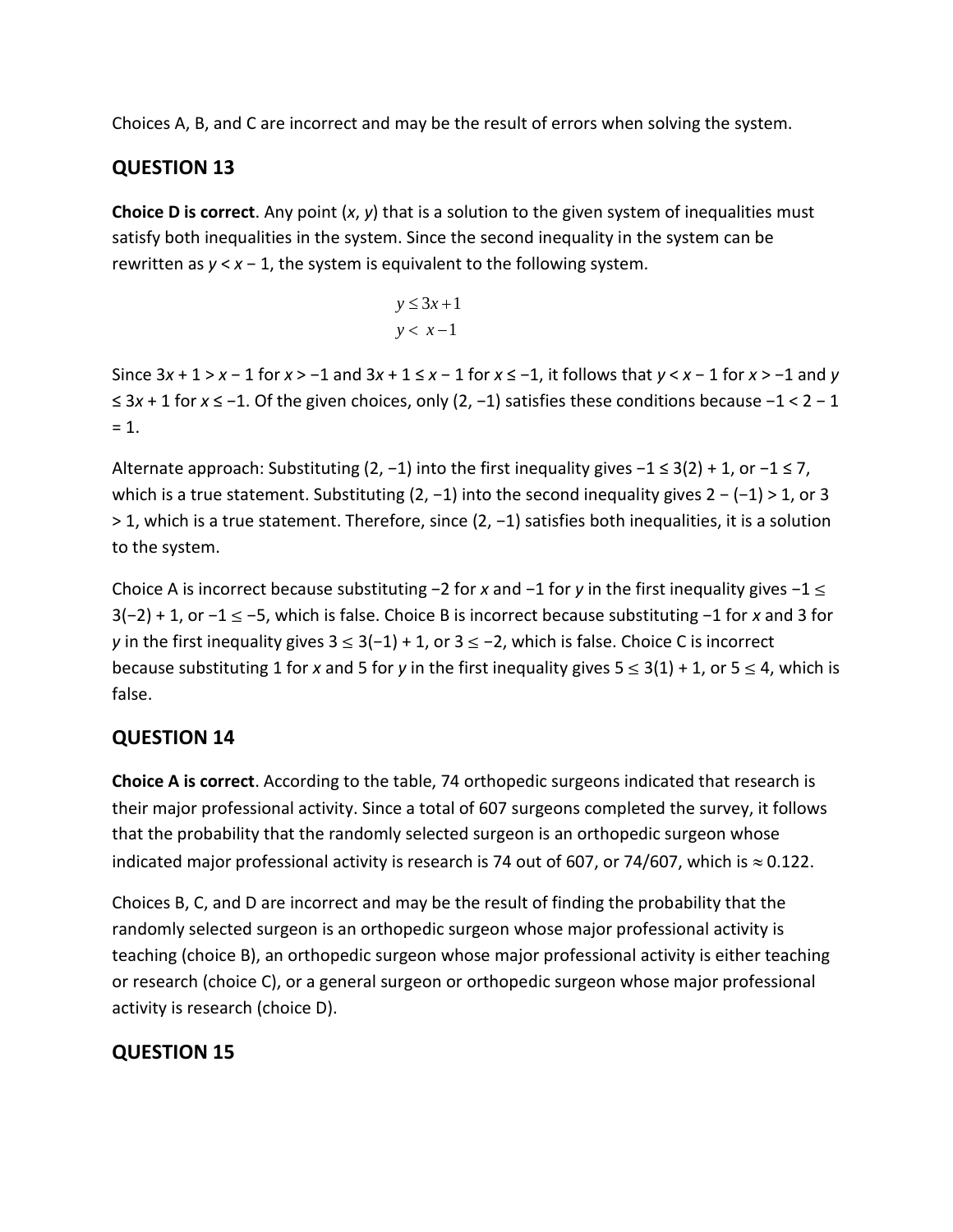**Choice A is correct**. Statement I need not be true. The fact that 78% of the 1,000 adults who were surveyed responded that they were satisfied with the air quality in the city does not mean that the exact same percentage of all adults in the city will be satisfied with the air quality in the city. Statement II need not be true because random samples, even when they are of the same size, are not necessarily identical with regard to percentages of people in them who have a certain opinion. Statement III need not be true for the same reason that statement II need not be true: results from different samples can vary. The variation may be even bigger for this sample since it would be selected from a different city. Therefore, none of the statements must be true.

Choices B, C, and D are incorrect because none of the statements must be true.

#### **QUESTION 16**

**Choice D is correct**. According to the given information, multiplying a tree species' growth factor by the tree's diameter is a method to approximate the age of the tree. Multiplying the growth factor, 4.0, of the American elm given in the table by the given diameter of 12 inches yields an approximate age of 48 years.

Choices A, B, and C are incorrect because they do not result from multiplying the given diameter of an American elm tree with that tree species' growth factor..

#### **QUESTION 17**

**Choice D is correct**. The growth factor of a tree species is approximated by the slope of a line of best fit that models the relationship between diameter and age. A line of best fit can be visually estimated by identifying a line that goes in the same direction of the data and where roughly half the given data points fall above and half the given data points fall below the line. Two points that fall on the line can be used to estimate the slope and *y*-intercept of the equation of a line of best fit. Estimating a line of best fit for the given scatterplot could give the points (11, 80) and (15, 110). Using these two points, the slope of the equation of the line of best fit can be calculated as  $\frac{110-80}{15-11}$  $15 - 11$ - $\frac{-80}{-11}$ , or 7.5. The slope of the equation is interpreted as the growth factor for a species of tree. According to the table, the species of tree with a growth factor of 7.5 is shagbark hickory.

Choices A, B, and C are incorrect and likely result from errors made when estimating a line of best fit for the given scatterplot and its slope.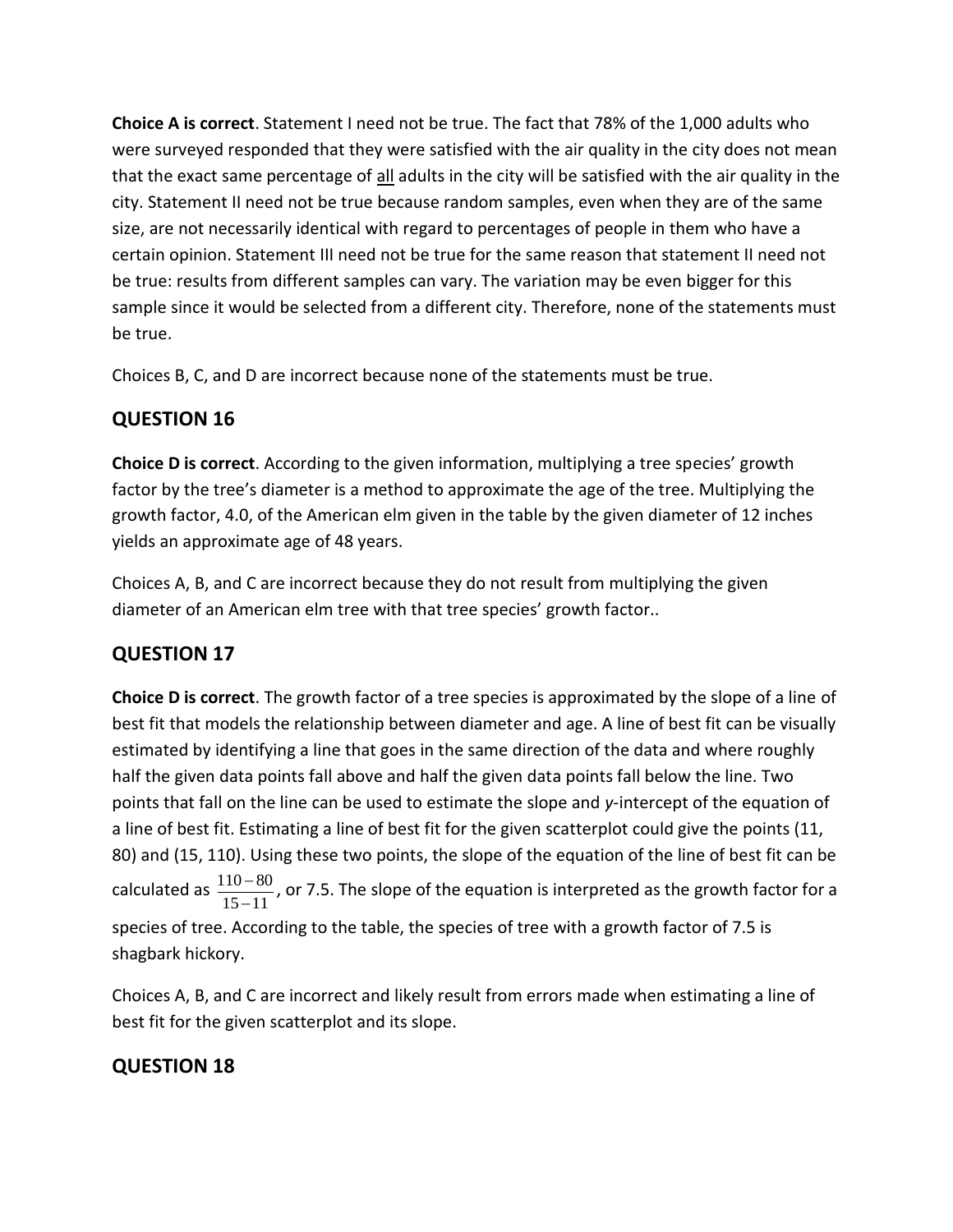**Choice C is correct**. According to the given information, multiplying a tree species' growth factor by the tree's diameter is a method to approximate the age of the tree. A white birch with a diameter of 12 inches (or 1 foot) has a given growth factor of 5 and is approximately 60 years old. A pin oak with a diameter of 12 inches (or 1 foot) has a given growth factor of 3 and is approximately 36 years old. The diameters of the two trees 10 years from now can be found by dividing each tree's age in 10 years, 70 years, and 46 years, by its respective growth factor. This yields 14 inches and  $15\frac{1}{3}$  $\frac{1}{3}$  inches. The difference between  $15\frac{1}{3}$  $\frac{1}{3}$  and 14 is  $1\frac{1}{3}$  $\frac{1}{3}$ , or approximately 1.3 inches.

Choices A, B, and D are incorrect and a result of incorrectly calculating the diameters of the two trees in 10 years.

#### **QUESTION 19**

**Choice B is correct**. Triangles *ADB* and *CDB* are congruent to each other because they are both 30°-60°-90° triangles and share the side *BD* . In triangle *ADB*, side *AD* is opposite to the angle 30°; therefore, the length of AD is half the length of hypotenuse AB . Since the triangles are congruent,  $AB = BC = 12$ . So the length of  $\overline{AD}$  is  $\frac{12}{2}$ 2  $= 6.$ 

Choice A is incorrect. If the length of AD were 4, then the length of AB would be 8. However, this is incorrect because AB is congruent to  $BC$ , which has a length of 12. Choices C and D are also incorrect. Following the same procedures as used to test choice A gives *AB* a length of 12 $\sqrt{2}$  for choice C and 12 $\sqrt{3}$  for choice D. However, these results cannot be true because AB is congruent to *BC* , which has a length of 12.

#### **QUESTION 20**

**Choice D is correct**. The graph on the right shows the change in distance from the ground of the mark on the rim over time. The *y*-intercept of the graph corresponds to the mark's position at the start of the motion  $(t = 0)$ ; at this moment, the mark is at its highest point from the ground. As the wheel rolls, the mark approaches the ground, its distance from the ground decreasing until it reaches 0—the point where it touches the ground. After that, the mark moves up and away from the ground, its distance from the ground increasing until it reaches its maximum height from the ground. This is the moment when the wheel has completed a full rotation. The remaining part of the graph shows the distance of the mark from the ground during the second rotation of the wheel. Therefore, of the given choices, only choice D is in agreement with the given information.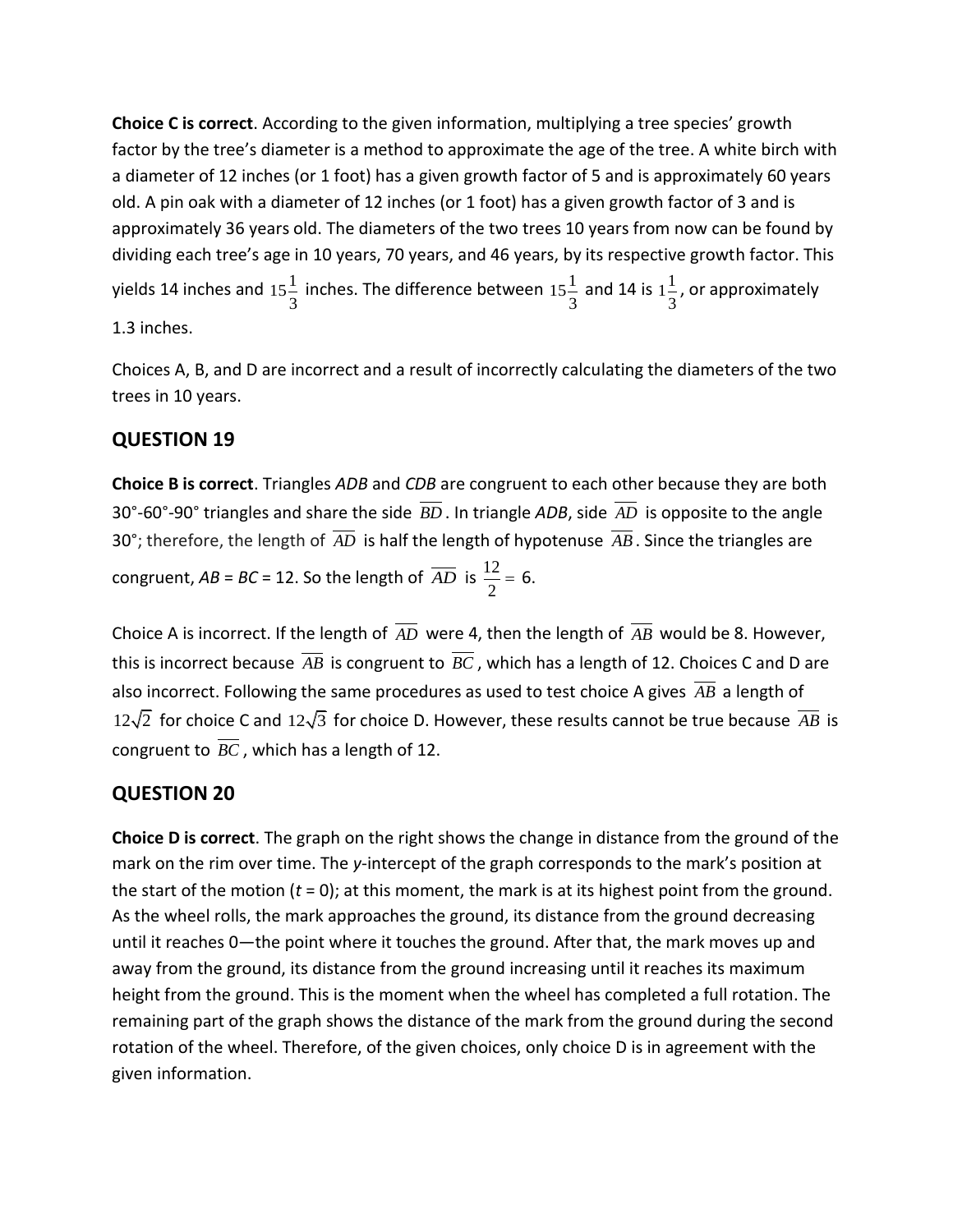Choice A is incorrect because the speed at which the wheel is rolling does not change over time, meaning the graph representing the speed would be a horizontal line. Choice B is incorrect because the distance of the wheel from its starting point to its ending point increases continuously; the graph shows a quantity that changes periodically over time, alternately decreasing and increasing. Choice C is incorrect because the distance of the mark from the center of the wheel is constant and equals the radius of the wheel. The graph representing this distance would be a horizontal line, not the curved line of the graph shown.

#### **QUESTION 21**

**Choice A is correct**. The equation can be rewritten as  $1 - \frac{b}{c} = c$  $\frac{b}{a} = c$ , or equivalently  $1 - c = \frac{b}{a}$ . *a* Since *a* < 0 and  $b$  > 0, it follows that  $\frac{b}{-}<$  0  $\frac{a}{a}$  < 0, and so 1 – *c* < 0, or equivalently *c* > 1.

Choice B is incorrect. If  $c = 1$ , then  $a - b = a$ , or  $b = 0$ . But it is given that  $b > 0$ , so  $c = 1$  cannot be true. Choice C is incorrect. If *c* = −1, then *a* − *b* = −*a*, or 2*a* = *b*. But this equation contradicts the premise that *a* < 0 and *b* > 0, so *c* = −1 cannot be true. Choice D is incorrect. For example, if *c* = −2, then *a* − *b* = −2*a*, or 3*a* = *b*. But this contradicts the fact that *a* and *b* have opposite signs, so *c* < −1 cannot be true.

#### **QUESTION 22**

**Choice C is correct**. It is given that 34.6% of 26 students in Mr. Camp's class reported that they had at least two siblings. Since 34.6% of 26 is 8.996, there must have been 9 students in the class who reported having at least two siblings and 17 students who reported that they had fewer than two siblings. It is also given that the average eighth-grade class size in the state is 26 and that Mr. Camp's class is representative of all eighth-grade classes in the state. This means that in each eighth-grade class in the state there are about 17 students who have fewer than two siblings. Therefore, the best estimate of the number of eighth-grade students in the state who have fewer than two siblings is 17  $\times$  (number of eighth-grade classes in the state), or 17  $\times$  $1,800 = 30,600.$ 

Choice A is incorrect because 16,200 is the best estimate for the number of eighth-grade students in the state who have at least, not fewer than, two siblings. Choice B is incorrect because 23,400 is half of the estimated total number of eighth-grade students in the state; however, since the students in Mr. Camp's class are representative of students in the eighthgrade classes in the state and more than half of the students in Mr. Camp's class have fewer than two siblings, more than half of the students in each eighth-grade class in the state have fewer than two siblings, too. Choice D is incorrect because 46,800 is the estimated total number of eighth-grade students in the state.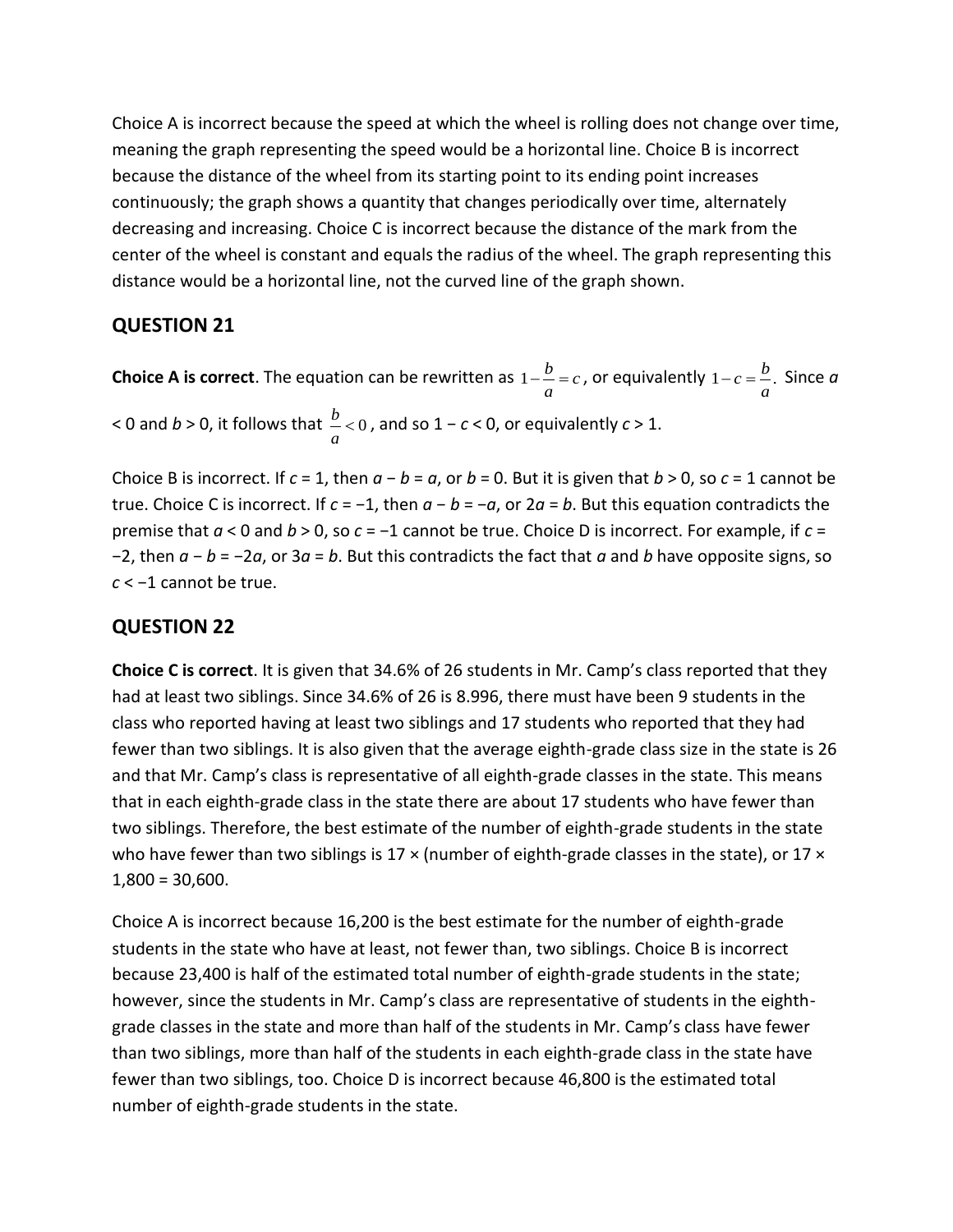#### **QUESTION 23**

**Choice D is correct**. The linear function that represents the relationship will be in the form *r*(*p*) = *ap* + *b*, where *a* and *b* are constants and *r*(*p*) is the monthly rental price, in dollars, of a property that was purchased with *p* thousands of dollars. According to the table, (70, 515) and (450, 3,365) are ordered pairs that should satisfy the function, which leads to the system of equations below.

> $70a + b = 515$  $\begin{cases}\n70a + b = 515 \\
> 450a + b = 3,365\n\end{cases}$  $\int 450a + b = 3$  $a + b$  $a + b$

Subtracting side by side the first equation from the second eliminates *b* and gives 380*a* = 2,850; solving for *a* gives  $a = \frac{2,850}{200} = 7.5$ 380  $a = \frac{2,600}{200} = 7.5$ . Substituting 7.5 for *a* in the first equation of the system gives 525 + *b* = 515; solving for *b* gives *b* = −10. Therefore, the linear function that represents the relationship is *r*(*p*) = 7.5*p* − 10.

Choices A, B, and C are incorrect because the coefficient of *p*, or the rate at which the rental price, in dollars, increases for every thousand-dollar increase of the purchase price is different from what is suggested by these choices. For example, the Glenview Street property was purchased for \$140,000, but the rental price that each of the functions in these choices provides is significantly off from the rental price given in the table, \$1,040.

#### **QUESTION 24**

**Choice B is correct**. Let *x* be the original price, in dollars, of the Glenview Street property. After the 40% discount, the price of the property became 0.6*x* dollars, and after the additional 20% off the discounted price, the price of the property became 0.8(0.6*x*). Thus, in terms of the original price of the property, *x*, the purchase price of the property is 0.48*x*. It follows that 0.48*x*  $= 140,000$ . Solving this equation for *x* gives  $x = 291,666.6$ . Therefore, of the given choices, \$291,700 best approximates the original price of the Glenview Street property.

Choice A is incorrect because it is the result of dividing the purchase price of the property by 0.4, as though the purchase price were 40% of the original price. Choice C is incorrect because it is the closest to dividing the purchase price of the property by 0.6, as though the purchase price were 60% of the original price. Choice D is incorrect because it is the result of dividing the purchase price of the property by 0.8, as though the purchase price were 80% of the original price.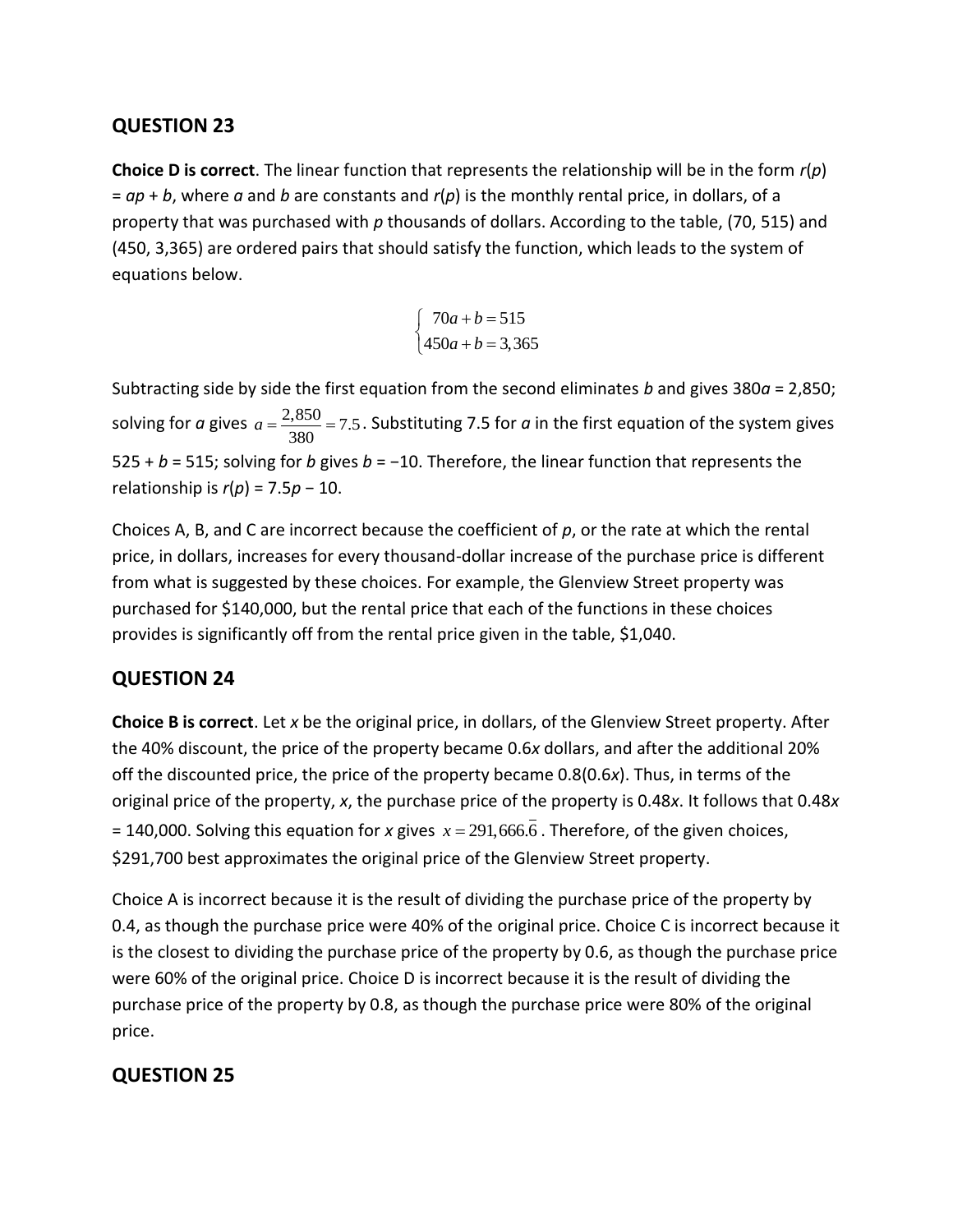**Choice D is correct**. Of the first 150 participants, 36 chose the first picture in the set, and of the 150 remaining participants, *p* chose the first picture in the set. Hence, the proportion of the participants who chose the first picture in the set is  $\frac{36}{2}$ 300  $\frac{p}{p}$ . Since more than 20% of all the participants chose the first picture, it follows that  $\frac{36+p}{2000} > 0.20$ 300  $\frac{p}{p}$  > 0.20 . This inequality can be rewritten as  $p + 36 > 0.20(300)$ . Since p is a number of people among the remaining 150 participants, *p* ≤ 150.

Choices A, B, and C are incorrect and may be the result of some incorrect interpretations of the given information or of computational errors.

#### **QUESTION 26**

**Choice B is correct**. A cube has 6 faces of equal area, so if the total surface area of a cube is 2 6  $\left(\frac{a}{4}\right)^2$ , then the area of one face is 2  $\left(\frac{a}{4}\right)^2$ . Likewise, the area of one face of a cube is the square of one of its sides; therefore, if the area of one face is 2  $\left(\frac{a}{4}\right)^2$ , then the length of one side of the cube is  $\frac{a}{4}$  $\frac{a}{\tau}$ . Since the perimeter of one face of a cube is four times the length of one side, the perimeter is 4  $\left(\frac{a}{4}\right)$  =  $\left(\frac{a}{a}\right) = a$ .

Choice A is incorrect because if the perimeter of one face of the cube is  $\frac{u}{4}$  $\frac{a}{4}$ , then the total

surface area of the cube is 2  $\left| \frac{\overline{4}}{4} \right| = 6 \left( \frac{a}{4} \right)^2$  $4 \mid 0 \t(16)$  $\left(\frac{\frac{a}{4}}{4}\right)^2 = 6\left(\frac{a}{16}\right)^2$  $\left(\frac{a}{b}\right)^2$ , which is not 2 6  $\left(\frac{a}{4}\right)^2$ . Choice C is incorrect because if

the perimeter of one face of the cube is 4*a*, then the total surface area of the cube is  $6\left(\frac{4a}{4}\right)^2 = 6a^2$  $\left(\frac{4a}{4}\right)^2 =$  $\left(\frac{a}{b}\right)^2 = 6a^2$ , which is not 2 6  $\left(\frac{a}{4}\right)^2$  . Choice D is incorrect because if the perimeter of one face of

the cube is 6*a*, then the total surface area of the cube is  $6\left(\frac{6a}{4}\right)^2 = 6\left(\frac{3a}{2}\right)^2$  $\left(\frac{6a}{4}\right)^2 = 6\left(\frac{3a}{2}\right)^2$ ,  $\left(\frac{a}{b}\right)^2 = 6\left(\frac{3a}{2}\right)^2$ , which is not 2 6  $\left(\frac{a}{4}\right)^2$ .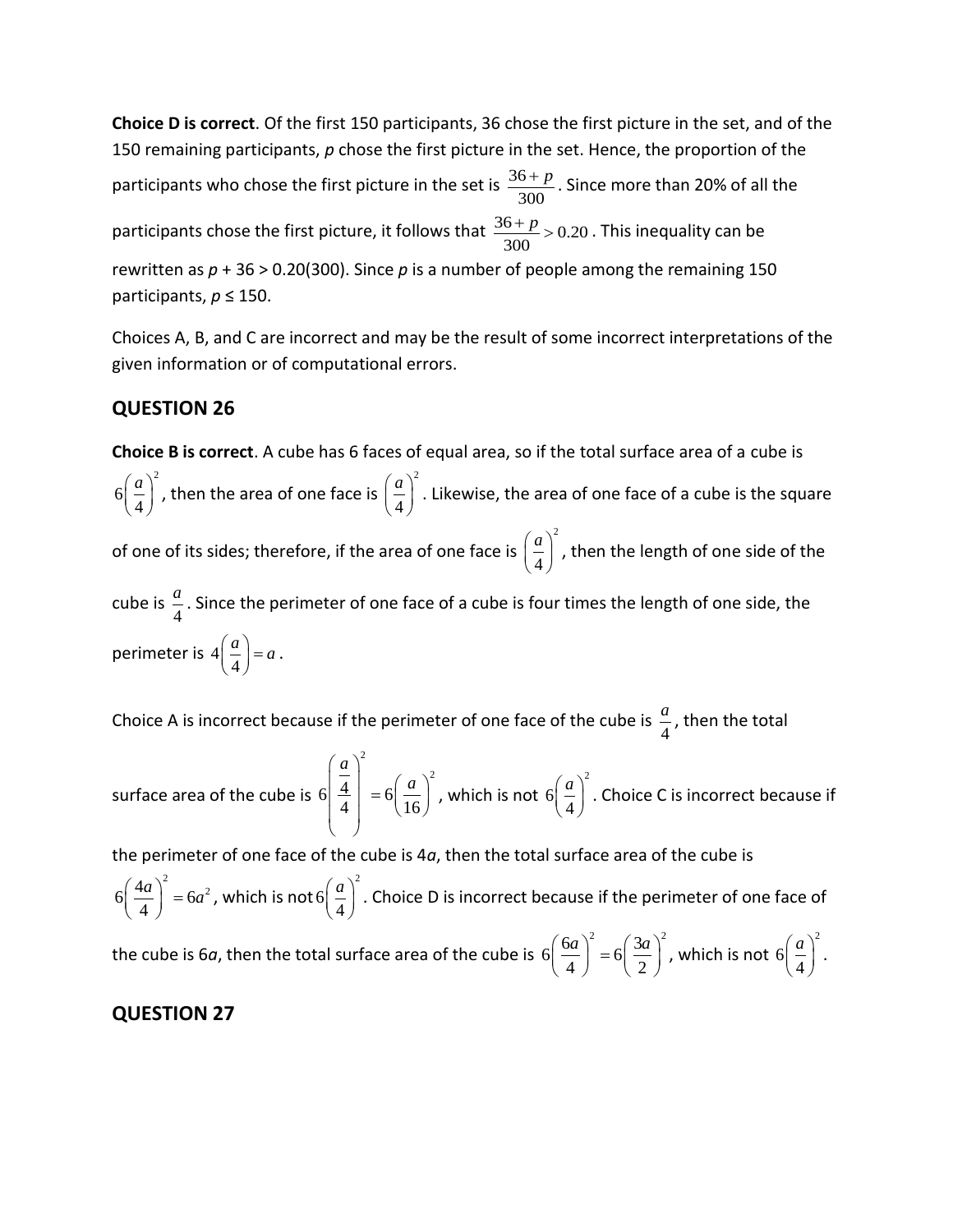**Choice C is correct**. If the mean score of 8 players is 14.5, then the total of all 8 scores is 14.5 × 8 = 116. If the mean of 7 scores is 12, then the total of all 7 scores is 12  $\times$  7 = 84. Since the set of 7 scores was made by removing the highest score of the set of 8 scores, then the difference between the total of all 8 scores and the total of all 7 scores is equal to the removed score: 116 − 84 = 32.

Choice A is incorrect because if 20 is removed from the group of 8 scores, then the mean score of the remaining 7 players is  $\frac{(14.5\cdot8)-20}{7}\approx13.71$ 7  $\frac{(1.8)-20}{7}$   $\approx$  13.71, not 12. Choice B is incorrect because if 24 is removed from the group of 8 scores, then the mean score of the remaining 7 players is  $\frac{(14.5 \cdot 8) - 24}{5} \approx 13.14$ 7  $-8)-24$  $\approx$  13.14, not 12. Choice D is incorrect because if 36 is removed from the group of 8 scores, then the mean score of the remaining 7 players is  $\frac{(14.5 \cdot 8) - 36}{5} \approx 11.43$  $\frac{(0.8)-36}{2} \approx 11.43$ , not 12.

7

#### **QUESTION 28**

**Choice C is correct**. The slope of a line is  $\frac{\text{rise}}{}$  $\frac{1200}{120}$  and can be calculated using the coordinates of  $100$ any two points on the line. For example, the graph of *f* passes through the points (0, 3) and (2, 4), so the slope of the graph of f is  $\frac{4-3}{2-2} = \frac{1}{2}$  $2 - 0$  2  $\frac{-3}{2}$  $\frac{0}{-0}$  =  $\frac{1}{2}$ . The slope of the graph of function *g* is 4 times the slope of the graph of *f*, so the slope of the graph of *g* is  $4\left(\frac{1}{2}\right) = 2$  $\left(\frac{1}{2}\right)$  = . Since the point (0, −4) is the *y*-intercept of *g*, *g* is defined as *g*(*x*) = 2*x* − 4. It follows that *g*(9) = 2(9) − 4 = 14.

Choice A is incorrect because if  $g(9)$  = 5, then the slope of the graph of function g is  $\frac{-4-5}{2}$  = 1  $0 - 9$  $\frac{-4-5}{2}$  =  $\frac{6}{-9}$  = 1, which is not 4 times the slope of the graph of *f*. Choices B and D are also incorrect. The same procedures used to test choice A yields  $\frac{-4-9}{0.0} = \frac{13}{0.0}$  $0 - 9$  9  $\frac{-4-9}{2}$  =  $\frac{1-9}{-9} = \frac{13}{9}$  and  $\frac{-4-18}{0-9} = \frac{22}{9}$  $0 - 9$  9  $\frac{-4-18}{2}$  $\frac{16}{-9} = \frac{22}{9}$  for the slope of the graph of *g* for choices B and D, respectively. Neither of these slopes is 4 times the slope of the graph of *f*.

#### **QUESTION 29**

**Choice B is correct**. The standard equation of a circle in the *xy*-plane is of the form  $(x - h)^2 + (y - h)^2$ *k*) 2 = *r* 2 , where (*h*, *k*) are the coordinates of the center of the circle and *r* is the radius. To convert the given equation to the standard form, complete the squares. The first two terms need a 100 to complete the square, and the second two terms need a 64. Adding 100 and 64 to both sides of the given equation yields  $(x^2 + 20x + 100) + (y^2 + 16y + 64) = -20 + 100 + 64$ , which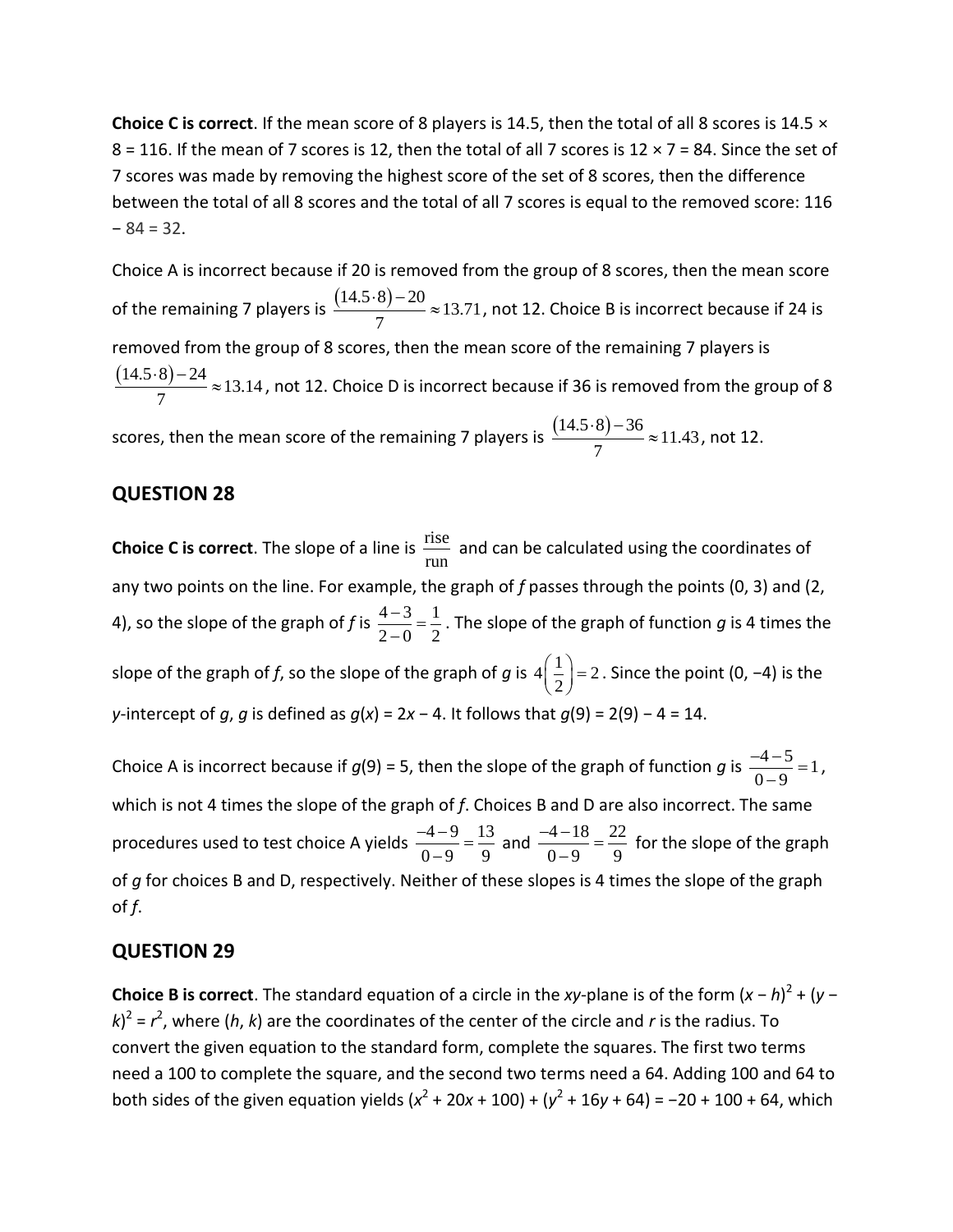is equivalent to  $(x + 10)^2 + (y + 8)^2 = 144$ . Therefore, the coordinates of the center of the circle are (−10, −8).

Choice A is incorrect and is likely the result of not properly dividing when attempting to complete the square. Choice C is incorrect and is likely the result of making a sign error when evaluating the coordinates of the center. Choice D is incorrect and is likely the result of not properly dividing when attempting to complete the square and making a sign error when evaluating the coordinates of the center.

#### **QUESTION 30**

**Choice B is correct**. The given equation can be thought of as the difference of two squares, where one square is  $x^2$  and the other square is  $\left(\sqrt{a}\right)^2$ . Using the difference of squares formula, the equation can be rewritten as  $y = (x + \sqrt{a})(x - \sqrt{a})$ .

Choices A, C, and D are incorrect because they are not equivalent to the given equation. Choice A is incorrect because it is equivalent to  $y = x^2 - a^2$ . Choice C is incorrect because it is equivalent to 2  $a^2$ 4  $y = x^2 - \frac{a^2}{4}$ . Choice D is incorrect because it is equivalent to  $y = x^2 + 2ax + a^2$ .

#### **QUESTION 31**

**The correct answer is 1492.** Let *x* be the number of watts that is equal to 2 horsepower. Since 5 horsepower is equal to 3730 watts, it follows that  $\frac{2}{5}$ 5 3730  $=\frac{x}{2700}$ . Solving this proportion for *x* yields 5*x* = 7460, or *x* =  $\frac{7460}{7}$  $\frac{100}{5}$  = 1492.

#### **QUESTION 32**

**The correct answer is**  29  $\frac{3}{3}$ . It is given that the height of the original painting is 29 inches and the reproduction's height is  $\frac{1}{2}$  $\frac{1}{3}$  the original height. One-third of 29 is  $\frac{29}{3}$  $\frac{25}{3}$ , or 9.6. Either the fraction 29/3 or the decimals 9.66 or 9.67 can be gridded as the correct answer.

#### **QUESTION 33**

**The correct answer is 7.** It is given that *PQ* = *RS*, and the diagram shows that *PQ* = *x* − 1 and *RS* = 3*x* − 7. Therefore, the equation *x* − 1 = 3*x* − 7 must be true. Solving this equation for *x* leads to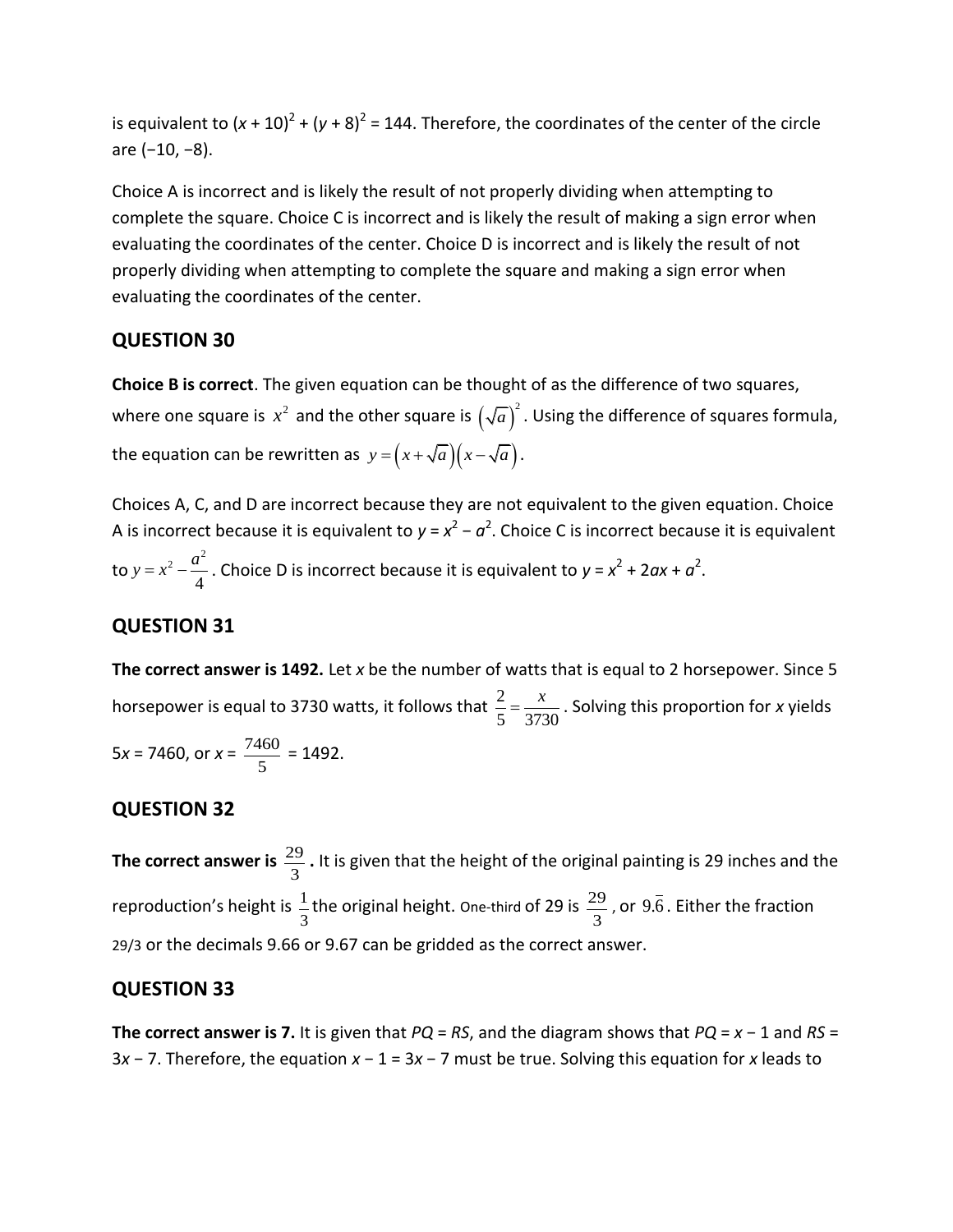2*x* = 6, so *x* = 3. The length of segment *PS* is the sum of the lengths of *PQ*, *QR*, and *RS*, which is (*x* − 1) + *x* + (3*x* − 7), or equivalently 5*x* − 8. Substituting 3 for *x* in this expression gives 5(3) − 8 = 7.

#### **QUESTION 34**

**The correct answer is 9.** Since the point (2, 5) lies on the graph of  $y = f(x)$  in the *xy*-plane, the ordered pair (2, 5) must satisfy the equation  $y = f(x)$ . That is,  $5 = f(2)$ , or  $5 = k - 2^2$ . This equation simplifies to 5 = *k* − 4. Therefore, the value of the constant *k* is 9.

#### **QUESTION 35**

**The correct answer is 13.** Let *w* represent the width of the rectangular garden, in feet. Since the length of the garden will be 5 feet longer than the width of the garden, the length of the garden will be *w* + 5 feet. Thus the area of the garden will be *w*(*w* + 5). It is also given that the area of the garden will be 104 square feet. Therefore, w(w + 5) = 104, which is equivalent to w<sup>2</sup> + 5w − 104 = 0. The quadratic formula can be used or the equation above can be factored to result in (*w* + 13)(*w* − 8) = 0. Therefore, *w* = 8 and *w* = −13. Because width cannot be negative, the width of the garden must be 8 feet. This means the length of the garden must be  $8 + 5 = 13$  feet.

#### **QUESTION 36**

**The correct answer is 80.** The measure of an angle inscribed in a circle is half the measure of the central angle that intercepts the same arc. That is,  $mDA = \frac{x}{2}$  $\Delta A = \frac{x^{\circ}}{2}$ . Also, the sum of the interior angles of quadrilateral *ABCP* is 360°, and the measure of the obtuse angle *P* is 360° − *x*°. Hence,  $\frac{x^{\circ}}{2} + 20^{\circ} + (360^{\circ} - x^{\circ}) + 20^{\circ} = 360$  $\frac{x^{\circ}}{2}$  + 20<sup>o</sup> + (360<sup>o</sup> – x<sup>o</sup>) + 20<sup>o</sup> = 360<sup>o</sup>. Simplifying this equation gives  $\frac{x^{\circ}}{2}$  = 40 2  $\frac{x^{\circ}}{2} = 40^{\circ}$ , and so *x* = 80.

Alternate approach: If points *A* and *P* are joined, then the triangles that will be formed, *APB* and *APC*, are isosceles because *PA* = *PB* = *PC*. It follows that the base angles on both triangles each have measure of 20°. Angle A consists of two base angles, and therefore,  $m\angle A = 40^\circ$ . Since the measure of an angle inscribed in a circle is half the measure of the central angle that intercepts the same arc, it follows that the value of *x* is 80°.

#### **QUESTION 37**

**The correct answer is 43.5, 43, or 44.** The distance from Ms. Simon's home to her workplace is 0.6 + 15.4 + 1.4 = 17.4 miles. Ms. Simon took 24 minutes to drive this distance. Since there are 60 minutes in one hour, her average speed, in miles per hour, for this trip is  $\frac{17.4}{24} \times 60 = 43.5$ miles per hour. Based on the directions, 87/2 or 43.5 can be gridded as the correct answer. We